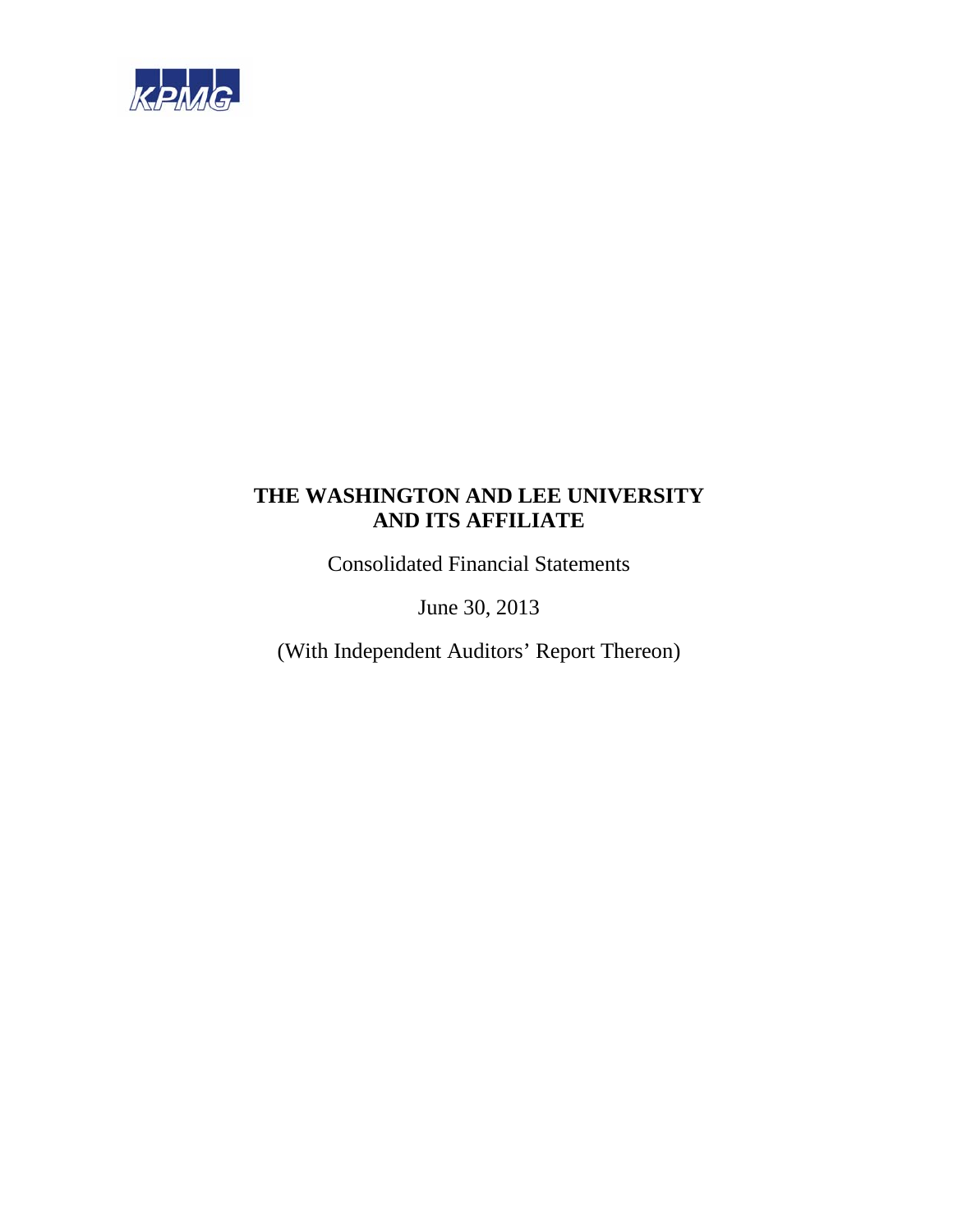# **June 30, 2013**

## **Table of Contents**

|                                                     | Page(s)   |
|-----------------------------------------------------|-----------|
| Board of Trustees and Officers, unaudited           | 1         |
| Management's Discussion and Analysis, unaudited     | $2 - 8$   |
| Independent Auditors' Report                        | $9 - 10$  |
| <b>Consolidated Financial Statements:</b>           |           |
| <b>Consolidated Statement of Financial Position</b> | 11        |
| <b>Consolidated Statement of Activities</b>         | 12        |
| <b>Consolidated Statement of Cash Flows</b>         | 13        |
| Notes to Consolidated Financial Statements          | $14 - 41$ |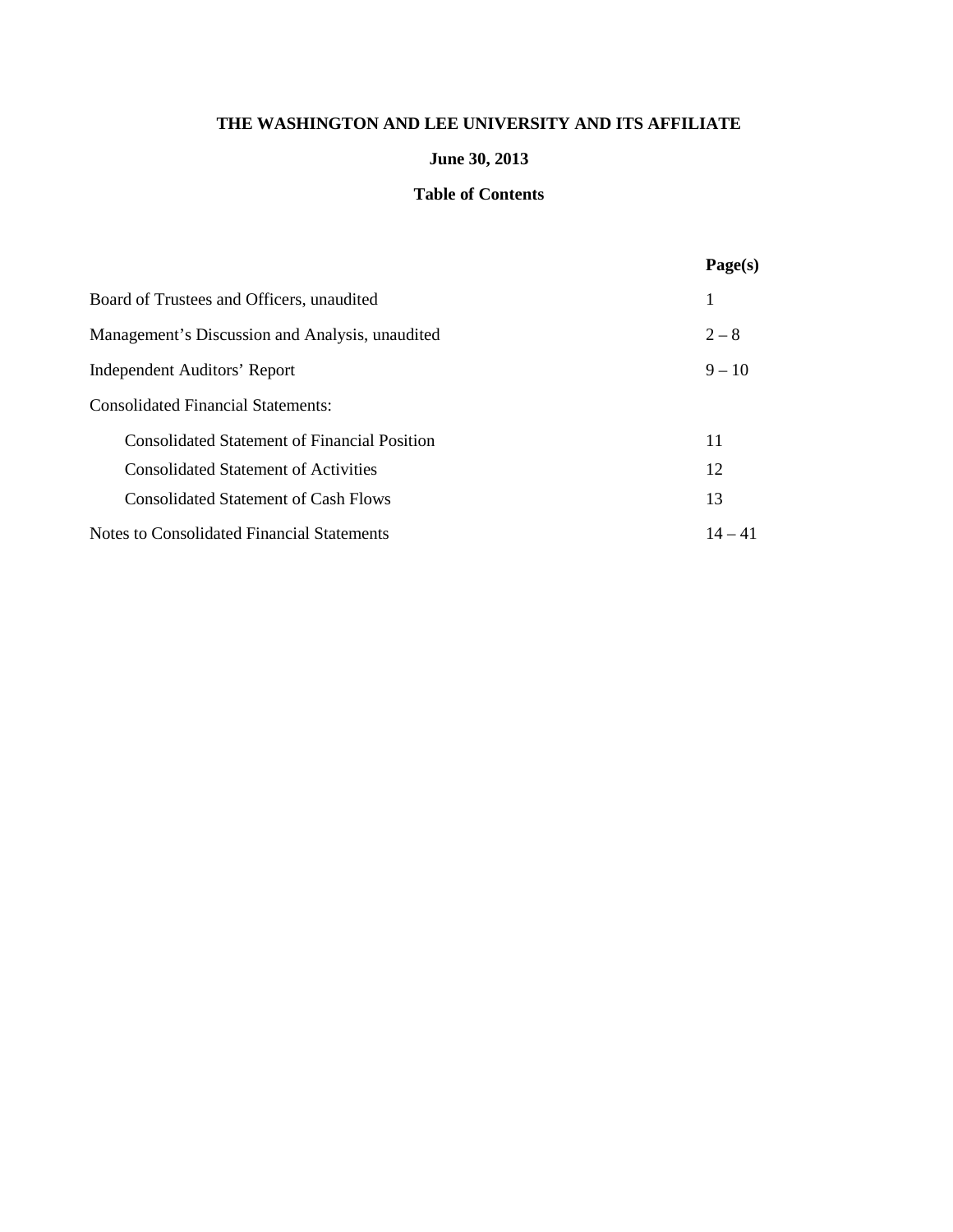## **BOARD OF TRUSTEES**

# June 30, 2013

# J. Donald Childress, Rector

| Robert M. Balentine, Jr   | Peter C. Keefe           |
|---------------------------|--------------------------|
| Mary C. Choksi            | Sally P. Lawrence        |
| Frederick E. Cooper       | Marshall B. Miller, Jr.  |
| Rogers L. Crain           | Michael J. Missal        |
| Edwin M. Crawford         | Jessine A. Monaghan      |
| Blair H. Davis            | Harry J. Phillips, Jr.   |
| James E. Dunn, Jr.        | William E. Pritchard III |
| Dwight H. Emanuelson, Jr. | Bennett L. Ross          |
| J. Scott Fechnay          | Robert E. Sadler, Jr.    |
| C. Douglas Fuge           | Warren A. Stephens       |
| Benjamin S. Gambill, Jr.  | Sarah Nash Sylvester     |
| J. Baker Gentry, Jr.      | Rowan G.P. Taylor        |
| Robert J. Grey, Jr.       | John W. Vardaman, Jr.    |
| Bernard C. Grigsby II     | Thomas R. Wall IV        |
| R. Allen Haight           | William M. Webster IV    |
| Clay T. Jackson           | Dallas Hagewood Wilt     |

# PRESIDENT OF THE UNIVERSITY

## Kenneth P. Ruscio

SECRETARY TREASURER

James D. Farrar, Jr. Steven G. McAllister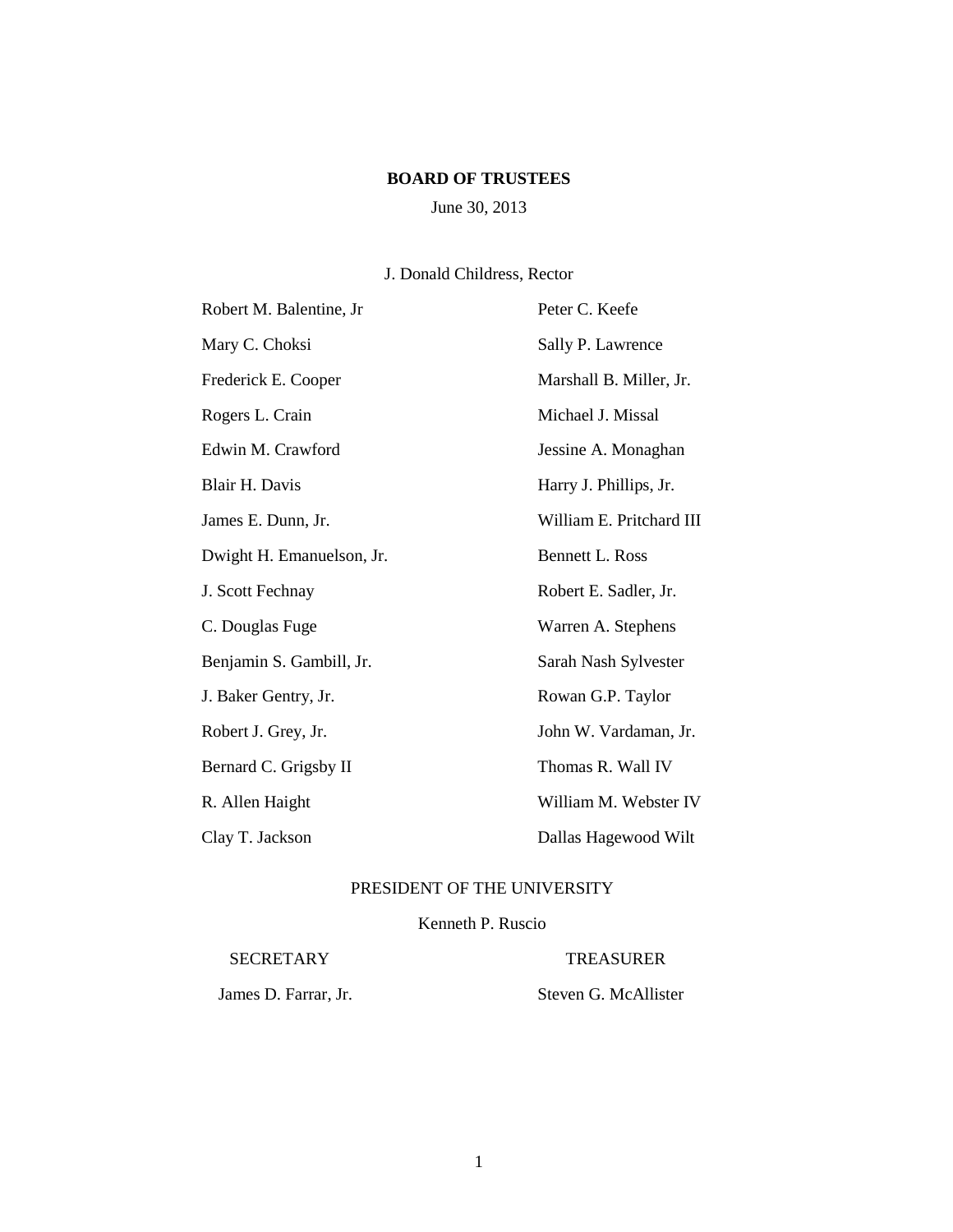## **Management's Discussion and Analysis**

## **Highlights from 2012-13**

- Total endowment net assets and funds held in trust by others ended the fiscal year at new high water mark of \$1.345 billion.
- Endowment (including funds held in trust by others) per Student increased to approximately \$585,000 from \$575,000.
- University approved second smallest percentage increase in tuition and fees in last fifty years with an increase of just 2.70%.
- Completed the renovation of Washington Hall, the third of the five Colonnade Buildings to be renovated during this Campaign.
- Annual Fund reached new highs in both total raised, \$8.72 million, and undergraduate alumni participation, 53.9%.
- The capital campaign, *Honor Our Past, Build Our Future*, reached the \$424 million mark toward the \$500 million goal with two years remaining.
- Set new highs for enrollment with 1,836 FTE undergraduates and 464 Law students yielding net tuition and fees revenues of \$59.4 million, an increase of \$3.5 million from 2011-12.
- University grants and scholarships were awarded to 49% of the undergraduates with thirty more awards than in 2011-12. The percentage of undergraduates with University grants or scholarships has increased from 39% to 49% over the last five years.
- Faculty compensation which has been strongly supported through the Lenfest Challenge stands at 93% of the mean of the Top 25 peer group of schools.

## **A Complex Industry with Complex Issues**

One only needs to read articles within the popular press to understand the challenges facing colleges and universities today. Shrinking enrollment demand and demographic changes coupled with limited pricing power as tuition and fee levels reach a tipping point hinder the traditional source of revenue growth for most colleges and universities. Volatility in the investment marketplace and growing reliance on endowment and philanthropic support generates a challenging conundrum for management as it weighs the questions of intergenerational equity of the endowment against the potential of a lower return environment. Questions of industry transformation continue to emerge as MOOCs (Massive Open Online Courses) dominate the storylines of newspapers and professional journals. The questions of where revenue growth is going to come from and how an institution is going to manage expenses are key questions for individual schools and the industry as a whole. Moody's Investor Services has become concerned enough that they recently issued a negative outlook for all of higher education.

But just as the issues are complex, the industry is also very complex. While often discussed as a homogeneous population of schools, in fact, higher education is made up of schools that have very different profiles and missions. From community colleges to research universities, individual institutions serve very different constituent groups and appeal to very different audiences of students and support. It is within this context that Washington and Lee University must balance the pressures of the external environmental factors while preserving and enhancing those internal values that have been a hallmark of its success for well over 250 years. The strong demand for admission to the University as measured by applications and entering qualitative measures of our students along with the tremendous support of alumni and friends in one of the most ambitious fundraising efforts of a liberal arts college are endorsements that the University will continue to prosper and thrive even in challenging times. As we look at the financial picture of the University, both our financial position and operating performance continue to strengthen.

The following discussion provides a snapshot of Washington and Lee's financial picture and outlines how fiscal resources are utilized to provide a rich and rewarding experience for students and faculty.

## **Assets**

Washington and Lee University experienced continued growth in assets over the past year. From \$1.636 billion as of June 30, 2012, the University's assets grew to \$1.74 billion by June 30, 2013. Since fiscal year 2009, the University's assets have grown by \$400 million. Two areas have led this growth: endowment and plant (physical facilities) (see Fig. 1).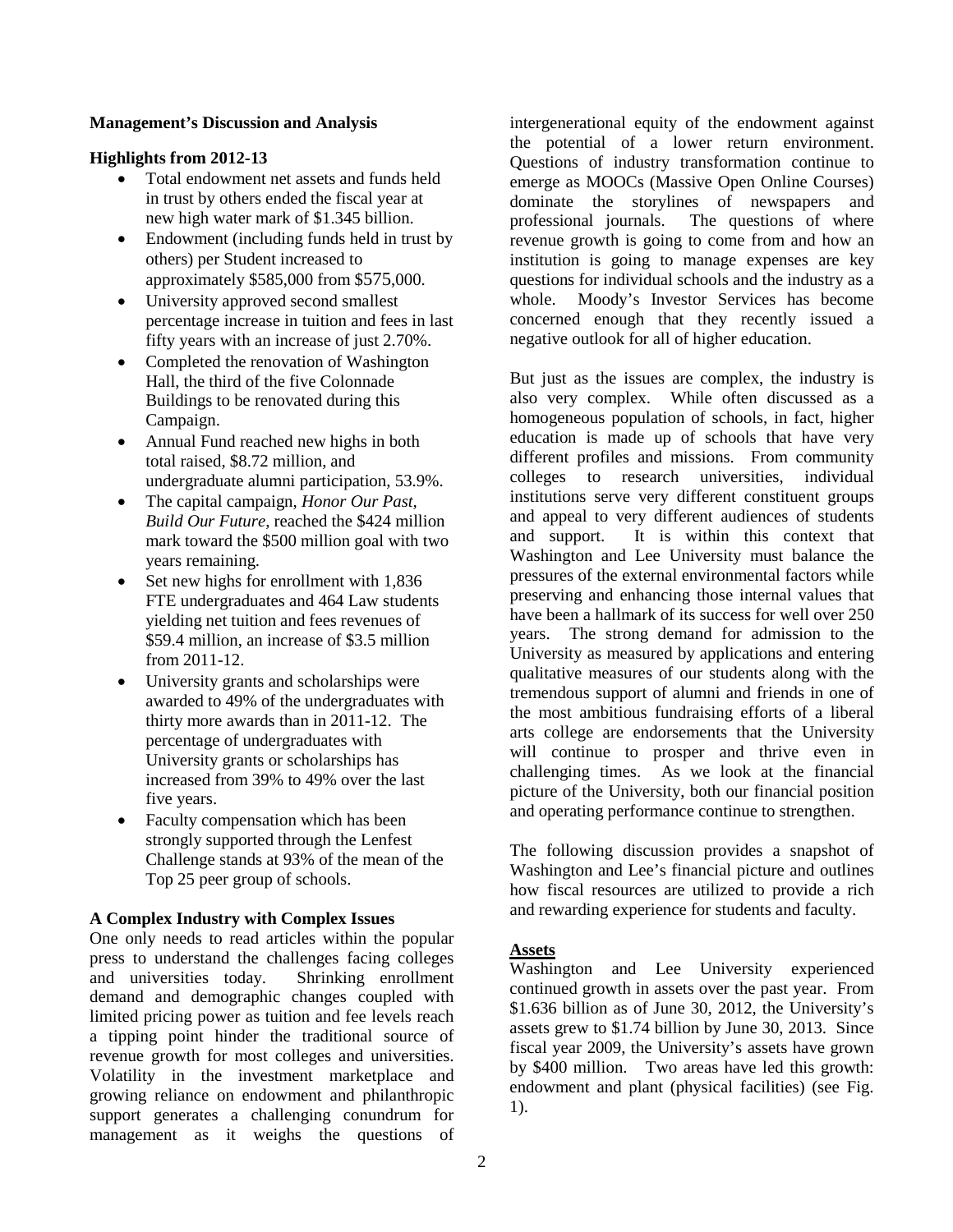

**Figure 1**

**Endowment:** Our endowment comprises two elements: gifts to the University held in the investment pool and Trusts Held by Others. The University's aggregate endowment grew to \$1.345 billion in 2013 (See Fig. 2).



This was an increase from \$1.262 billion as of June 30, 2012. Strong investment markets which yielded returns on the internally managed endowment funds in excess of 10% and inflows of gifts more than offset the allocation of endowment to operating support of \$49.8 million. Trusts Held by Others increased by \$5 million while the internally held endowment grew by \$78 million.

Changes in endowment value reflect gifts and additions, distributions for spending and appreciation from the underlying investment funds. For 2012-13, gifts and appreciation accounted for an increase in funds available of \$117.3 million while distributions for spending totaled \$38.95 million within the internally-controlled portion of the endowment. For Trusts Held by Others, appreciation accounted for \$16.3 million and distributions for spending totaled \$10.87 million.

Returns on a nominal basis for endowment funds with external managers exceeded the University's long-term expected return (11.5 percent versus 7.5 percent). While strong from a nominal basis, early benchmarks of other endowments reflect that oneyear performance will lag the mean returns and fall into the  $60<sup>th</sup>$  percentile of returns. Looking over a longer horizon, however, the University's annual return of 8.65% over the ten-year period ended June 30, 2013 will place the endowment in the top quartile of endowment performance (as measured by the Mellon Trust Endowment Universe).

**Physical Facilities:** The University's physical facilities represent the second largest financial investment. Unlike the endowment and trusts, the University's physical plant does not appreciate over time but requires constant upkeep and preservation. At the same time, the investment in facilities is necessary to continue to create stimulating learning and social environments for our students and faculty.

Over the 2012-13 year, the University finished the renovation of Washington Hall, completing the third phase of the five phase renovation of the iconic Colonnade. We also began the renovation of Robinson Hall in early summer 2013. Other significant projects either started or significantly completed during the year include the IQ Center, an HHMI and gift funded project for the sciences, the renovation of Belfield to a Guest House and small conference facility, renovation of Lee-Jackson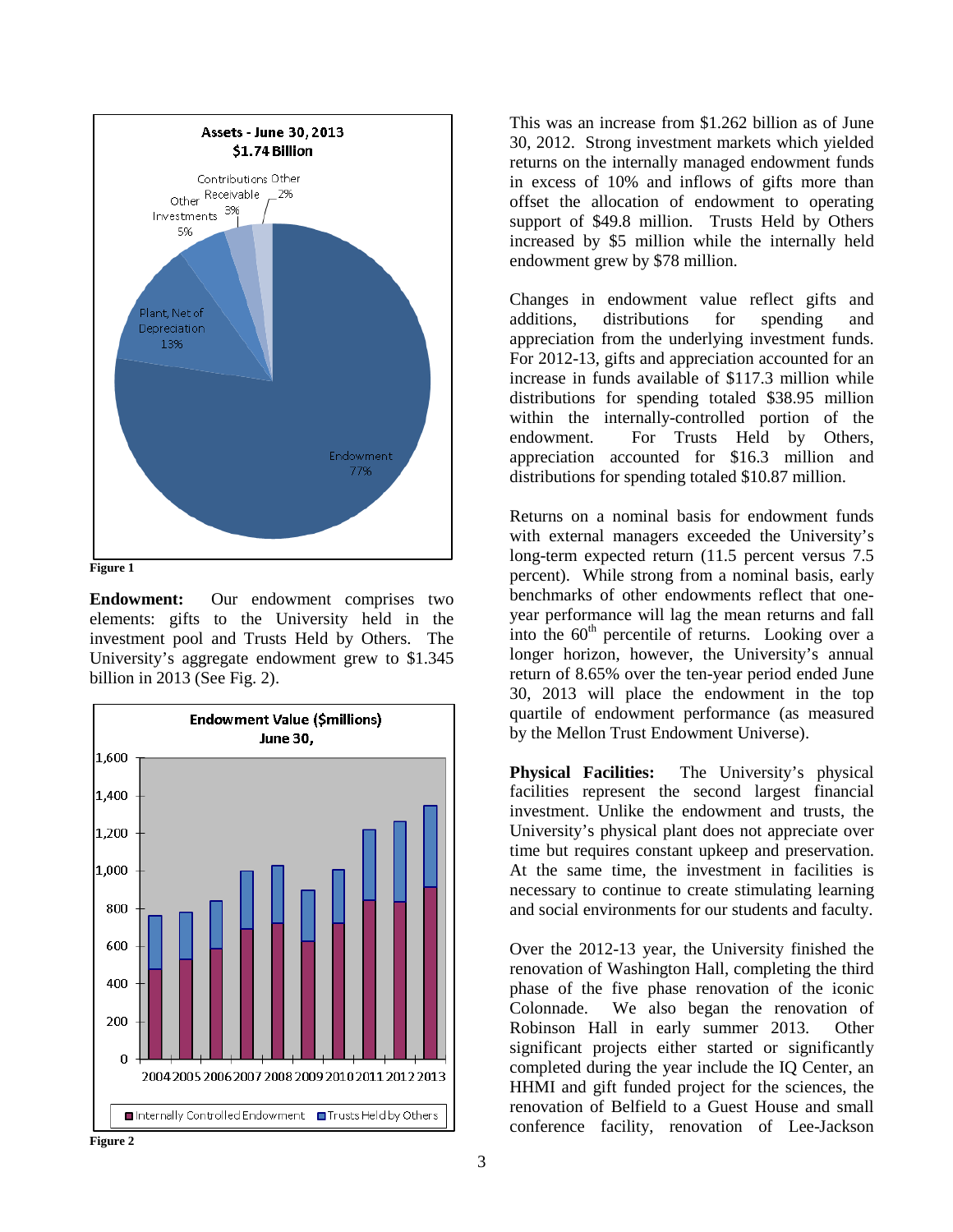House to accommodate the Dean of the College offices, conversion of the International House to the Global Service Learning House and home of Campus Kitchens, phase one of the renovation of Gaines Hall as part of the updated first-year housing complex and the refurbishment of three of the fraternity houses, the first of a five phase project to reinvest in these important living and social spaces.

Looking ahead, continued investment in facilities will be structured to meet the University's strategic objectives. Among projects that are anticipated to take place over the next five years are: the final Colonnade projects including renovations to Tucker and Stemmons Plaza, the Center for Global Learning including the renovation of a portion of DuPont Hall along with a new structure to be built and connected to DuPont, a new Natatorium facility that will replace the pool in Warner/Doremus, a completely<br>rebuilt Warner facility with significant rebuilt Warner facility with significant improvements made to Doremus to help accommodate the additional sports teams, student populations and increases in intramural and recreational activity that have occurred on campus since Warner was constructed in the early 1970s, alterations to the Law School to improve spaces to better meet the changing curricular demands of the third-year program but also improve studentcentered spaces, and finally , we are exploring options for expanded upper class student housing.

Our approach to funding these significant projects will rely on the success of the capital campaign and the University's ability to secure more debt. It is an ambitious plan, but one that continues to build on the University's strengths and attention to our core mission.

**Contributions Receivable:** As the *Honor Our Past, Build Our Future c*ampaign continues to generate new commitments and gifts, many are made in the form of multi-year pledges. These play a vital role in aiding our planning efforts to ensure that we can match timing of implementation of a strategic initiative with the funding that will support it. As of June 30, 2013, contributions receivable were valued at \$50.1 million. This is down from \$53.9 million as of June 30, 2012 reflecting strong pledge payment receipts over the year.

**Other Investments:** The last major asset within the University's financial structure is categorized as "Other Investments". These are primarily split interest arrangements by which a donor gives the University a sum of money to invest and manage. The donor receives an income interest from these investments for a specified period of time after which Washington and Lee receives the remainder of the invested funds to support University operations. These investments totaled \$70.9 million at the end of this most recent fiscal year.

## **Liabilities**

On the other side of the ledger, the University has liabilities totaling \$207.3 million. Three types of liabilities comprise 91 percent of this total: debt, future annuity payments and postretirement benefits. (See Fig. 3)



**Figure 3**

**Debt:** Washington and Lee University's largest liability is long-term debt that has been secured over the years to support capital building projects and has held fairly constant at \$120 to \$135 million over the last decade (see Fig. 4). This liability fell by \$2.88 million to \$124.7 million as of June 30, 2013. As of this date, the University's outstanding debt was composed of six different instruments; five of them tax-exempt issues through either the Virginia College Building Authority or one of the local Industrial Development Authorities. The balance of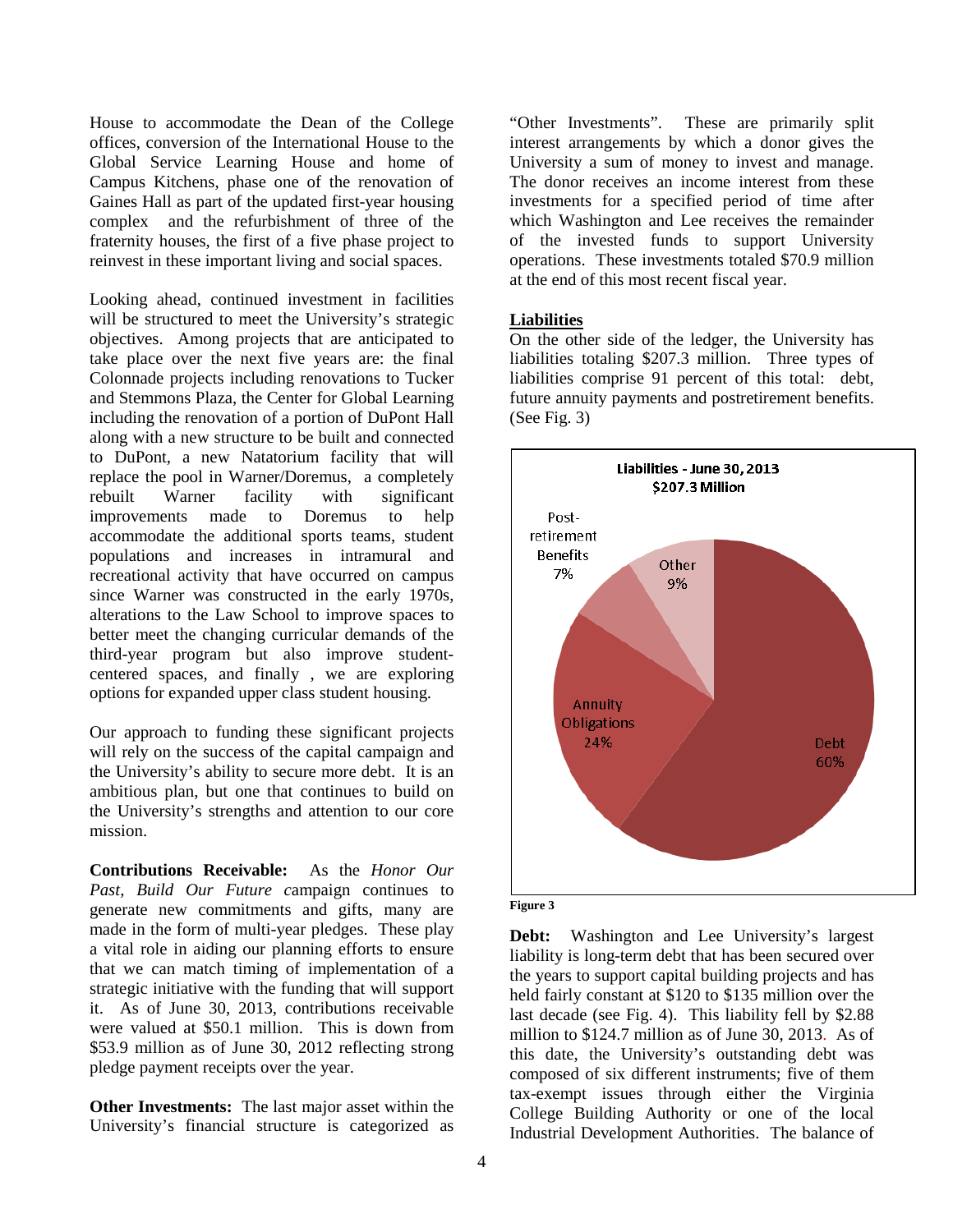the sixth, a small taxable note through Bank of America, has declined to \$0.35 million.



#### **Figure 4**

It should be noted that in July 2013, the University issued additional tax-exempt debt of \$34.96 million that is not reflected in the financial statements for June 30, 2013. This debt will support the renovation and improvements for Gaines and Graham-Lees Halls to serve as the first-year housing precinct. In addition, the debt will be utilized to fund three years of annual capital projects across the campus.

As part of the debt issuance process, the University sought and maintained ratings with Moody's Investor Services and S&P. Currently, the University's debt is rated Aa2 and AA by Moody's and S&P, respectively. Both of these ratings reflect a "Stable" outlook from the agencies. These strong ratings reflect independent evaluations of the University's financial health and its ability to repay its obligations.

It is likely that the University will look to additional debt in the coming years in support of the capital program. We will continue to assess appropriate debt levels and potential new debt within the context of our Debt Policy which was adopted by the Board of Trustees in 2006 to ensure that we act prudently relative to amount and structure of the debt portfolio.

**Future Annuity Payments:** The split interest instruments mentioned above create a liability based upon expected future payments to the donor. As of June 30, 2013, this liability was recorded at \$49.7 million. It is safe to say that the University welcomes an increasing liability in this area, since it reflects a growing deferred-giving program, which will lead to greater financial support in the future.

**Postretirement Benefits:** Finally, the University has maintained a postretirement health benefits plan for those employees who serve 10 years or more and retire from the University. This commitment creates an annual expense for the program as well as a future obligation. This obligation, as actuarially calculated, now stands at \$14.6 million, down modestly from \$15.1 million at June 30, 2012. The University has altered this plan for employees hired after April 1, 2003, to shift to a defined contribution plan for employees. This will lead to an elimination of this obligation over the very long-term.

## **Net Assets**

In the corporate world, assets minus liabilities reveal the enterprise's equity. Within higher education this "equity" is referred to as net assets which are broken down into three components: Unrestricted Net Assets, Temporarily Restricted Net Assets, and Permanently Restricted Net Assets.

**Unrestricted Net Assets:** These funds can be expended for any institutional purpose if necessary, and as such, they carry the greatest level of flexibility for the University to meet its long-term obligations. The build-up of these funds results from operating surpluses, the creation of quasiendowments from large unrestricted gifts and the development of reserves over the years. With good investment markets, the University saw this class of net assets increase by nearly \$25 million to \$298.1 million at June 30, 2013.

**Temporarily Restricted Net Assets:** These funds are fully expendable but restricted by either a purpose, time frame for use or accumulated gains of permanently restricted endowments. Examples are gifts restricted for support of student financial aid, gifts to support building projects, deferred giving arrangements under which the University has an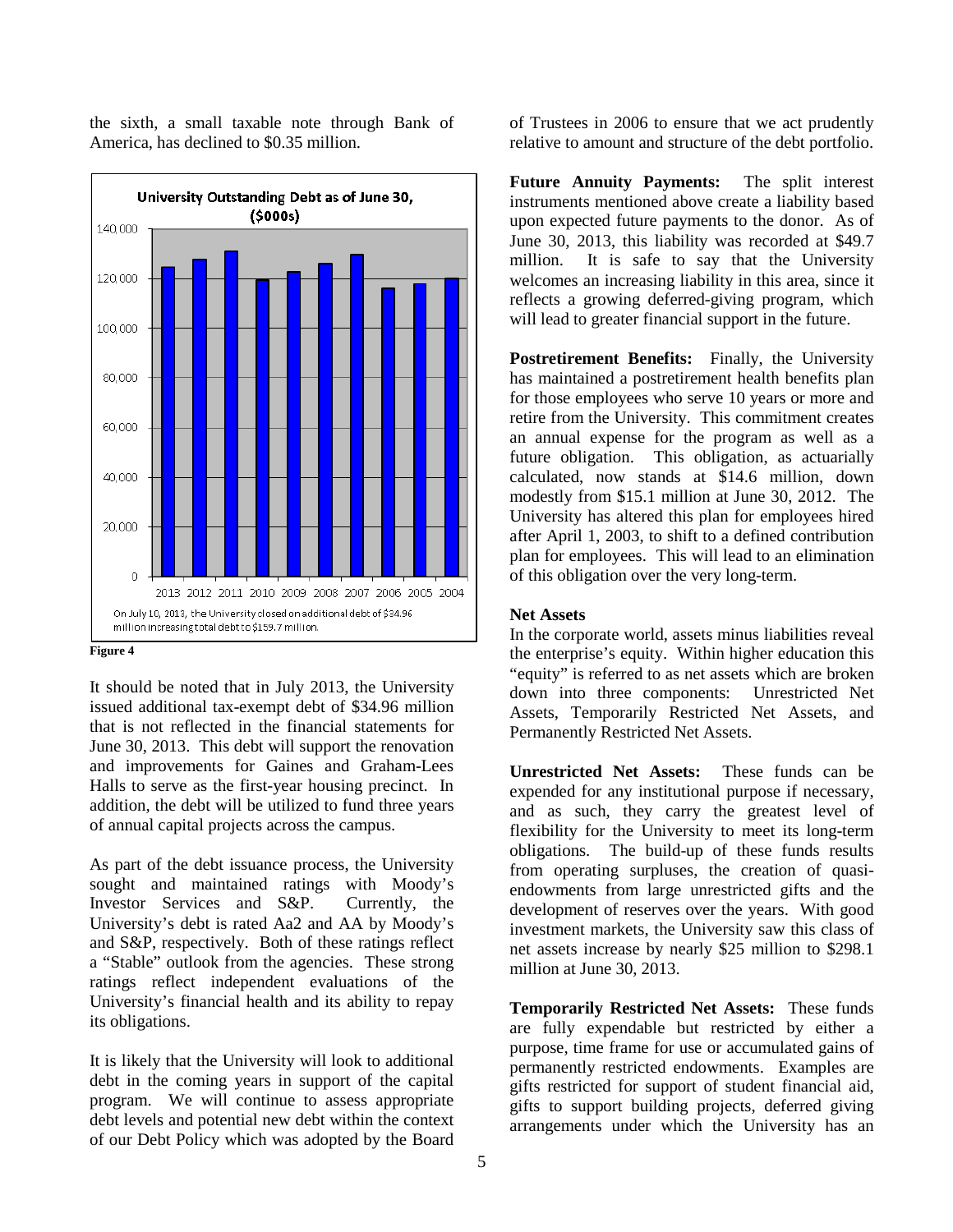obligation to make payments to beneficiaries before receiving the remainder value to meet the donor's intent and unspent endowment allocations intended for programmatic purposes. These net assets also benefitted from a strong year of growth and finished at \$370.2 million, an increase of 11% from 2012.

**Permanently Restricted Net Assets:** These funds are given by a donor with the express condition that the original value of the gift not be expended by the University. Instead, the funds are invested and the University benefits from the investment return on the funds. At Washington and Lee, these funds are the underpinnings of the endowment and include many of the outside trusts that were established to be managed in perpetuity for the University's benefit. Over the past year, the value of this net asset component increased by \$39.0 million to \$864.4 million.

See Table 1 for a summary of the University's Statement of Financial Position.

 $T_2$ ble 1

| Summary                                               |                 |
|-------------------------------------------------------|-----------------|
| <b>Statement of Financial Position</b>                |                 |
| June 30, 2013 (\$000s)                                |                 |
| Assets:                                               |                 |
| Cash and Cash Equivalents                             | \$<br>9,719     |
| <b>Accounts and Notes Receivables</b>                 | 11,752          |
| Contributions Receivable, net                         | 50,121          |
| Inventories                                           | 1,254           |
| Investments                                           | 1,001,512       |
| Funds Held in Trust by Others                         | 429,586         |
| Land, Buildings and Equipment, net                    | 222,537         |
| Assets Restricted to Investment in Plant              | 12,697          |
| Other Assets                                          | 876             |
| <b>Total Assets</b>                                   | \$<br>1,740,054 |
| <b>Liabilities:</b>                                   |                 |
|                                                       | \$              |
| Accounts and Other Payables                           | 7,989           |
| Accrued Compensation                                  | 3,430<br>843    |
| <b>Student and Other Deposits</b><br>Deferred Revenue | 2,461           |
| U.S. Government Grants Refundable                     | 2,021           |
| Annuity Obligations                                   | 49,707          |
| Asset Retirement Obligations                          | 1,040           |
| Postretirement Benefit Obligations                    | 14,561          |
|                                                       | 580             |
| Capital Lease Obligations<br>Debt                     | 124,707         |
| <b>Total Liabilities</b>                              | 207,339         |
|                                                       |                 |
| <b>Net Assets:</b>                                    |                 |
| Unrestricted                                          | 298,093         |
| Temporarily Restricted                                | 370,204         |
| Permanently Restricted                                | 864,418         |
| <b>Total Net Assets</b>                               | 1,532,715       |
| <b>Total Liabilities and Net Assets</b>               | \$1,740,054     |

#### **Sources and Uses**

The depth of University resources translates into the programs and services provided to students. As noted above, Endowment and Trusts Held By Others make an enormous contribution to the revenue stream of the University and provide Washington and Lee the ability to invest in the education program. Figure 5 depicts the sources of revenues for the University.



**Figure 5**

Tuition and fees remain the single largest source of operational support. After a period of catching up with peers on tuition, the last four years have reflected more modest increases in the "sticker price" for tuition at the University. And as a significant component of the Strategic Plan, we have increased financial aid to ensure that W&L can recruit the very best students without regard to geography, race, ethnicity or ability to pay.

In 2012-13, net tuition revenues grew to \$59.4 million, an increase of \$3.5 million from the prior year. A significant portion of this growth resulted from the unusually large first-year Law class, but undergraduate enrollment also contributed to this growth as an already high retention rate improved. Financial Aid continues to be significantly funded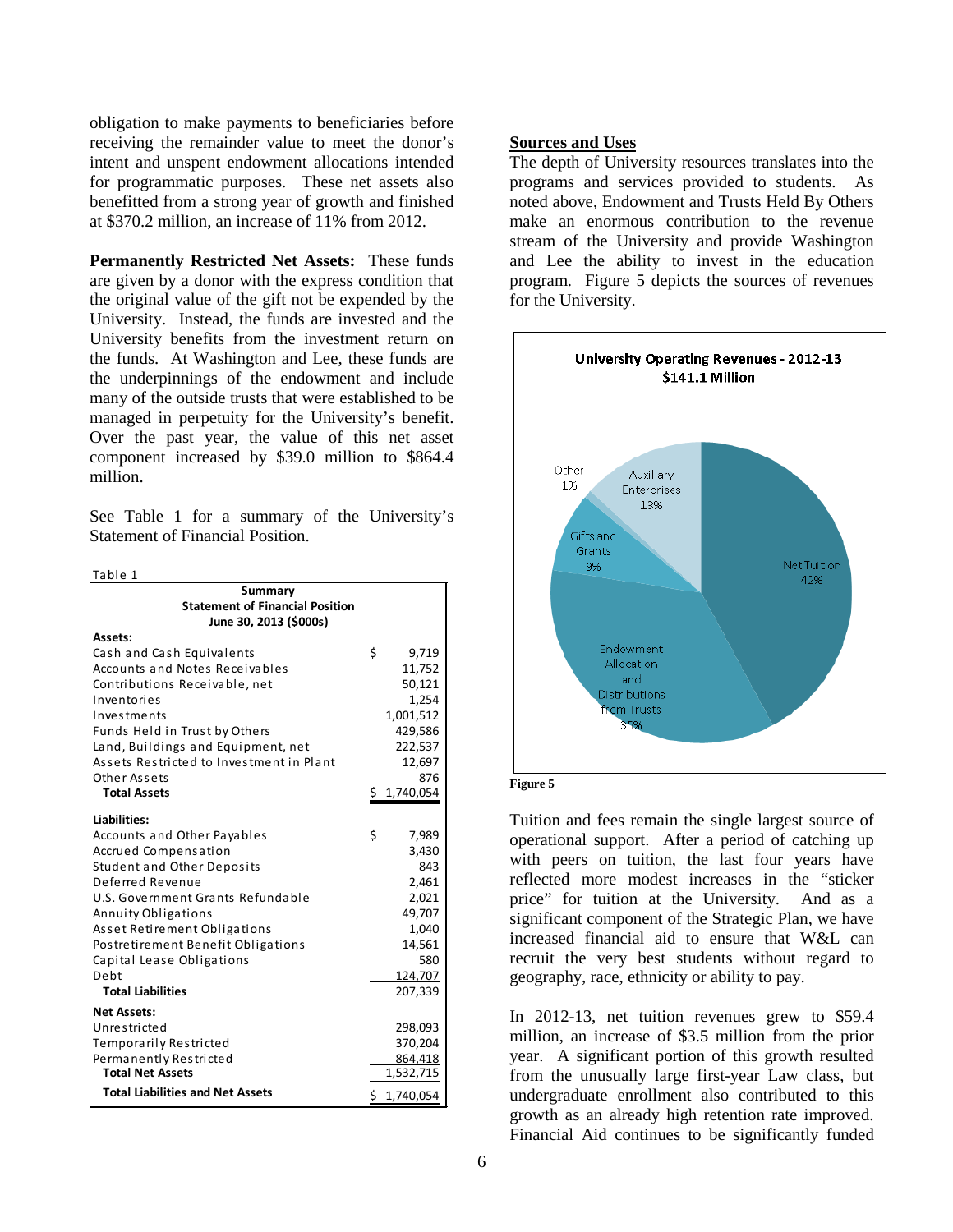through endowment and gifts (48.0 percent in 2012- 13) and provides access for students who otherwise may not be able to attend and allows the University to continue to attract the very best students.

In reading the operating results of the University (See Table 2), one must look at three pieces to understand the full commitment to Financial Aid at the University. Within revenues, Financial Aid is shown as a reduction of tuition (\$38.0 million); this is also the case with Auxiliary Enterprise revenues which reflect an aid discount of \$1.1 million. Finally, within the Expenses section, there is a line item for Financial Aid that totals \$4.7 million. On a combined basis, student financial aid awarded by the University in 2012-13 increased 13.6 percent to \$43.8 million.

| Table 2                                                             |    |           |
|---------------------------------------------------------------------|----|-----------|
| Summary<br><b>Statement of Activities</b><br>June 30, 2013 (\$000s) |    |           |
| <b>Revenues:</b>                                                    |    |           |
| Gross Tuition                                                       | Ś. | 97,427    |
| Less donor funded student financial aid                             |    | (21,052)  |
| Less institutionally funded student aid                             |    | (16, 956) |
| Net Tuition                                                         |    | 59,419    |
| Endowment Return Allocated to Operations                            |    | 38,954    |
| Income from Funds Held in Trust by Others                           |    | 10,867    |
| Contributions and Grants                                            |    | 12,067    |
| Auxiliary Enterprises (net of \$1,113 of aid)                       |    | 18,581    |
| Other                                                               |    | 1,196     |
| Total                                                               |    | 141,084   |
| <b>Expenses:</b>                                                    |    |           |
| Instructional                                                       |    | 64,820    |
| Academic Support                                                    |    | 16,573    |
| Student Services                                                    |    | 12,757    |
| Institutional Support                                               |    | 19,441    |
| Financial Aid                                                       |    | 4,704     |
| <b>Auxiliary Enterprises</b>                                        |    | 19,090    |
| Other                                                               |    | 3,389     |
| Total                                                               |    | 140,774   |
| <b>Operating Surplus</b>                                            |    | 310       |
| Increase in Net Assets from Non-Operating                           |    |           |
| Activities                                                          |    | 100,396   |
| <b>Change in Net Assets</b>                                         |    | 100.706   |

Endowment allocation, whether from the defined payout formula or through distributions from Trusts Held by Others, accounted for 35.3 percent of the operating revenues in 2012-13, at \$49.8 million. This source has grown in importance as a portion of the revenue stream (See Fig. 6), and as a result the diligence of management of the underlying assets and considerations of payout allocation models are

as important, if not more important than a decade ago.



**Figure 6**

Current gifts and grants also play a significant role in the University's ability to provide a world-class educational program. For instance, in 2012-13, the Annual Fund exceeded \$8.7 million in total commitments for the first time and reflected an increase of nearly \$800 thousand from 2011-12. In addition, the University established new highs in undergraduate alumni participation with 53.9 percent making gifts. These unrestricted gifts underwrite all aspects of University life. In the aggregate, Washington and Lee received more than \$12.0 million in contributions and grants in 2012-13 to underwrite operations. If the University had to rely on its endowment to generate the same level of contribution, the University would need an additional \$252 million.

We use these resources to fulfill our core mission – education. As demonstrated in Fig. 7, Instruction and Academic Support (libraries, information technology services, etc.) comprise nearly 60 percent of total expenses. Fig. 7 also demonstrates that only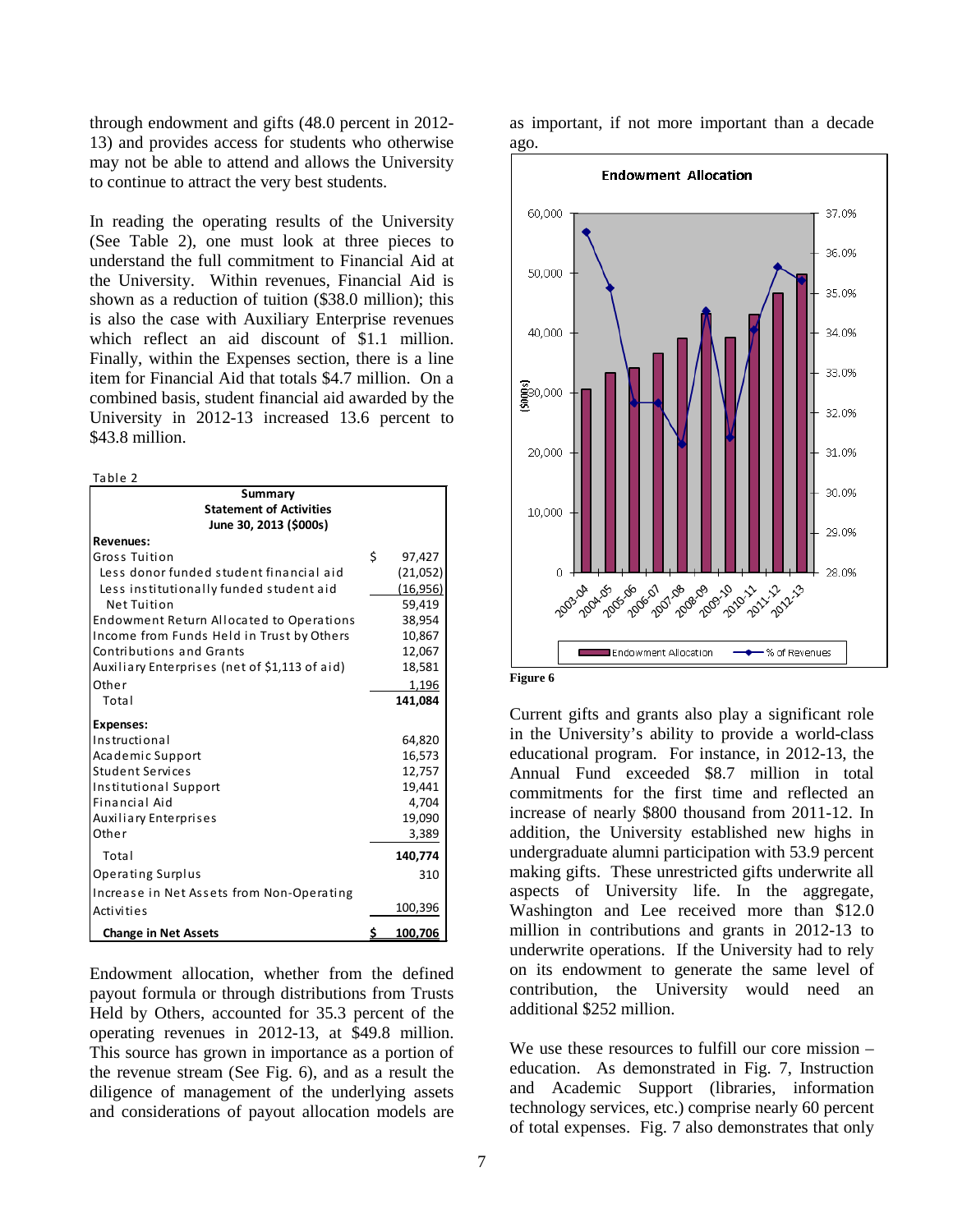14 percent of expenditures go toward administration, including fund-raising.



#### **Figure 7**

As in past years, comparisons of expenses within the "Top 25" group of liberal arts colleges, reveal that Washington and Lee consistently spends a higher percentage of its budget for educational expenses than the peer average (60.2 percent versus 52.6 percent). However, the University's aggregate expenses per student fall below the average expense per student of the peers by \$6,500.

Results from Operations reflect a strong improvement from 2011-12 to 2012-13 with the University generating a small operating surplus in the most recent year compared to an operating deficit of \$3.7 million in 2011-12. It should be noted that the University does not formally budget for Depreciation Expense (\$11.3 million in 2012-13 allocated across the functional expenditures in Fig. 7). However, we do budget for certain similar types of activities including principal payments on debt,<br>and annual capital projects. We also pursue and annual capital projects. significant fundraising to support the capital program, and many of these commitments are made but allocated to the project in a different year. This adjustment from temporarily restricted to unrestricted operations is made in the Non-operating activities section of the statement of activities. We believe that this approach to facilities capital management is a reasonable and thoughtful approach; although, it would not be considered a "best practice" model.

#### **Summary and Outlook**

We believe the University is one of a very few institutions in higher education today that has the ability to build on its foundation of excellence from a position of financial strength. Our adherence to our core values and mission has meant that we have not been reactionary in this challenging economic environment. Instead, we have been able to continue to focus our resources toward delivering a high level of quality. It is not an inexpensive model, but it is a model with what we believe delivers value well beyond the cost. We often hear about the "next great thing" for higher education and how it can transform the experience. And we see institutions that follow these paths regularly with little thoughtful analysis. We like to think that we have identified the next best thing in higher education, and it is focused on providing resources to students and faculty to develop deep bonds, long-lasting relationships and interactions that translate into a transformative experience.

Our planning models are built around the importance of fiduciary responsibility. These models assume low tuition increases and fee growth, modest endowment returns for the foreseeable future, and reallocation of resources to strategic needs rather than simple incremental growth. This is not new for the University. Planning over many years has incorporated such approaches to help ensure that the University can weather the difficult times without curtailing our programs as well as flourishing, but not going overboard, during the good times.

This prudent but forward-looking approach has served the University well for the last 264 years and remains as important today.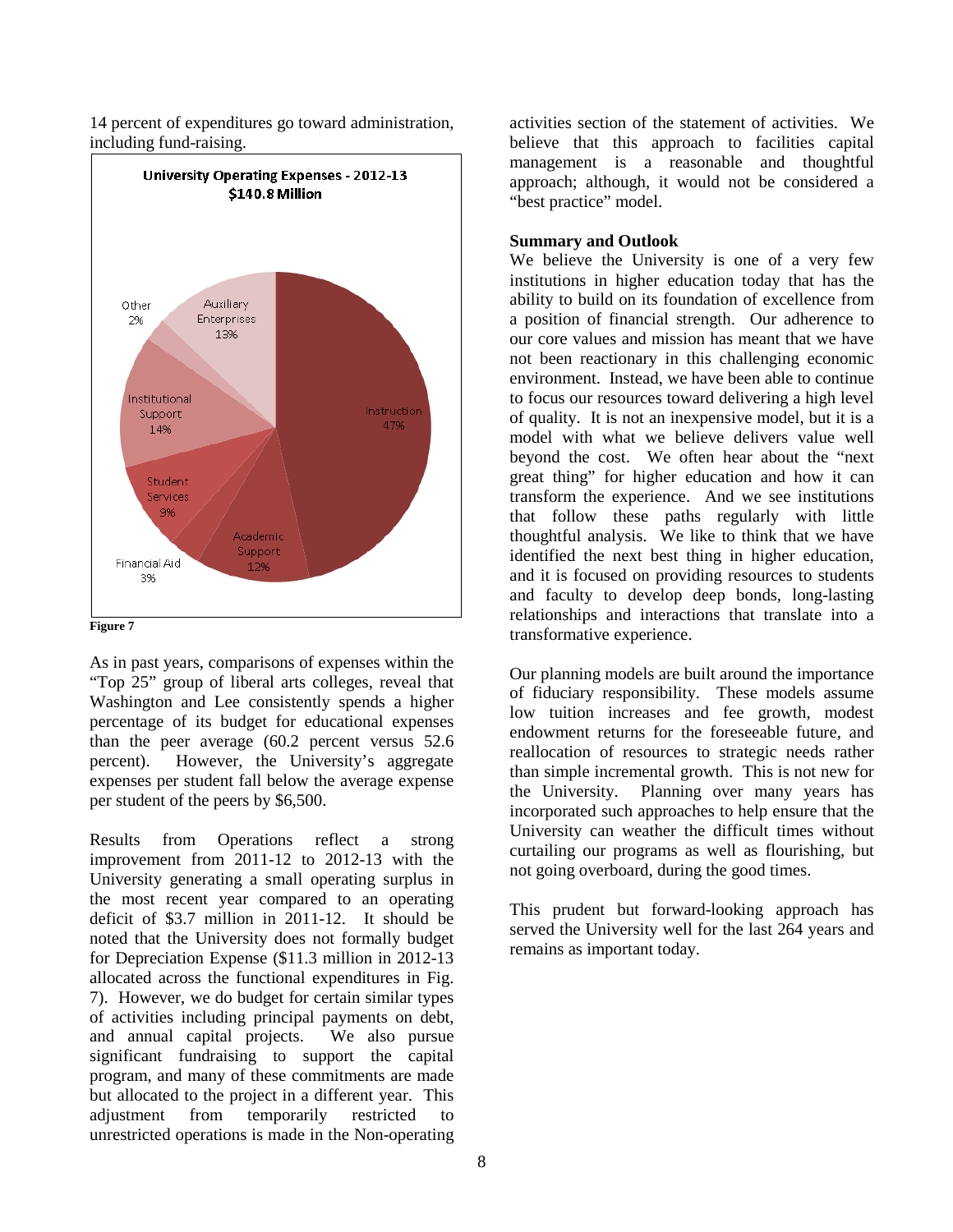

**KPMG LLP** Suite 1010 10 S. Jefferson Street Roanoke, VA 24011-1331

## **Independent Auditors' Report**

The Board of Trustees The Washington and Lee University:

We have audited the accompanying consolidated financial statements of The Washington and Lee University and its affiliate (the University), which comprise the consolidated statement of financial position as of June 30, 2013, and the related consolidated statements of activities and cash flows for the year then ended, and the related notes to the consolidated financial statements.

## *Management's Responsibility for the Financial Statements*

Management is responsible for the preparation and fair presentation of these consolidated financial statements in accordance with U.S. generally accepted accounting principles; this includes the design, implementation, and maintenance of internal control relevant to the preparation and fair presentation of consolidated financial statements that are free from material misstatement, whether due to fraud or error.

## *Auditors' Responsibility*

Our responsibility is to express an opinion on these consolidated financial statements based on our audit. We conducted our audit in accordance with auditing standards generally accepted in the United States of America. Those standards require that we plan and perform the audit to obtain reasonable assurance about whether the consolidated financial statements are free from material misstatement.

An audit involves performing procedures to obtain audit evidence about the amounts and disclosures in the consolidated financial statements. The procedures selected depend on the auditors' judgment, including the assessment of the risks of material misstatement of the consolidated financial statements, whether due to fraud or error. In making those risk assessments, the auditor considers internal control relevant to the organization's preparation and fair presentation of the consolidated financial statements in order to design audit procedures that are appropriate in the circumstances, but not for the purpose of expressing an opinion on the effectiveness of the organization's internal control. Accordingly, we express no such opinion. An audit also includes evaluating the appropriateness of accounting policies used and the reasonableness of significant accounting estimates made by management, as well as evaluating the overall presentation of the consolidated financial statements.

We believe that the audit evidence we have obtained is sufficient and appropriate to provide a basis for our audit opinion.

## *Opinion*

In our opinion, the consolidated financial statements referred to above present fairly, in all material respects, the financial position of The Washington and Lee University and its affiliate as of June 30, 2013, and the changes in their net assets and their cash flows for the year then ended in accordance with U.S. generally accepted accounting principles.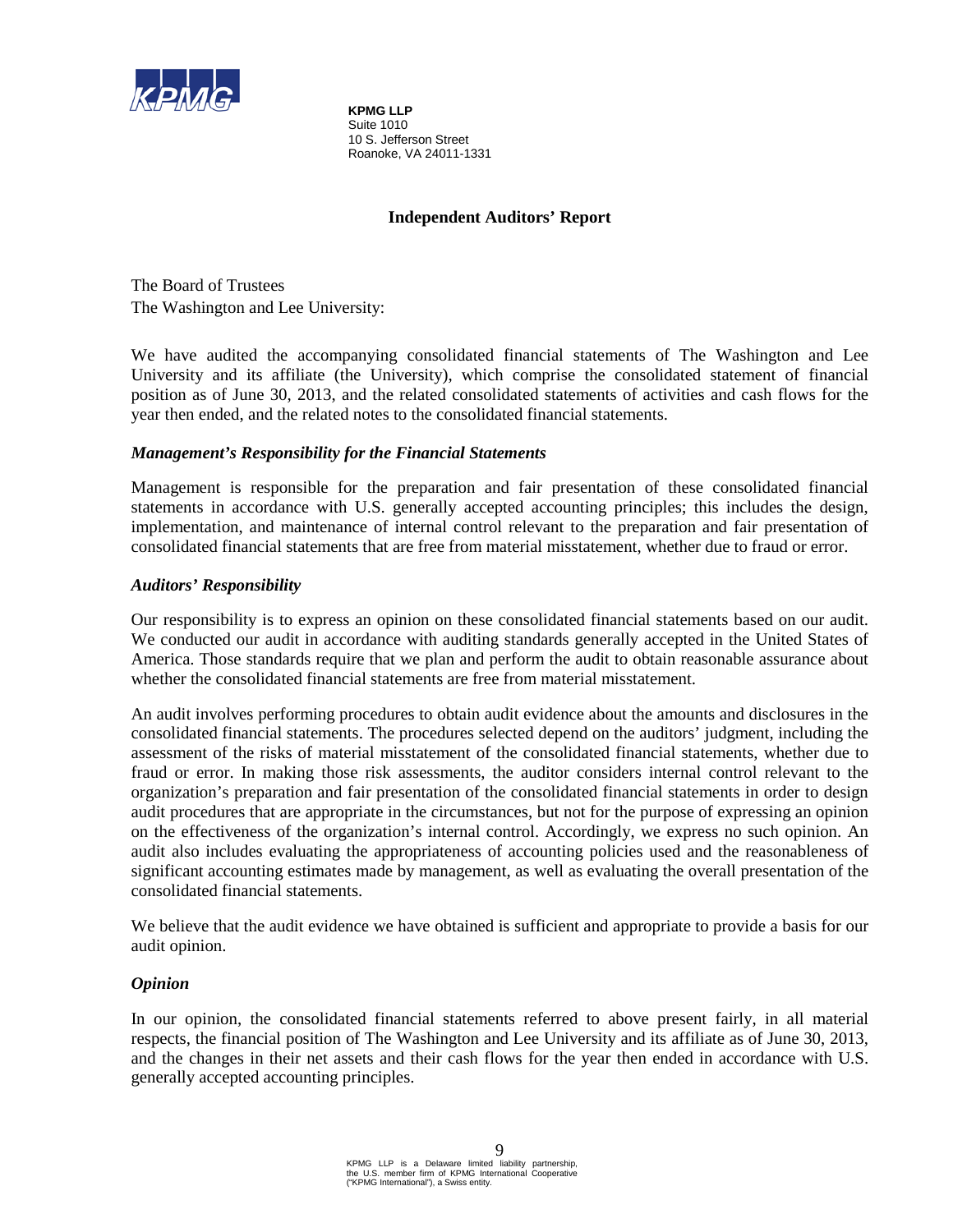

## *Report on Summarized Comparative Information*

We have previously audited the University's 2012 consolidated financial statements, and we expressed an unmodified audit opinion on those consolidated financial statements in our report dated October 30, 2012. In our opinion, the summarized comparative information presented herein as of and for the year ended June 30, 2012 is consistent, in all material respects, with the audited consolidated financial statements from which it has been derived.



October 25, 2013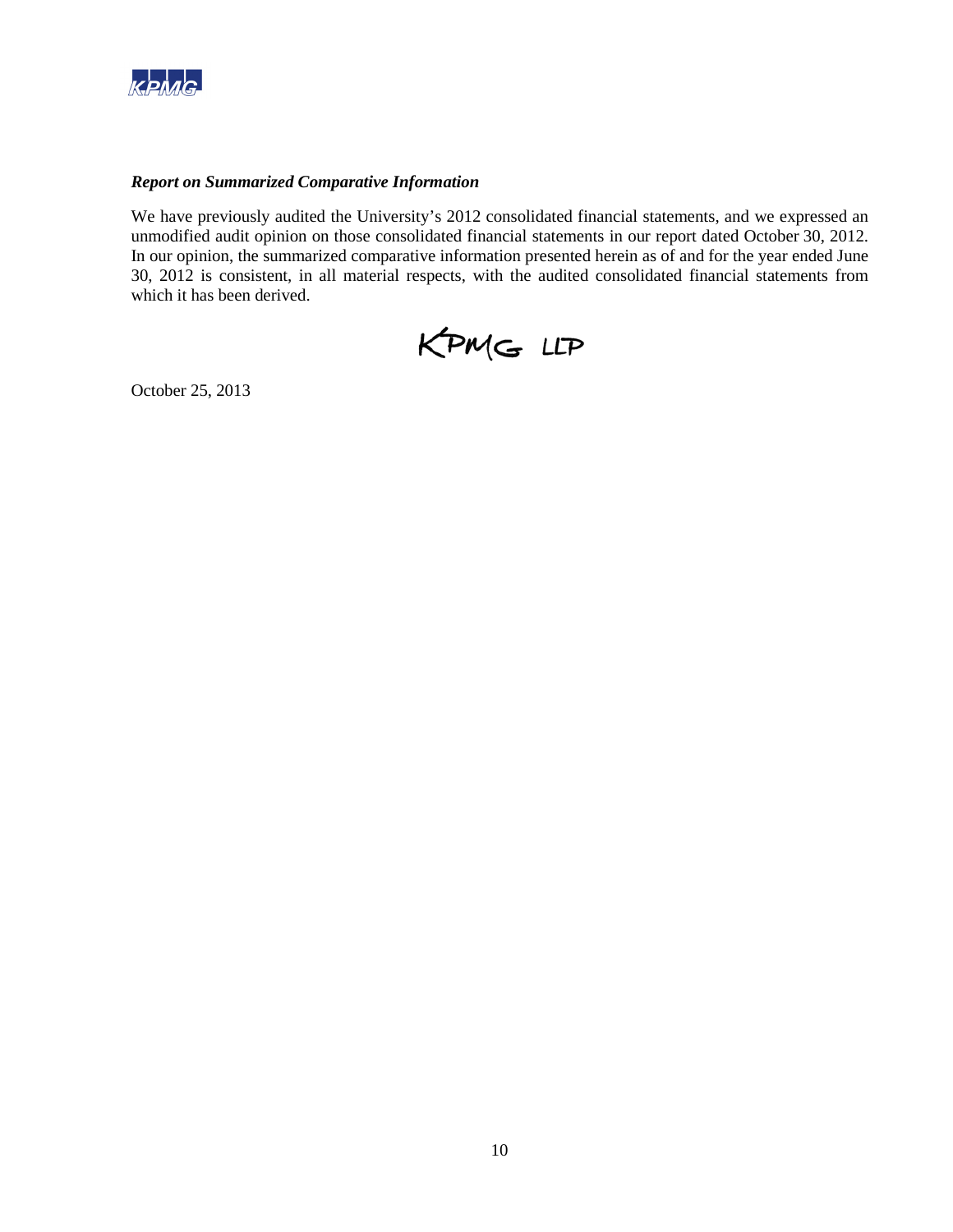## Consolidated Statement of Financial Position

### June 30, 2013 (with comparative information as of June 30, 2012)

# (In thousands)

| <b>Assets</b>                                                                                                                                                                                                                                                                                                                                                                                     | 2013                                                                                                    | 2012                                                                                        |
|---------------------------------------------------------------------------------------------------------------------------------------------------------------------------------------------------------------------------------------------------------------------------------------------------------------------------------------------------------------------------------------------------|---------------------------------------------------------------------------------------------------------|---------------------------------------------------------------------------------------------|
| Cash and cash equivalents<br>Accounts and other receivables<br>Notes receivable, net (note 3)<br>Contributions receivable, net (note 4)<br>Inventories<br>Investments (notes 7, 13 and 19)<br>Funds held in trust by others (notes 9, 17 and 19)<br>Assets restricted to investment in land, buildings, and equipment<br>Land, buildings, and equipment, net (note 5)<br>Debt issuance costs, net | \$<br>9,719<br>4,778<br>6,974<br>50,121<br>1,254<br>1,001,512<br>429,586<br>12,697<br>222,537<br>876    | 6,502<br>5,165<br>7,134<br>53,923<br>1,186<br>911,822<br>424,177<br>2,572<br>222,187<br>929 |
| Total assets                                                                                                                                                                                                                                                                                                                                                                                      | \$<br>1,740,054                                                                                         | 1,635,597                                                                                   |
| <b>Liabilities and Net Assets</b>                                                                                                                                                                                                                                                                                                                                                                 |                                                                                                         |                                                                                             |
| Liabilities:<br>Accounts and other payables<br>Accrued compensation<br>Student and other deposits<br>Deferred revenue<br>U.S. government grants refundable<br>Split interest agreement obligations (note 13)<br>Asset retirement obligations<br>Postretirement benefit obligation (note 15)<br>Capital lease obligations<br>Long-term debt (notes 10 and 20)<br><b>Total liabilities</b>          | \$<br>7,989<br>3,430<br>843<br>2,461<br>2,021<br>49,707<br>1,040<br>14,561<br>580<br>124,707<br>207,339 | 8,631<br>3,185<br>709<br>2,767<br>2,009<br>42,528<br>1,116<br>15,054<br>127,589<br>203,588  |
| Commitments and contingencies (notes 7, 16 and 18)                                                                                                                                                                                                                                                                                                                                                |                                                                                                         |                                                                                             |
| Net assets (note 8):<br>Unrestricted<br>Temporarily restricted (note 6)<br>Permanently restricted (note 6)<br>Total net assets                                                                                                                                                                                                                                                                    | 298,093<br>370,204<br>864,418<br>1,532,715                                                              | 273,372<br>333,210<br>825,427<br>1,432,009                                                  |
| Total liabilities and net assets                                                                                                                                                                                                                                                                                                                                                                  | \$<br>1,740,054                                                                                         | 1,635,597                                                                                   |

See accompanying notes to consolidated financial statements.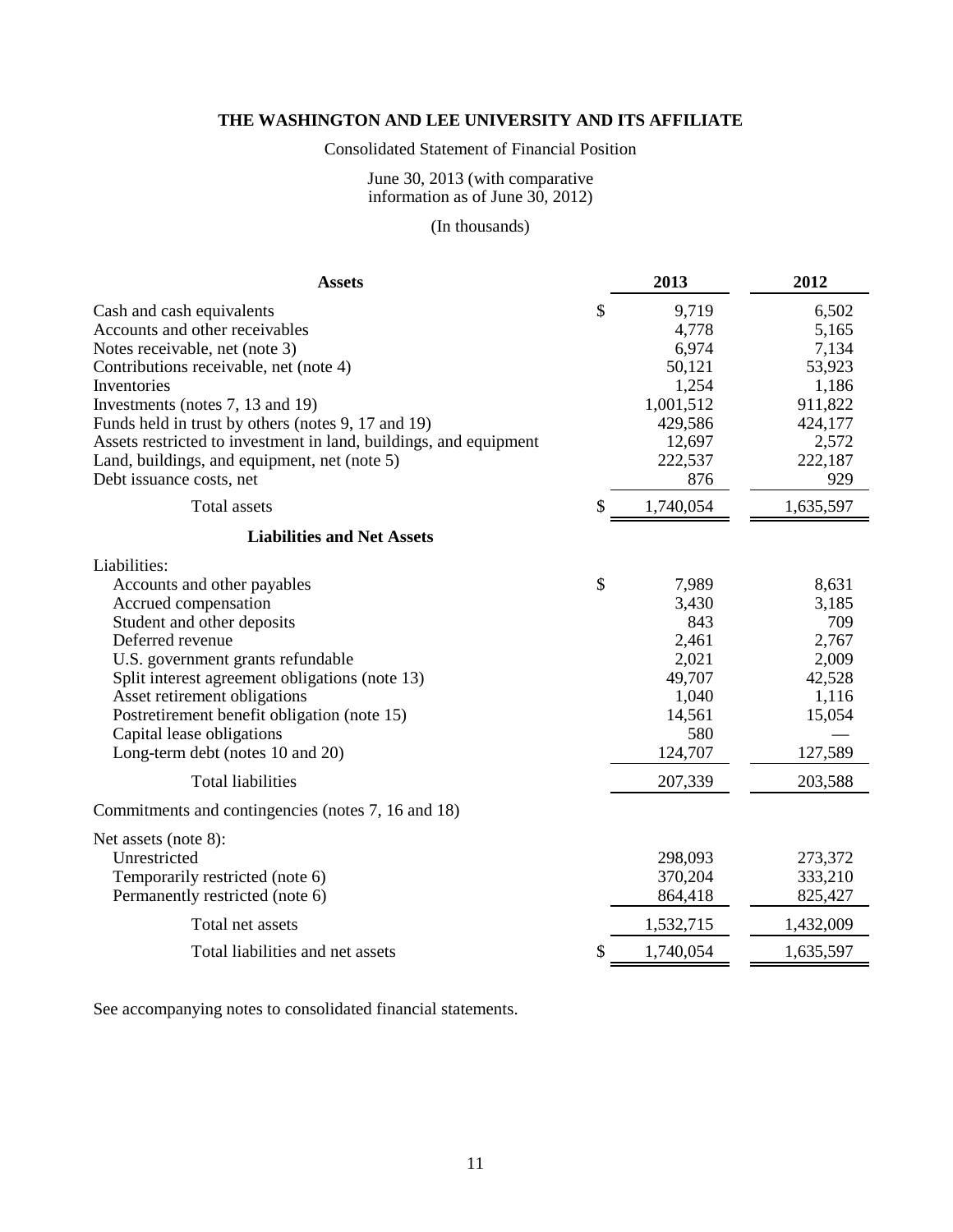Consolidated Statement of Activities

#### Year ended June 30, 2013 (with summarized comparative information for the year ended June 30, 2012)

(In thousands)

|                                                            |                     | 2013                      |                                  |           |               |
|------------------------------------------------------------|---------------------|---------------------------|----------------------------------|-----------|---------------|
|                                                            | <b>Unrestricted</b> | Temporarily<br>restricted | <b>Permanently</b><br>restricted | Total     | 2012<br>Total |
| Operating revenue and gains:                               |                     |                           |                                  |           |               |
| Tuition and fees                                           | \$<br>97.427        |                           |                                  | 97.427    | 89.996        |
| Less donor funded student financial aid                    | (21,052)            |                           |                                  | (21,052)  | (19, 867)     |
| Less institutionally funded student financial aid          | (16,956)            |                           |                                  | (16,956)  | (14,223)      |
|                                                            |                     |                           |                                  |           |               |
| Net tuition and fees                                       | 59,419              |                           |                                  | 59,419    | 55,906        |
| Endowment return allocated to operations (note 7)          | 33,335              | 5.619                     |                                  | 38,954    | 36,422        |
| Other investment income (note 7)                           | 637                 | 120                       |                                  | 757       | 714           |
| Distributions from funds held in trust by others (note 9)  | 10,789              | 78                        |                                  | 10,867    | 10,257        |
| Contributions                                              | 10,174              |                           |                                  | 10,174    | 8,012         |
| Auxiliary enterprises (net of \$1,113 and \$1,889)         |                     |                           |                                  |           |               |
| of institutionally funded student financial aid)           | 18,581              |                           |                                  | 18,581    | 16,601        |
| Governmental and other grants                              |                     | 1,893                     |                                  | 1,893     | 2,353         |
|                                                            |                     |                           |                                  |           |               |
| Other                                                      | 251                 | 188                       |                                  | 439       | 654           |
| Net assets released from restrictions (note 11)            | 7,493               | (7, 493)                  |                                  |           |               |
| Total operating revenue and gains                          | 140,679             | 405                       |                                  | 141,084   | 130,919       |
| Operating expenses (note 12):                              |                     |                           |                                  |           |               |
| Instruction                                                | 64,820              |                           |                                  | 64,820    | 62,572        |
| Research                                                   | 2,428               |                           |                                  | 2,428     | 2,725         |
| Public service                                             | 961                 |                           |                                  | 961       | 884           |
| Academic support                                           | 16,573              |                           |                                  | 16,573    | 16,056        |
|                                                            |                     |                           |                                  | 4,704     | 2,598         |
| Financial aid                                              | 4,704               |                           |                                  |           |               |
| Student services                                           | 12,757              |                           |                                  | 12,757    | 12,477        |
| Institutional support                                      | 19,441              |                           |                                  | 19,441    | 19,001        |
| Auxiliary enterprises                                      | 19,090              |                           |                                  | 19,090    | 18,316        |
| Total operating expenses                                   | 140,774             |                           |                                  | 140,774   | 134,629       |
| Change in net assets from operating                        |                     |                           |                                  |           |               |
| activities                                                 | (95)                | 405                       |                                  | 310       | (3,710)       |
| Nonoperating activities:                                   |                     |                           |                                  |           |               |
| Investment return, net of amount allocated to              |                     |                           |                                  |           |               |
| operations (note 7)                                        | 11,750              | 34,027                    | 4,047                            | 49,824    | (27, 861)     |
| Change in value of funds held in trust by others           |                     | (4,870)                   | 10,279                           | 5,409     | 49.146        |
|                                                            |                     |                           |                                  |           |               |
| Split interest agreements, net                             | (21)                | (1,644)                   | (2,709)                          | (4,374)   | (1, 136)      |
| Contributions                                              |                     | 19,040                    | 24,338                           | 43,378    | 25,999        |
| Net assets released for fixed asset acquisitions (note 11) | 8,208               | (8,208)                   |                                  |           |               |
| Postretirement charge other than benefit cost (note 15)    | 599                 | $\sim$                    |                                  | 599       | 506           |
| Other, net                                                 | 4,280               | (1,756)                   | 3,036                            | 5,560     | (1, 347)      |
| Total nonoperating activities                              | 24.816              | 36,589                    | 38,991                           | 100.396   | 45,307        |
| Change in net assets                                       | 24,721              | 36,994                    | 38,991                           | 100,706   | 41,597        |
| Net assets:                                                |                     |                           |                                  |           |               |
| Beginning of year                                          | 273,372             | 333,210                   | 825,427                          | 1,432,009 | 1,390,412     |
| End of year                                                | \$<br>298,093       | 370,204                   | 864,418                          | 1,532,715 | 1,432,009     |

See accompanying notes to consolidated financial statements.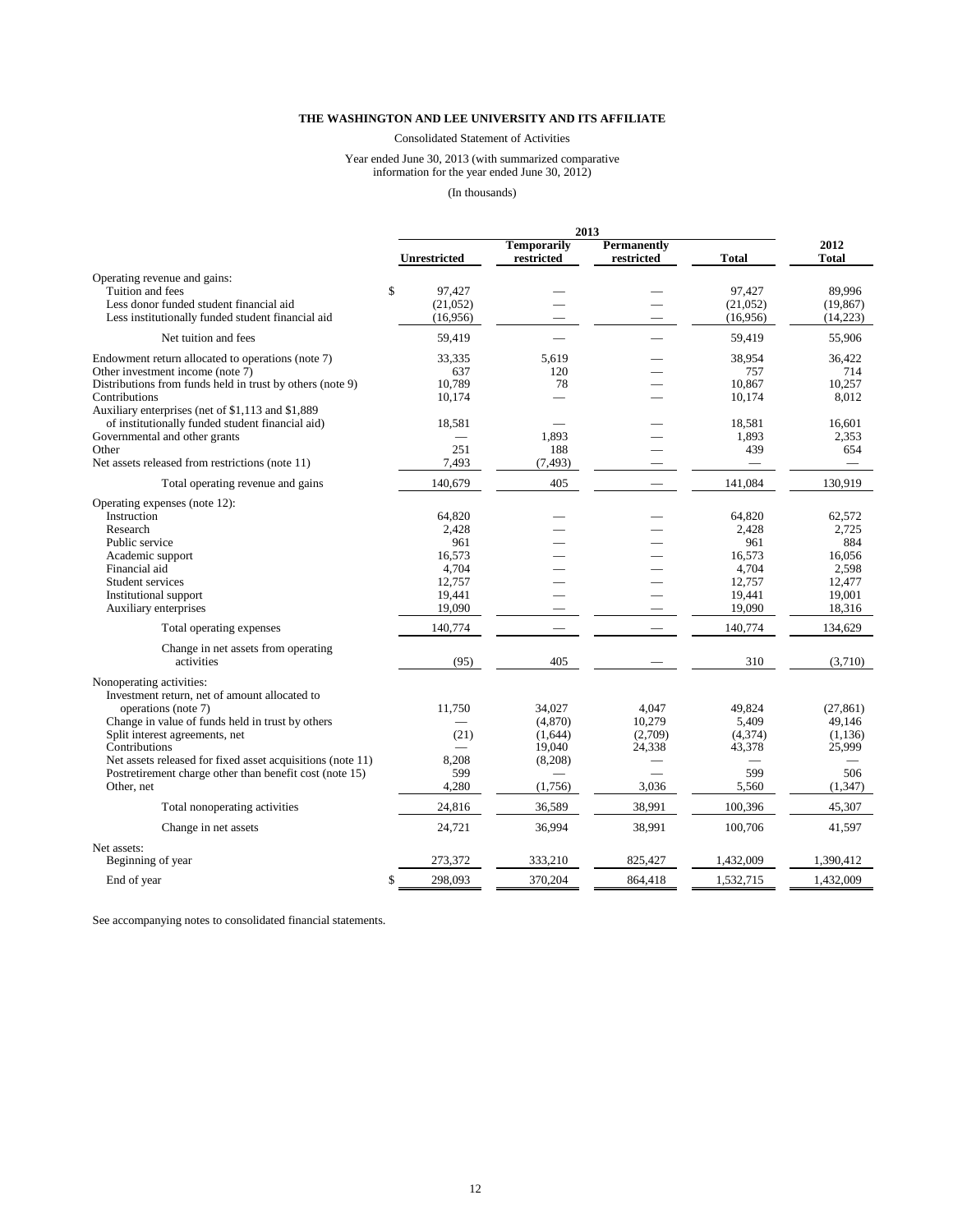Consolidated Statement of Cash Flows

#### Year ended June 30, 2013 (with comparative information for the year ended June 30, 2012)

#### (In thousands)

|                                                                                        | 2013              | 2012              |
|----------------------------------------------------------------------------------------|-------------------|-------------------|
| Cash flows from operating activities:                                                  |                   |                   |
| Change in net assets                                                                   | \$<br>100,706     | 41,597            |
| Adjustments to reconcile change in net assets to net cash and cash equivalents         |                   |                   |
| used in operating activities:                                                          |                   |                   |
| Realized and unrealized gains on investments                                           | (84, 659)         | (2,675)           |
| Change in value of funds held in trust by others                                       | (5,409)           | (49, 146)         |
| Depreciation and amortization                                                          | 11,088            | 10,570            |
| Contributions restricted for long-term investment                                      | (45, 864)         | (28, 107)         |
| Interest and dividends restricted for long-term investment                             | (1,300)           | (1,110)           |
| Changes in operating assets and liabilities:                                           |                   |                   |
| Accounts and other receivables, net                                                    | 547               | (1,007)           |
| Contributions receivable, net                                                          | 3,802             | 4,432             |
| Inventories                                                                            | (68)              | (51)              |
| Accounts payable and other accrued liabilities                                         | (73)              | (148)             |
| Student and other deposits                                                             | 134               | (242)             |
| Deferred revenue                                                                       | (306)             | 622               |
| U.S. government grants refundable                                                      | 12                | (41)              |
| Split interest agreement obligations                                                   | 11,073            | 1,621             |
| Postretirement benefit obligations                                                     | (493)             | 312               |
| Net cash and cash equivalents used in operating activities                             | (10, 810)         | (23, 373)         |
| Cash flows from investing activities:                                                  |                   |                   |
| Purchases of land, buildings, and equipment, including interest capitalized            | (11,237)          | (13,390)          |
| Purchases of investments restricted to land, buildings, and equipment                  | (19, 371)         | (9,674)           |
| Proceeds from sale of investments                                                      | 244,902           | 187,278           |
| Purchases of investments                                                               | (240, 687)        | (163, 472)        |
| Net cash and cash equivalents (used in) provided by investing activities               | (26, 393)         | 742               |
|                                                                                        |                   |                   |
| Cash flows from financing activities:                                                  |                   |                   |
| Principal payments on capital lease obligations                                        | (145)             |                   |
| Interest and dividends restricted for long-term investment                             | 1,300             | 1,110             |
| Proceeds from contributions restricted for long-term investment in endowment and plant | 45,864<br>(3,894) | 28,107<br>(3,234) |
| Payments on split interest agreements                                                  |                   |                   |
| Principal payments on long-term debt                                                   | (2,705)           | (3,182)           |
| Net cash and cash equivalents provided by financing activities                         | 40,420            | 22,801            |
| Net increase in cash and cash equivalents                                              | 3,217             | 170               |
| Cash and cash equivalents:                                                             |                   |                   |
| Beginning of year                                                                      | 6,502             | 6,332             |
| End of year                                                                            | \$<br>9,719       | 6,502             |
| Supplemental disclosure of cash flow information:                                      |                   |                   |
| Cash paid during the year for interest, net of amounts capitalized                     | \$<br>5,755       | 5,924             |
|                                                                                        |                   |                   |

Noncash investing and financing activities, in thousands:

At June 30, 2013 and 2012, \$108 and \$432, respectively, of fixed asset purchases were included in accounts

payable and other accrued liabilities.

During the year ended June 30, 2013, the University incurred capital lease obligations of \$725 for equipment leases.

See accompanying notes to consolidated financial statements.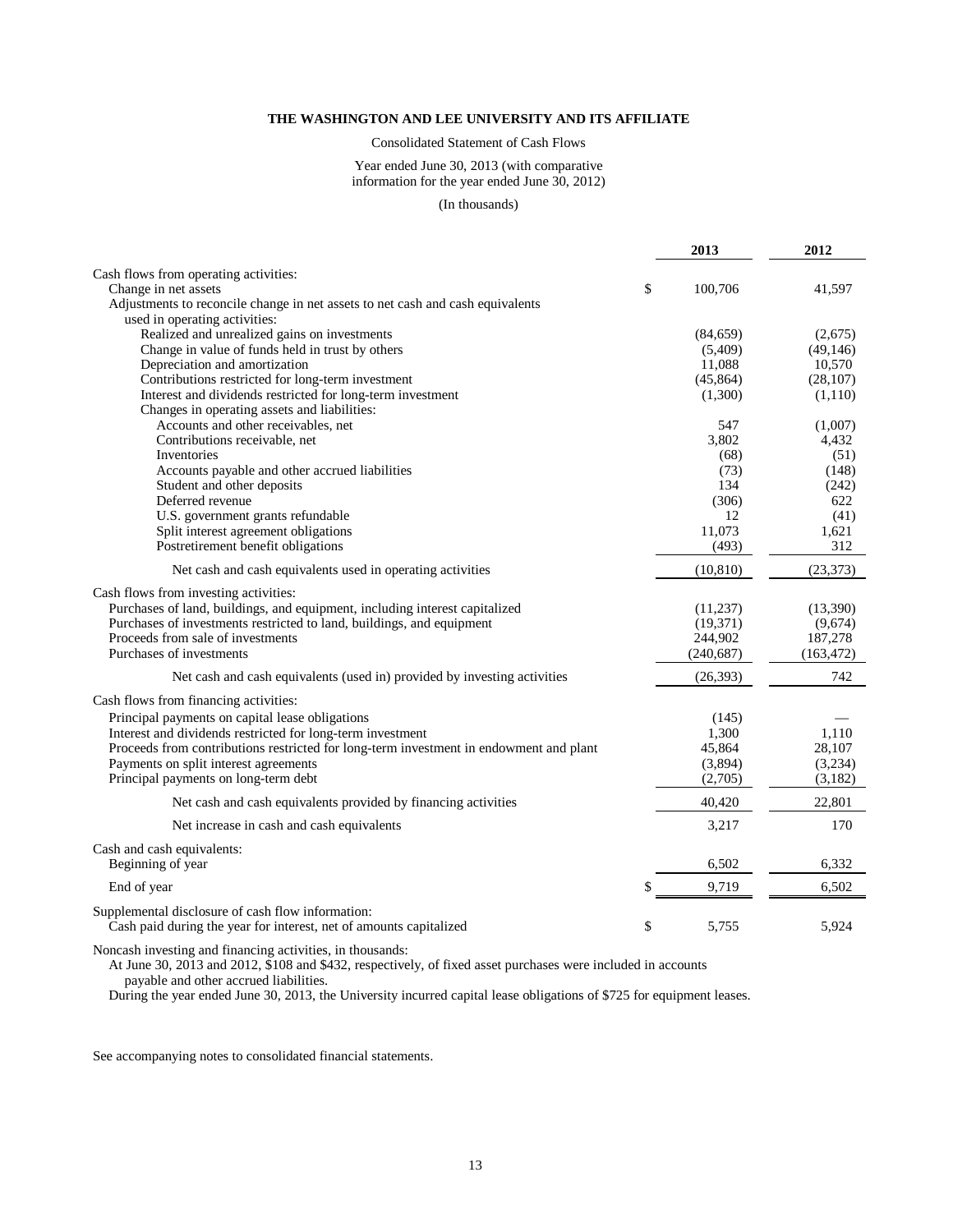Notes to Consolidated Financial Statements

June 30, 2013 (with comparative information for the year ended June 30, 2012)

#### **(1) Description of Organization**

The Washington and Lee University (W&L) is a private, liberal arts university in Lexington, Virginia. Founded in 1749, it is the ninth oldest institution of higher learning in the nation. W&L is named after George Washington, as he gave the school its first major endowment, and after General Robert E. Lee, as a result of his strong leadership as president of W&L. W&L is comprised of the College, the Ernest Williams II School of Commerce, Economics and Politics, and the School of Law. There are approximately 1,800 undergraduate students and approximately 450 law students.

On November 15, 2010, Colonnade Restoration, LLC, a Virginia limited liability company and controlled affiliate of W&L, was formed for the purpose of restoring, rehabilitating, constructing and developing the historic buildings on W&L grounds known collectively as The Colonnade. Colonnade Restoration, LLC was formed so that the renovation expenditures incurred on the rehabilitation projects designated by the Virginia Department of Historic Resources will support Virginia Historic Tax Credits certified to Colonnade Restoration, LLC for allocation to its members. W&L has no membership interest in Colonnade Restoration, LLC but rather controls the affiliate through various leasing arrangements.

## **(2) Summary of Significant Accounting Policies**

#### *(a) Basis of Financial Statement Presentation and Consolidation*

The consolidated financial statements include the financial statements of W&L and its affiliate (collectively, the University). The consolidated financial statements have been prepared on the accrual basis of accounting and all significant intercompany balances and transactions have been eliminated in consolidation.

## *(b) Classification of Net Assets*

Based on the existence or absence of donor-imposed restrictions, the University's net assets have been grouped into the following three classes:

*Unrestricted* – Net assets that are not subject to donor-imposed stipulations.

*Temporarily Restricted* – Net assets whose use is limited by donor-imposed stipulations that either expire by passage of time or can be fulfilled and removed by actions of the University pursuant to those stipulations.

*Permanently Restricted* – Net assets whose use is limited by donor-imposed stipulations that neither expire by passage of time nor can be fulfilled or otherwise removed by the University.

The University classifies the portion of donor-restricted endowment funds that is not classified as permanently restricted net assets as temporarily restricted net assets until appropriated for expenditure.

The University retains an interest in several funds held in trust by others (see note 9) which are classified as permanently restricted net assets. Annual adjustments to record the University's interest in such trusts at the current market value are also recorded as permanently restricted in the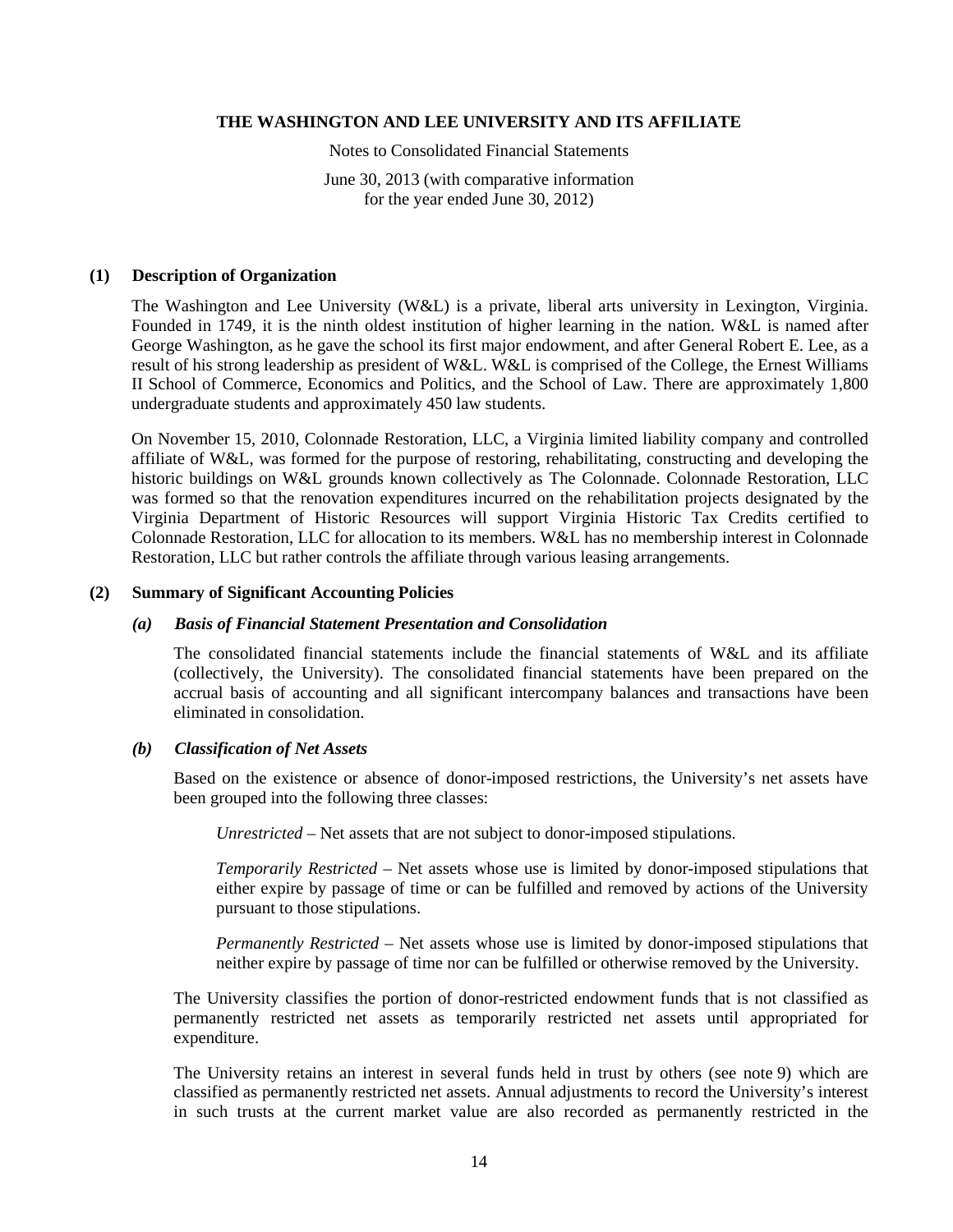Notes to Consolidated Financial Statements

June 30, 2013 (with comparative information for the year ended June 30, 2012)

consolidated statement of activities and are, therefore, reflected as permanently restricted net assets in the consolidated statement of financial position.

#### *(c) Summarized Comparative Information*

The consolidated statement of activities for the year ended June 30, 2013 is presented with certain summarized comparative information for the year ended June 30, 2012 in total but not by net asset class. Such information does not include sufficient detail to constitute a presentation in conformity with U.S. generally accepted accounting principles. Accordingly, such information should be read in conjunction with the University's consolidated financial statements for the year ended June 30, 2012 from which the summarized information was derived.

#### *(d) Cash and Cash Equivalents*

The University considers all highly liquid investments with a maturity of three months or less when purchased to be cash equivalents, except those cash equivalents held by investment managers as part of their long-term investment strategy.

#### *(e) Inventories*

Inventories are stated at the lower of cost or market with cost determined on the first-in, first-out (FIFO) basis.

## *(f) Investments*

Investments in marketable equity securities and all investments in debt securities are reported at fair value based on quoted market prices at the reporting date.

Other investments, such as hedge fund investments, private equity and venture capital, natural resource and real estate investments are reported at estimated fair value, based on valuations provided by external investment managers and evaluated for reasonableness by the University. Because these alternative investments are not readily marketable, their estimated fair value is subject to additional uncertainty, and therefore values realized upon disposition may vary significantly from currently reported fair values.

Investments are exposed to several risks, such as interest rate, currency, market and credit risks. Due to the level of risk associated with certain investment securities, it is at least reasonably possible that changes in the values of investment securities will occur in the near term and that such changes could materially affect the amounts reported in the University's consolidated financial statements.

Gifts of investments are recorded at their fair value (based upon quotations or appraisals) at the date of gift. Purchases and sales of investments are recorded on the trade date. All investment income is reported in the period earned as unrestricted revenues, temporarily restricted revenues, or permanently restricted revenues depending on donor restrictions. The amount of investment income necessary to satisfy the Board of Trustees (the Board) approved spending policy for the endowment fund is included in the endowment returns allocated to operations in the consolidated statement of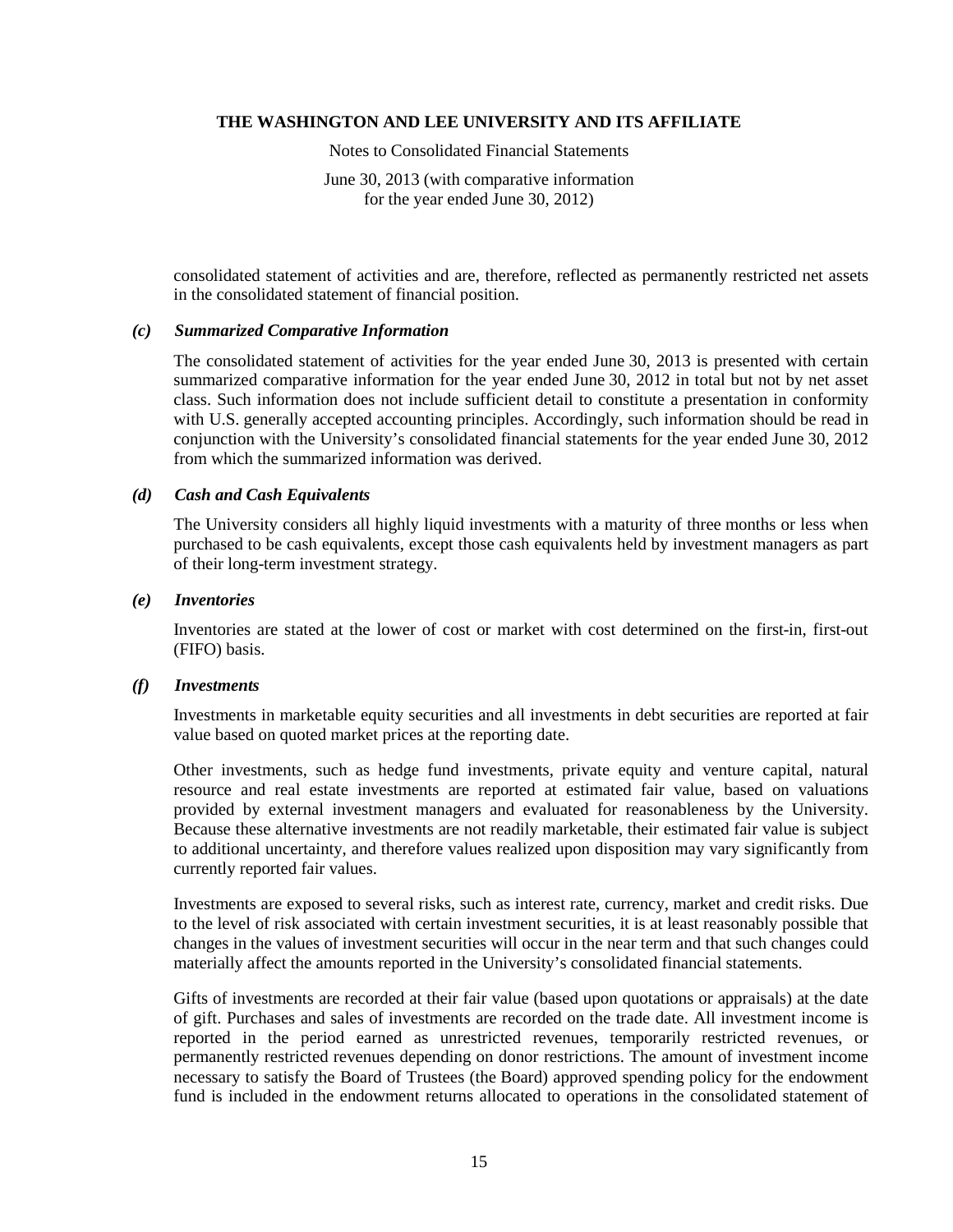Notes to Consolidated Financial Statements

June 30, 2013 (with comparative information for the year ended June 30, 2012)

activities. Any excess of income earned over the approved spending amount is retained in the endowment pool.

Except for investments where donors specifically provide otherwise, investments are maintained in a pool. Gifts that are invested in the pool are assigned units of participation in the pool based upon their fair market value on the date of gift and the most recently determined unit market value for the existing units of participation. Subsequent distributions of annual income, based on the spending formula authorized by the Board, of the investment pool are based upon the number of units of participation. Withdrawals are based upon the most recently determined market value of the respective units of participation, which includes both realized and unrealized net gains or losses. The market value of the units of participation is calculated monthly.

#### *(g) Split Interest Agreements*

The University is a participating beneficiary in a number of split interest agreements such as charitable remainder trusts and charitable lead trusts. Donors establish and fund a trust with specified distributions to be made to a designated beneficiary or beneficiaries over the trust's term. If applicable, liabilities to beneficiaries associated with these split interest agreements are calculated using the appropriate discount rate at the time they are established. If applicable under generally accepted accounting principles, liabilities for these split interest agreements are adjusted annually for changes in actuarial assumptions, amortization of the discount or to use a current discount rate. Upon termination of the trust, the University receives the portion of assets remaining in the trust as specified by the donor.

Charitable remainder trusts, for which the University is not the trustee, are recorded at the fair value of their beneficial interest. The University records revenue for charitable lead trusts, for which the University is the trustee, based on the present value of future cash flows expected to be received by the University. The fair value of the assets held in trust by the University are included in investments and the associated liability, representing the present value of the liability to the donor's estate, is included in split interest agreement obligations in the consolidated statement of financial position.

The University also manages gift annuities, which consist of nontrust assets donated to the University in exchange for a fixed payment for a specified period of time. The gift annuities are recognized at fair value when received, and included in investments in the consolidated statement of financial position. The associated liability is initially calculated at the present value of future cash flows and adjusted in subsequent periods to reflect changes in actuarial assumptions. Liabilities associated with gift annuities are included in split interest agreement obligations in the consolidated statement of financial position.

Pooled life income funds are donated funds received by the University and are assigned a specific number of units in the pool. The donor is paid the amount of income earned on the donor's assigned units. Pooled life income funds are recorded at their fair value and are included in investments in the consolidated statement of financial position. The University's interest is recognized as contribution revenue in the period in which the assets are received by the donor. The difference between the fair value of the assets when received and the revenue recognized is recorded as a liability and included in split interest agreement obligations in the consolidated statement of financial position.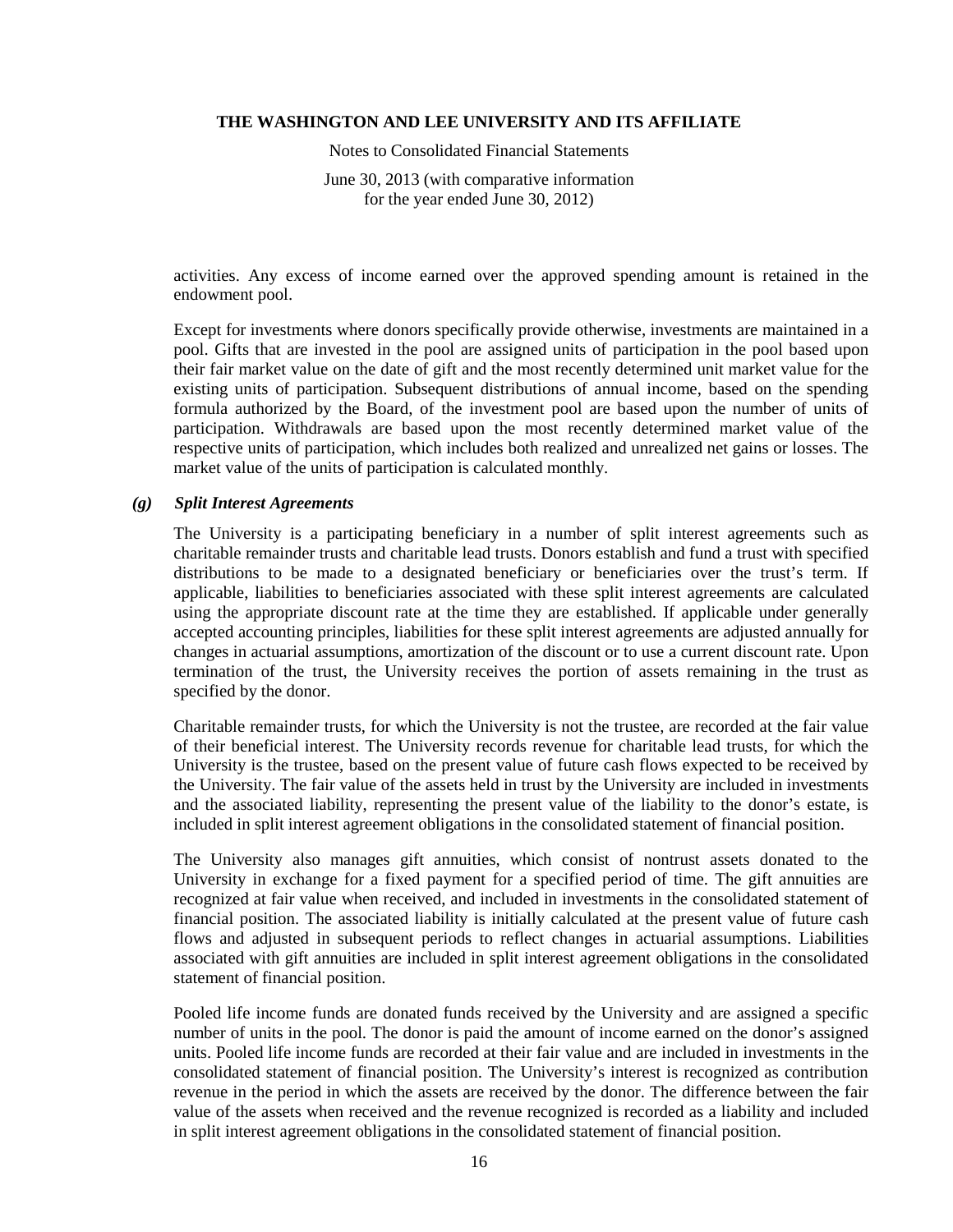Notes to Consolidated Financial Statements

June 30, 2013 (with comparative information for the year ended June 30, 2012)

#### *(h) Funds Held in Trust by Others*

Funds held in trust by others represent resources neither in the possession nor under the control of the University, but held and administered by outside fiscal agents, with the University deriving income from such funds. The fair value of the University's share of the assets is reflected in the consolidated statement of financial position and the income (including unrealized appreciation and depreciation) is recorded in the consolidated statement of activities.

## *(i) Land, Buildings, and Equipment*

Land, buildings, and equipment, including art properties, are stated at cost at the date of acquisition or fair value at the date of gift, less accumulated depreciation, computed on a straight-line basis over the estimated useful lives of land improvements (15-30 years), buildings (30-50 years), and equipment (10 years). Equipment held under capital leases is stated at the present value of minimum lease payments and amortized over the shorter of the lease term or estimated useful life of the asset. The University does not provide depreciation on its art properties because a decrease in economic benefit is not anticipated since the University expects to take the necessary steps to maintain their condition. Interest on borrowings is capitalized from the date of the borrowing until the specified qualifying assets acquired with those borrowings are ready for their intended use or the borrowing is retired, whichever occurs first. Capitalized interest is amortized over the useful life of the qualifying asset.

## *(j) Classification of Gifts*

Contributions, including unconditional promises to give, are reported as increases in the appropriate category of net assets, except contributions that impose restrictions that are met in the same fiscal year. These contributions are received and included in unrestricted revenues.

The University records gifts of cash and other assets at their fair value as restricted support if they are received with donor stipulations that limit their use. When a donor restriction expires, that is, when a stipulated time restriction ends or purpose restriction is accomplished, temporarily restricted net assets are reclassified to unrestricted net assets and reported in the consolidated statement of activities as net assets released from restrictions. Conditional promises to give are not recognized until the conditions on which they depend are substantially met.

The University reports gifts of land, buildings, and equipment as unrestricted support unless explicit donor stipulations specify how the donated assets must be used. Gifts of long-lived assets with explicit restrictions that specify how the assets are to be used and gifts of cash or other assets that must be used to acquire long-lived assets are reported as restricted support.

In the event a donor makes changes to the nature of a restricted gift which affects its classification among the net asset categories, such amounts are reflected as "redesignated funds" in the consolidated statement of activities.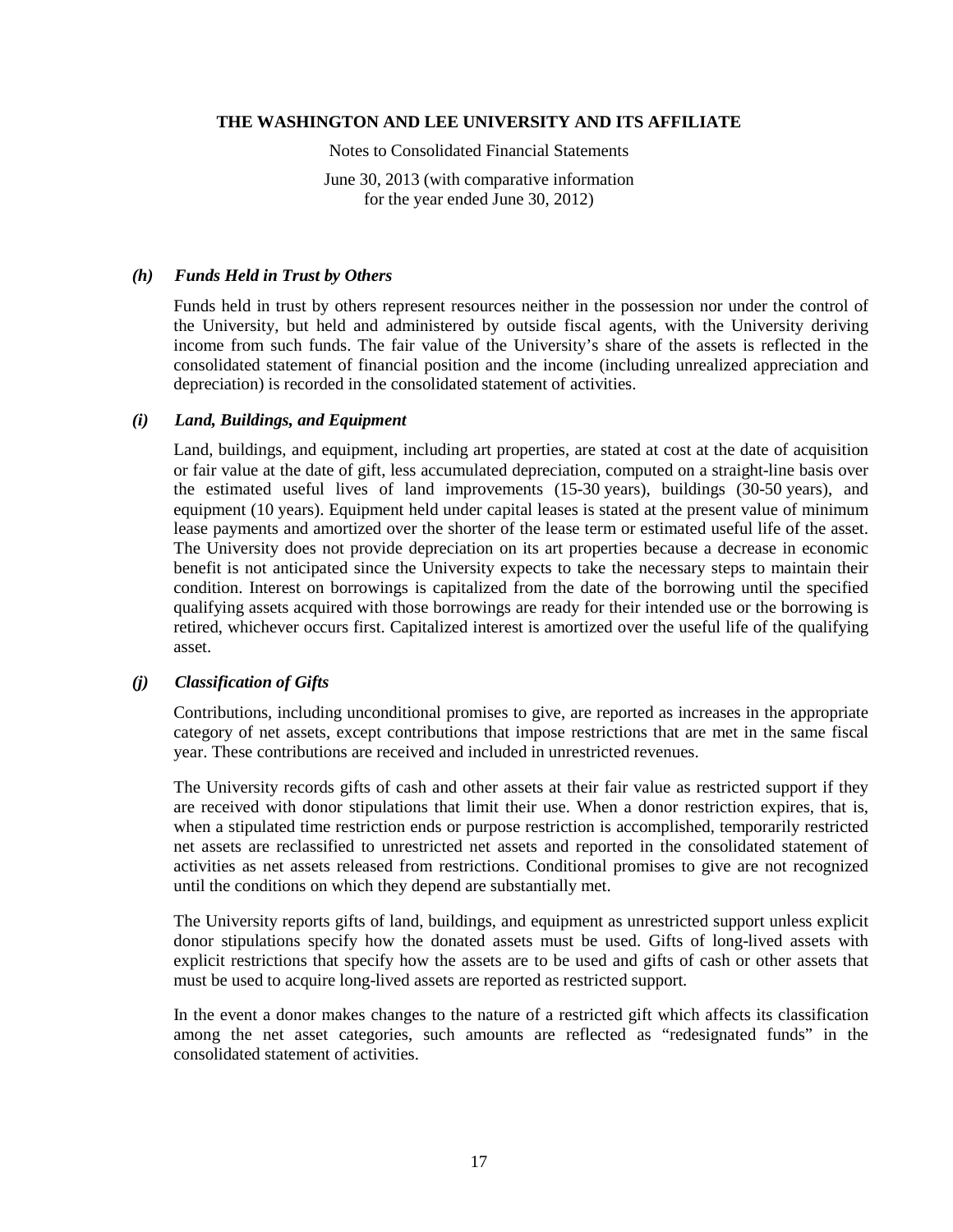Notes to Consolidated Financial Statements

June 30, 2013 (with comparative information for the year ended June 30, 2012)

#### *(k) Contributions Receivable*

The University records a receivable to reflect the unconditional promises of donors to make future contributions. Unconditional promises to give that are expected to be collected in future years are recorded at the present value of their estimated future cash flows using discount rates applicable to the years in which the promises are received. An allowance is made for uncollectible contributions based upon management's judgment after analysis of creditworthiness of the donors, past collection experience, and other relevant factors.

#### *(l) Asset Retirement Obligations*

The University has recorded a liability for its asset retirement obligations (ARO), although the exact timing and method of settlement are unknown. The ARO was capitalized as part of the carrying amount of the long-lived asset retroactively to the time at which legal or contractual regulations created the obligation. The ARO for the University is primarily associated with the cost of removal and disposal of asbestos and fuel tanks.

#### *(m) Tuition and Fees*

Tuition and fee revenues are recorded on the consolidated statement of activities net of student financial aid as unrestricted revenue. Student financial aid is provided from earnings on restricted funds and certain board-designated endowments, along with gifts and grants dedicated to providing student financial aid.

## *(n) Functional Expenses*

The University has developed and implemented a system of allocating expenses related to more than one function. These expenses are depreciation, interest and operations and maintenance of plant. Depreciation is allocated by individual fixed assets to the function utilizing that asset. Interest is allocated based on the use of borrowed money in the individual functional category.

Operations and maintenance of plant expenses are divided into those used for the total institution not charged back to the operating units, and those that are charged to some units but not all units. Allocation was determined though a study of departmental uses of the operations and maintenance budget within each functional category.

#### *(o) Operations*

Operating revenues and expenses include all transactions that increase or decrease net assets, except those associated with long-term gifts for endowment and plant. Operating revenues include investment return appropriated in accordance with the University's endowment spending policy, as reflected in the consolidated statement of activities as endowment return allocated to operations.

#### *(p) Derivative Instruments*

All derivative instruments are recognized as either assets, included in accounts and other receivables, or liabilities, included in accounts and other payables, in the consolidated statement of financial position at their respective fair values. Changes in the fair value of derivative instruments are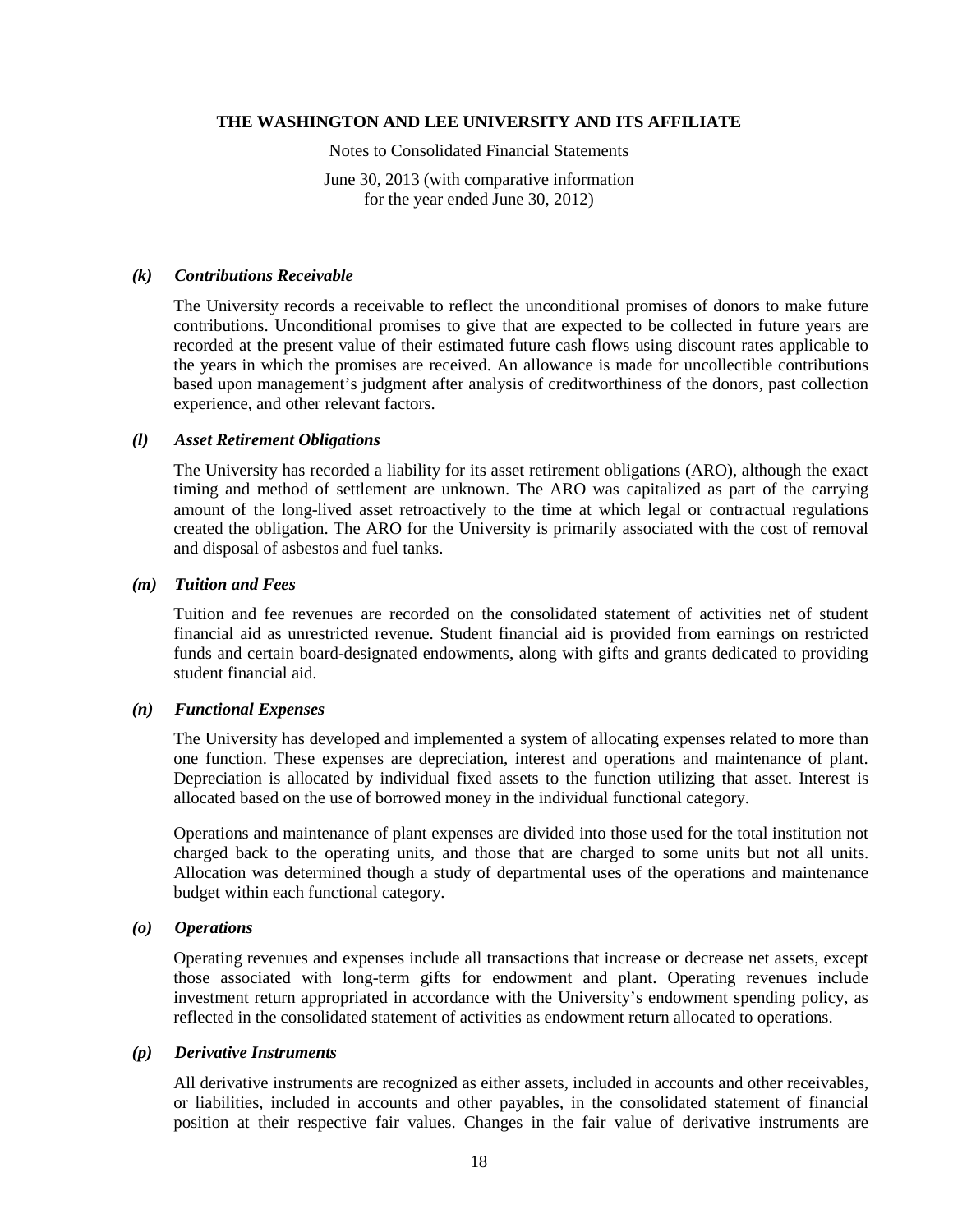Notes to Consolidated Financial Statements

June 30, 2013 (with comparative information for the year ended June 30, 2012)

recorded as other non-operating activities on the consolidated statement of activities. Using derivative financial instruments may increase the University's exposure to credit risk and market risk. The University minimizes the credit (or repayment) risk in derivative instruments by (1) entering into transactions with high-quality counterparties, (2) limiting the amount of exposure to each counterparty, and (3) monitoring the financial condition of its counterparties. Market risk is the adverse effect on the value of a derivative financial instrument that results from a change in interest rates.

#### *(q) Income Taxes*

The Washington and Lee University has been classified as an organization described under Section  $501(c)(3)$  of the Internal Revenue Code and thus exempt from federal income taxes on activities related to its exempt purpose. The University does not believe that there are any unrecognized tax benefits or costs that should be recorded in the consolidated financial statements. Accordingly, no provision for income taxes has been reflected in the consolidated financial statements.

The Internal Revenue Service (IRS) has held that a Virginia limited liability company, treated as a partnership for state income tax purposes, would also be treated as a partnership for federal income tax purposes. Therefore, income taxes are not provided with respect to the operations of Colonnade Restoration, LLC since each member is responsible for the income tax consequences associated with its proportionate share of such operations.

## *(r) Fair Value Measurements*

Certain assets and liabilities are reported or disclosed at fair value in the consolidated financial statements. Fair value is defined as the price that would be received to sell an asset or paid to transfer a liability in an orderly transaction between market participants at the measurement date. See note 19 for additional information with respect to fair value measurements.

#### *(s) Statement of Cash Flows*

In October 2012, the Financial Accounting Standards Board (FASB) issued Accounting Standards Updated (ASU) 2012-05, *Not-for-Profit Entities: Classification of the Sale Proceeds of Donated Financial Assets in the Statement of Cash Flows* (EITF 12-A). The new standard allows cash receipts from the sale of donated financial assets that were directed for sale by the not-for-profit upon receipt and were converted into cash in the near immediate term to be classified as operating activities in the statement of cash flows. This applies to the sale of donated financial assets that are not restricted for long-term purposes, such as the acquisition, construction, or improvement of long-lived assets, or to establish or increase a permanent endowment, which would be classified as a financing activity. This standard is effective for annual and interim periods beginning after June 15, 2013; however, early adoption is permitted. Retrospective application is allowed, but not required. The University elected to early adopt the provisions of ASU 2012-05 in 2013.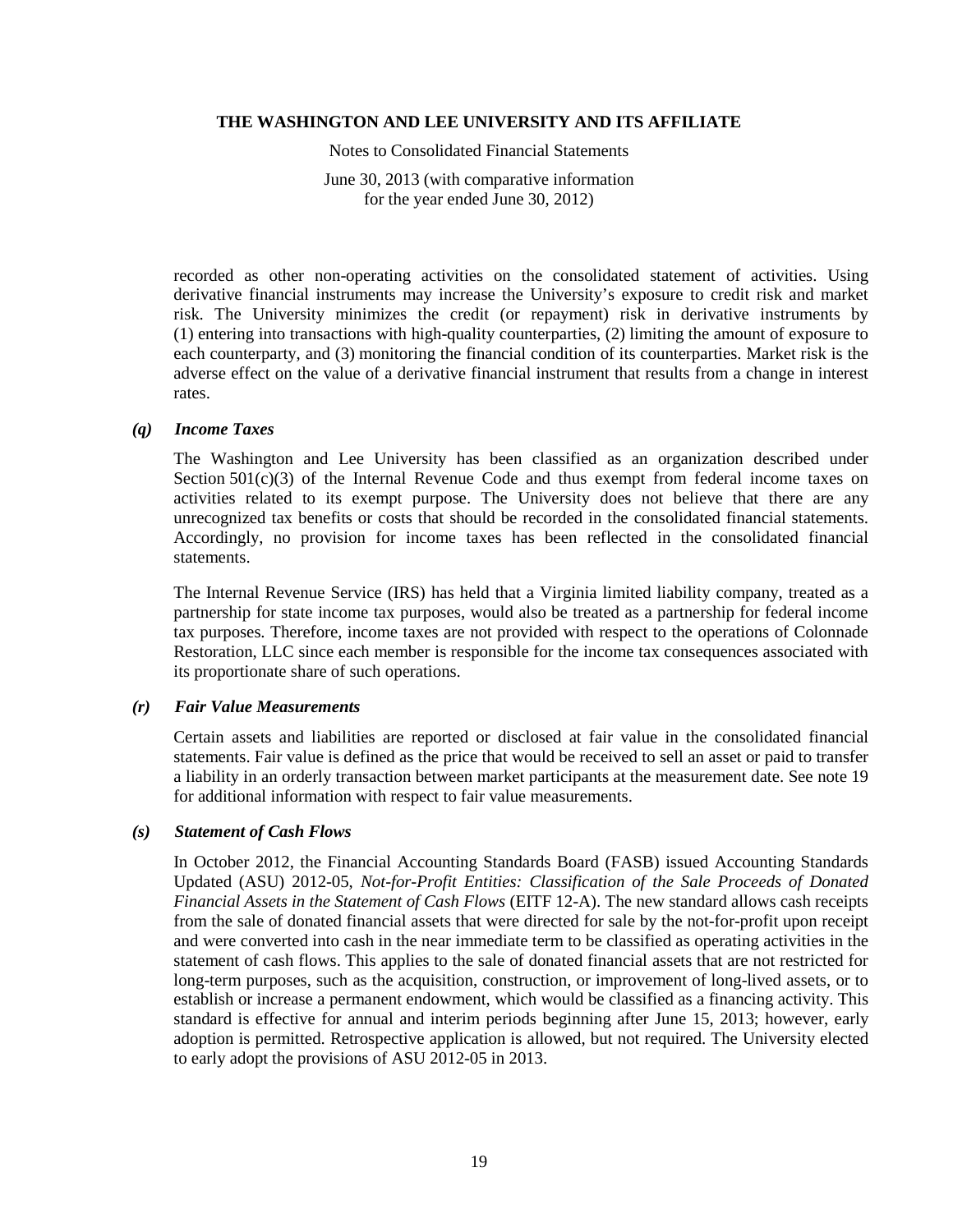Notes to Consolidated Financial Statements

June 30, 2013 (with comparative information for the year ended June 30, 2012)

#### *(t) Use of Estimates*

The preparation of financial statements in conformity with U.S. generally accepted accounting principles requires management to make estimates and assumptions that affect the reported amounts of assets and liabilities and disclosure of contingent assets and liabilities at the date of the financial statements and the reported amounts of revenues and expenses during the reporting period. Items subject to such estimates and assumptions primarily include the carrying value of nontraditional investments, certain real estate holdings, post-retirement benefits, land, buildings and equipment, and accounts and contributions receivable. In the near term, actual results could differ from those estimates.

## *(u) Reclassifications*

Certain prior year balances have been reclassified to conform to current year presentation.

#### **(3) Notes Receivable**

Notes receivable are carried at unpaid principal balance, less an allowance for doubtful accounts, and consist of the following at June 30, 2013 and 2012 (in thousands):

|                                                                                                      | <b>Maturity</b> | <b>Interest</b><br>rates |      | 2013  | 2012  |
|------------------------------------------------------------------------------------------------------|-----------------|--------------------------|------|-------|-------|
| Student financial aid:                                                                               |                 |                          |      |       |       |
| Federally funded aid, net of<br>allowance for doubtful accounts                                      |                 |                          |      |       |       |
| of \$258 and \$262, respectively<br>University funded aid, net of<br>allowance for doubtful accounts | up to 10 years  | $3\% - 5\%$              | - \$ | 1,630 | 1,618 |
| of \$259 and \$233, respectively                                                                     | up to 10 years  | $3\% - 9\%$              |      | 3.268 | 2,983 |
| Other notes:                                                                                         |                 |                          |      |       |       |
| Note receivable from sale of                                                                         |                 |                          |      |       |       |
| property                                                                                             | 10/31/2020      | 5%                       |      | 1,839 | 2,038 |
| Miscellaneous notes                                                                                  | various         | various                  |      | 237   | 495   |
|                                                                                                      |                 |                          | \$   | 6.974 | 7,134 |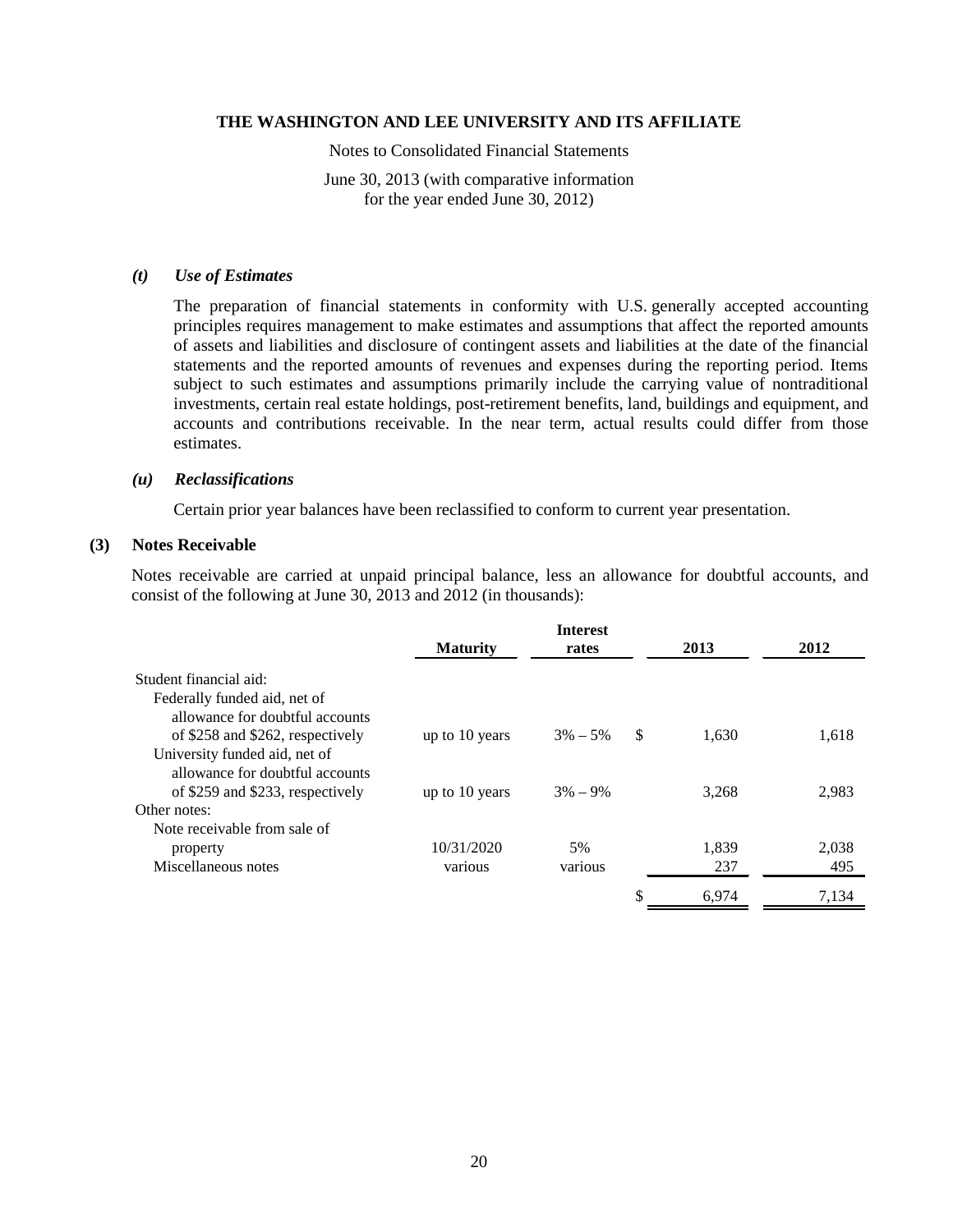Notes to Consolidated Financial Statements

June 30, 2013 (with comparative information for the year ended June 30, 2012)

## **(4) Contributions Receivable**

Contributions receivable, which are reported net of an allowance for uncollectible amounts and a present value discount, are expected to be collected as follows at June 30, 2013 and 2012 (in thousands):

|                                                                                                           | 2013                            | 2012                    |
|-----------------------------------------------------------------------------------------------------------|---------------------------------|-------------------------|
| Receivable in less than one year<br>Receivable in one year to five years<br>Receivable in over five years | \$<br>23,724<br>26,150<br>1,647 | 26,603<br>28,737<br>527 |
| Total contributions receivable, gross                                                                     | 51,521                          | 55,867                  |
| Less allowance for uncollectible contributions                                                            | (513)                           | (554)                   |
| Total contributions receivable, net of allowance                                                          | 51,008                          | 55,313                  |
| Discount to reduce contributions to present value                                                         | (887)                           | (1,390)                 |
| Total                                                                                                     | 50,121                          | 53,923                  |

The University discounts contributions to present value utilizing a discount rate on the date of the pledge, which remains constant for the life of a pledge. The discount rates ranged from 0.12% to 7.73% at June 30, 2013.

## **(5) Land, Buildings, and Equipment**

Land, buildings, and equipment at June 30, 2013 and 2012 consist of the following (in thousands):

|                               | 2013        | 2012      |
|-------------------------------|-------------|-----------|
| Land                          | \$<br>5,730 | 5,730     |
| Land improvements             | 10,176      | 9,888     |
| Buildings and improvements    | 316,707     | 300,628   |
| Equipment                     | 43,855      | 42,790    |
| Art properties                | 3,147       | 2,946     |
|                               | 379,615     | 361,982   |
| Less accumulated depreciation | (161, 584)  | (150,660) |
|                               | 218,031     | 211,322   |
| Construction in progress      | 4,506       | 10,865    |
| Total                         | 222,537     | 222,187   |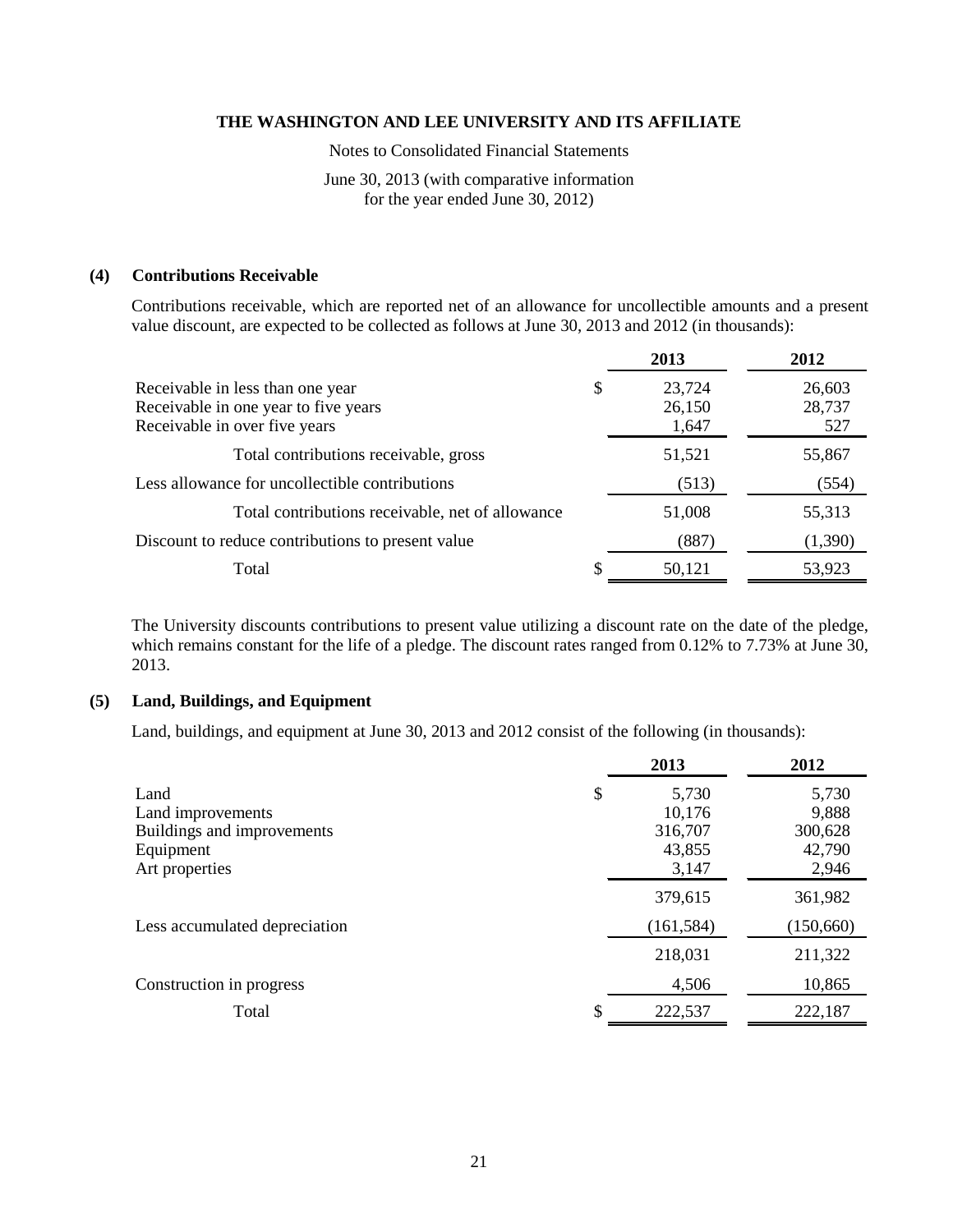Notes to Consolidated Financial Statements

## June 30, 2013 (with comparative information for the year ended June 30, 2012)

## **(6) Net Assets**

## *(a) Temporarily Restricted Net Assets*

Temporarily restricted net assets at June 30, 2013 and 2012 are available for the following purposes (in thousands):

|                                                                                                  | 2013          | 2012    |
|--------------------------------------------------------------------------------------------------|---------------|---------|
| Financial aid                                                                                    | \$<br>7,783   | 7,684   |
| <b>Faculty support</b>                                                                           | 2,224         | 3,018   |
| Program support                                                                                  | 26,914        | 30,567  |
| Buildings and equipment                                                                          | 13,726        | 3,611   |
| Contributions receivable                                                                         | 31,661        | 33,029  |
| Planned giving arrangements                                                                      | 12,164        | 10,445  |
| Other                                                                                            | 746           | 534     |
| Accumulated appreciation on donor-restricted<br>endowment funds, principally for program support |               |         |
| and financial aid                                                                                | 274,986       | 244,322 |
| Total                                                                                            | \$<br>370,204 | 333,210 |

## *(b) Permanently Restricted Net Assets*

Permanently restricted net assets at June 30, 2013 and 2012 are comprised of the following (in thousands):

|                                 | 2013          | 2012    |
|---------------------------------|---------------|---------|
| Purpose restricted:             |               |         |
| Financial aid                   | \$<br>252,138 | 231,667 |
| Faculty support                 | 35,668        | 32,586  |
| Program support                 | 534,126       | 518,313 |
| Library and collections support | 4,165         | 3,984   |
| Buildings and equipment         | 3,617         | 2,800   |
| Other                           | 6,636         | 6,562   |
|                                 | 836,350       | 795,912 |
| Time restricted:                |               |         |
| Contributions receivable        | 19,315        | 22,165  |
| Planned giving arrangements     | 8,753         | 7,350   |
|                                 | 28,068        | 29,515  |
| Total                           | \$<br>864,418 | 825,427 |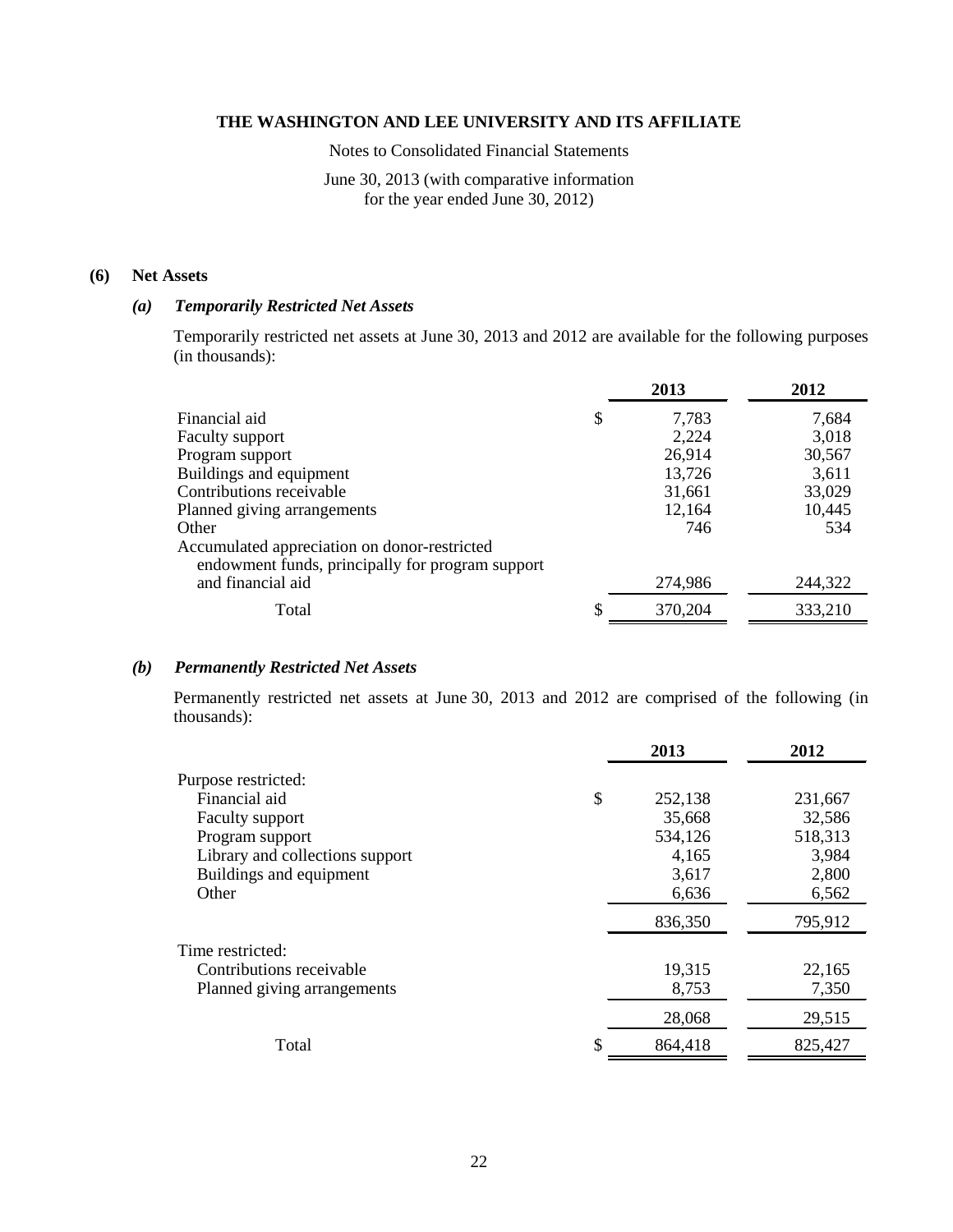Notes to Consolidated Financial Statements

June 30, 2013 (with comparative information for the year ended June 30, 2012)

#### **(7) Investments**

Most of the University's long-term investments are held in an investment pool. Annuity and life income trusts and certain other investments are maintained separately from the investment pool.

The participation in the pool and ownership of the other investments at June 30, 2013 and 2012 for each class of net assets is as follows (in thousands):

|                        |               | <b>Investment</b><br>pool | <b>Annuity and</b><br>life income | <b>Other</b> | <b>Total</b> |
|------------------------|---------------|---------------------------|-----------------------------------|--------------|--------------|
| 2013:                  |               |                           |                                   |              |              |
| Net assets:            |               |                           |                                   |              |              |
| Unrestricted           | $\mathcal{S}$ | 201,350                   |                                   | 25,173       | 226,523      |
| Temporarily restricted |               | 280,325                   | 45,280                            |              | 325,605      |
| Permanently restricted |               | 423,726                   | 25,658                            |              | 449,384      |
| Investments as of      |               |                           |                                   |              |              |
| June 30, 2013          | \$            | 905,401                   | 70,938                            | 25,173       | 1,001,512    |
| 2012:                  |               |                           |                                   |              |              |
| Net assets:            |               |                           |                                   |              |              |
| Unrestricted           | \$            | 184,440                   |                                   | 23,554       | 207,994      |
| Temporarily restricted |               | 249,354                   | 37,012                            |              | 286,366      |
| Permanently restricted |               | 393,602                   | 23,860                            |              | 417,462      |
| Investments as of      |               |                           |                                   |              |              |
| June 30, 2012          | \$            | 827,396                   | 60,872                            | 23,554       | 911,822      |

Full time faculty members and administrative, professional and supervisory employees who are defined as exempt personnel under the terms of the Fair Labor Standards Act of 1938, as amended, are eligible for University housing loans. These housing loans may be used to purchase, build, or improve a principal residence in the Lexington-Rockbridge County area immediately upon entering the employ of the University. These mortgage loans, included in investments on the consolidated statement of financial position, are carried at fair value of \$44,978,000 and \$53,537,000 as of June 30, 2013 and 2012, respectively. The interest rates on these loans range from 2.06% to 6.59% and maturity dates range up to 30 years. The face value of these loans as of June 30, 2013 and 2012 was approximately \$47,122,000 and \$49,770,000, respectively.

The nonmarketable alternative investments represent approximately \$738,797,000 of the University investments and, although a secondary market exists for nonmarketable investments, it is not active and individual transactions are typically not observable. When transactions occur in this limited secondary market, they may occur at discounts to the reported net asset value. Therefore, if the redemption rights in the funds were restricted or eliminated and the University was to sell these investments in the secondary market, it is reasonably possible that a buyer in the secondary market may require a discount to the reported net asset value, and the discount could be significant.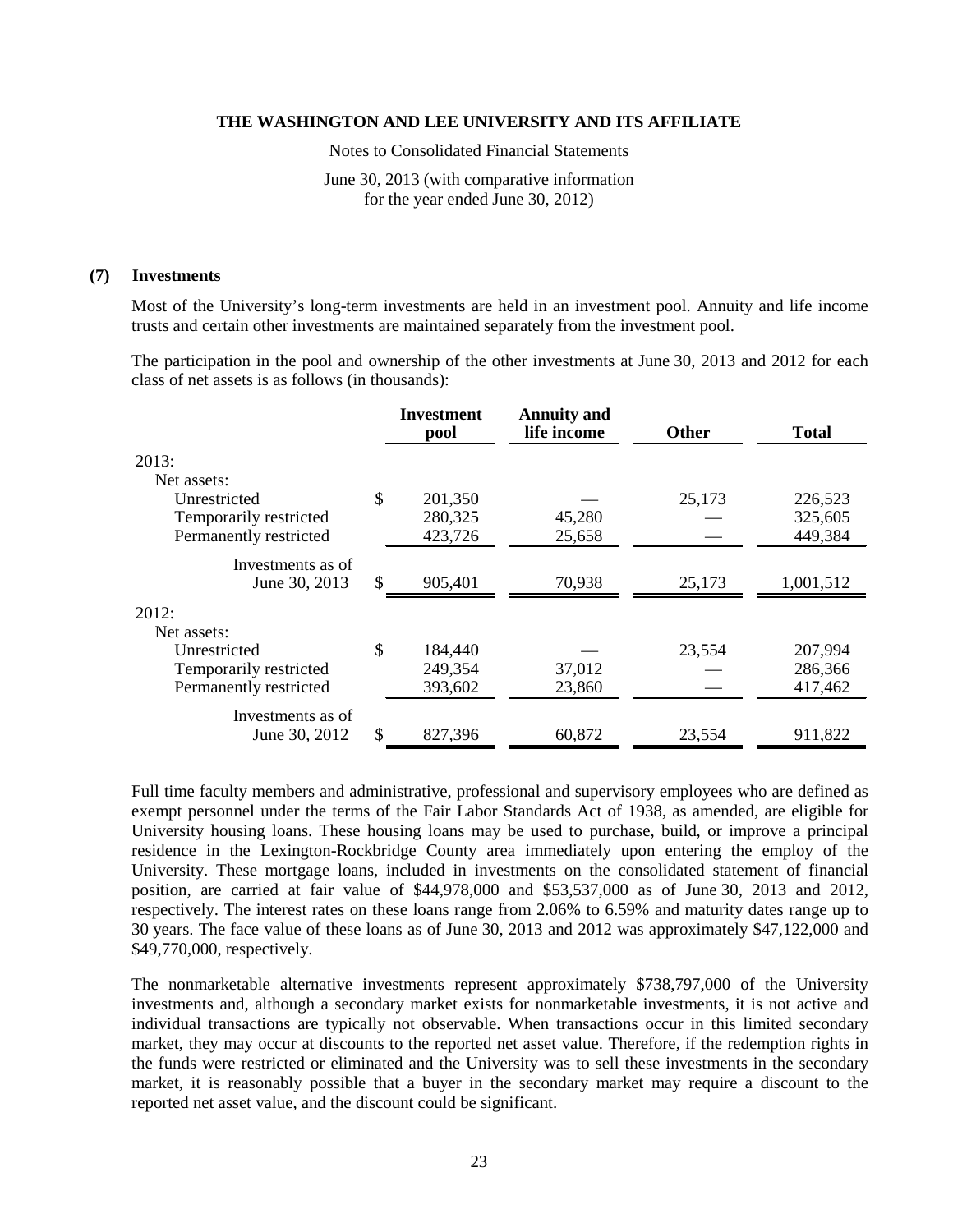Notes to Consolidated Financial Statements

June 30, 2013 (with comparative information for the year ended June 30, 2012)

Investments, at estimated fair value, are comprised of the following at June 30, 2013 and 2012 (in thousands):

| 2013                            |    |                  |                                 |              |              |                      |
|---------------------------------|----|------------------|---------------------------------|--------------|--------------|----------------------|
|                                 |    | <b>Endowment</b> | Life<br>income and<br>annuities | <b>Other</b> | <b>Total</b> | 2012<br><b>Total</b> |
| Short-term investments          | \$ | 29,061           |                                 | 5,358        | 34.419       | 47,289               |
| Equities                        |    | 64.041           | 61,130                          | 4,405        | 129,576      | 94,571               |
| Fixed income                    |    | 38,086           | 8,521                           | 85           | 46.692       | 36,378               |
| Real assets                     |    | 61,544           |                                 | 1,169        | 62,713       | 44,891               |
| Hedge funds                     |    |                  | 2,635                           |              | 2,635        | 1,455                |
| Mortgage loans to staff and     |    |                  |                                 |              |              |                      |
| fraternities                    |    | 44,827           |                                 | 151          | 44,978       | 53,537               |
| Multi-Asset Class (see below) * |    | 645,005          |                                 | 2.176        | 647,181      | 594,986              |
| Private equity/venture capital  |    | 33,206           |                                 | 112          | 33,318       | 38,715               |
| Total                           |    | 915,770          | 72,286                          | 13,456       | 1,001,512    | 911,822              |

\* This represents the University's investments in Makena Capital Management, LLC (Makena). Makena's Multi-Asset Class portfolio is diversified across geographies, strategies, and over 140 investment managers.

The following table summarizes the investment return and its classification in the consolidated statement of activities (in thousands):

|                                                                                                                                                                                                                                                          | 2013                  | 2012           |
|----------------------------------------------------------------------------------------------------------------------------------------------------------------------------------------------------------------------------------------------------------|-----------------------|----------------|
| Interest and dividend income, net of investment expenses<br>of \$821 and \$625 in 2013 and 2012, respectively<br>Net appreciation in fair value of investments                                                                                           | \$<br>4,876<br>84,659 | 5,466<br>3,809 |
| Total investment return                                                                                                                                                                                                                                  | 89,535                | 9,275          |
| Less investment return available under spending policy,<br>including board-designated amounts of \$33,335 and<br>\$31,325 in 2013 and 2012, respectively, and temporarily<br>restricted amounts of \$5,619 and \$5,097 in 2013 and<br>2012, respectively | (39,711)              | (37, 136)      |
| Investment return in excess of (less than)<br>amount available under spending policy                                                                                                                                                                     | 49,824                | (27,861)       |

The University maintains a statement of investment policies and objectives which is approved by the Investment Committee and the Board of Trustees. The policy, which is reviewed no less than every two years, provides guidance on investment objectives, appropriate investment vehicles, asset allocation and spending policy for the endowment investments. In December 2007, the University employed Makena Capital Management, LLC (Makena) to manage the majority of the University's endowment funds. In so doing, the University has delegated the authority for asset allocation and manager selection to Makena, and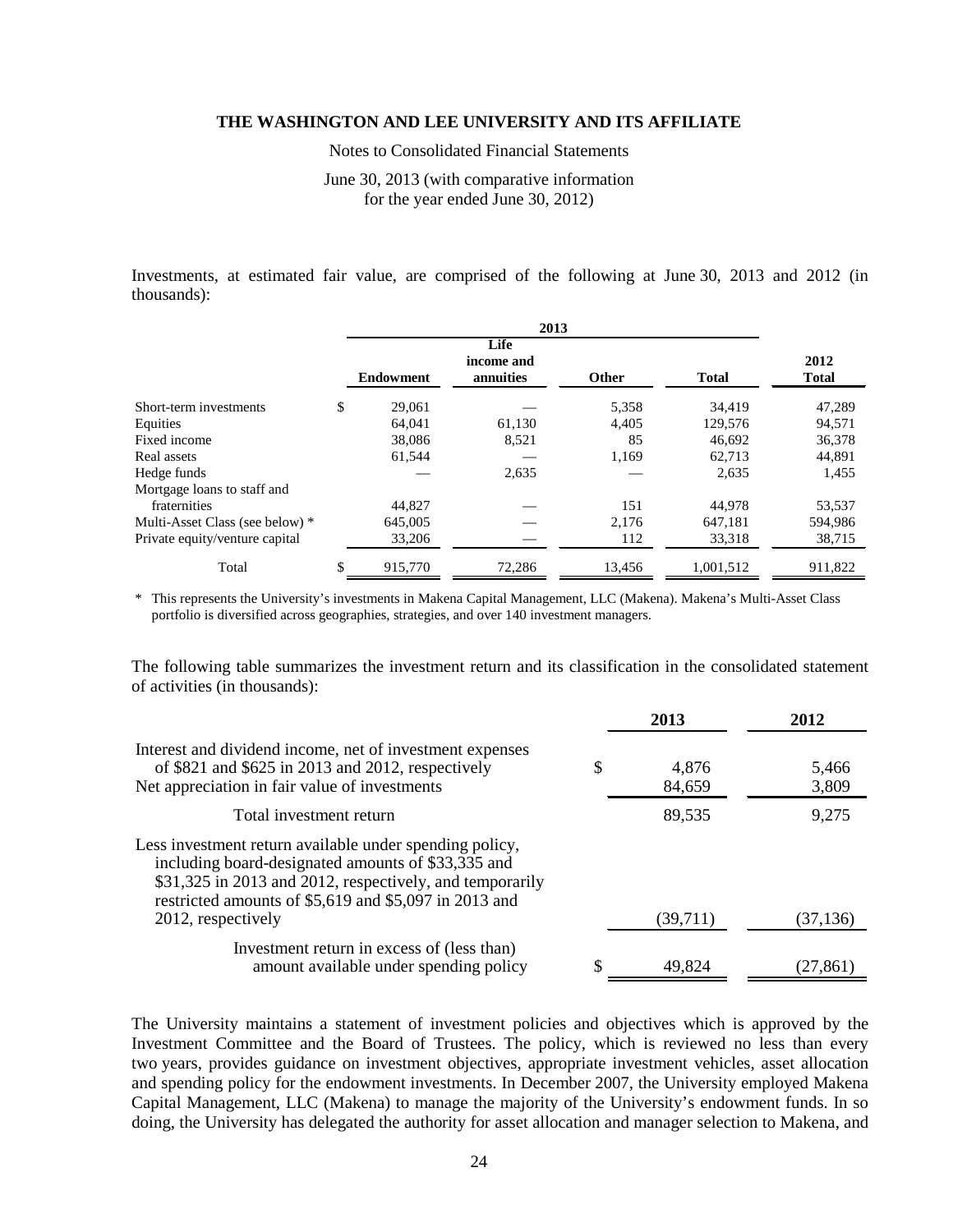Notes to Consolidated Financial Statements

June 30, 2013 (with comparative information for the year ended June 30, 2012)

in the period since the selection of Makena, the University has redeemed holdings from other managers (legacy investments) and placed those funds with Makena. As of June 30, 2013, approximately 70% of the University's endowment funds were held at Makena.

Makena utilizes both traditional and nontraditional investment strategies for the implementation of asset allocation. The single investment pooled fund is invested in approximately 143 individual managers across 7 asset classes and over 48 sub-asset class investment strategies. The portfolio is structured across the asset and sub-asset classes to generate performance in excess of relevant benchmarks while realizing substantially lower volatility than equity markets.

The portfolio as of June 30, 2013 and 2012 was allocated across the following asset classes as follows:

|                        | 2013 | 2012 |
|------------------------|------|------|
| Equity                 | 12%  | 13%  |
| Tactical hedged equity | 10%  | 10%  |
| Real estate            | 11%  | 12%  |
| Private equity         | 21%  | 21%  |
| Natural resources      | 10%  | 8%   |
| Absolute return        | 25%  | 23%  |
| Fixed income           | 10%  | 9%   |
| Cash                   | 1%   | 4%   |

Other investments held by the University are related to "legacy" assets of the endowment which are a series of hedge funds, private equity and venture capital funds and real asset funds. These are held with the University as a limited partner in each of the investments. These funds are structured to draw as needed capital commitments from the investors over a defined period of time. The University, as of June 30, 2013 and 2012, had potential capital draws to be called on these investments of approximately \$2.9 million and \$4.0 million, respectively. These funds were entered into with the expectation that their risk and return profiles were less correlated to equity indices and as a result could assist the portfolio in recognizing long-term real returns at lesser volatility than a simple equity portfolio could deliver. In addition, the University holds a portfolio of employee mortgages that serves as both an employee benefit and an investment. These assets most closely mirror fixed income investments with a defined earnings and principal repayment stream for each. Finally, the University holds cash and cash equivalents to address liquidity needs that are not as easily met under the Makena structure. The cash and cash equivalents are utilized to provide capital commitment funding on "legacy" investments and endowment payout.

In addition, the University has within its investments, those investments held by the University as trustee that provide payout to named beneficiaries but will ultimately be passed to the University. These funds are held at BNY Mellon and are invested primarily across a range of equity indexed products and fixed income indexed products in a more traditional investment approach. The majority of the funds are held in mutual fund products.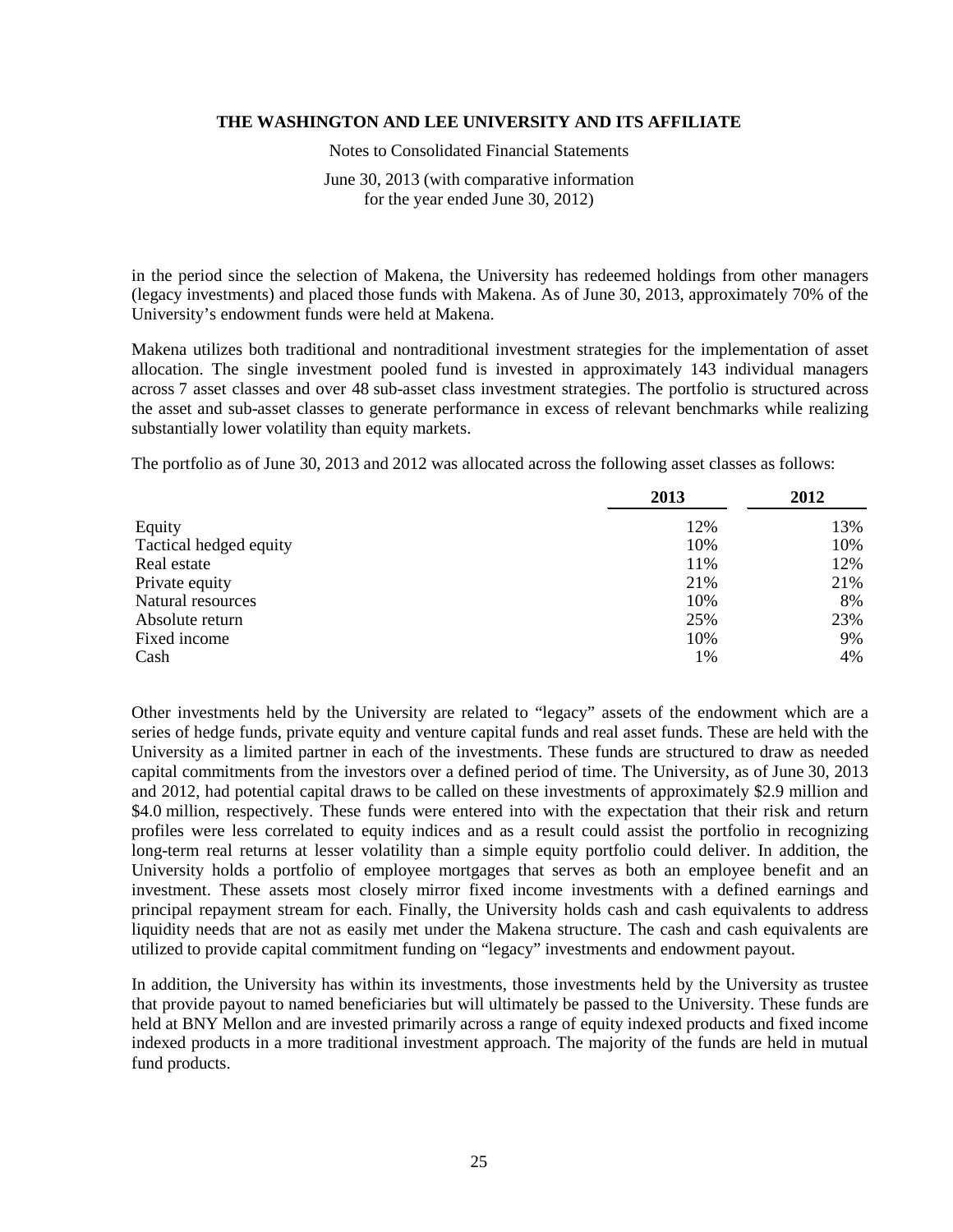Notes to Consolidated Financial Statements

June 30, 2013 (with comparative information for the year ended June 30, 2012)

The following table provides outstanding unfunded commitments and fund redemption information by major asset class within the University's investment pool as of June 30, 2013 (in thousands):

|                                | 2013            |                                |                                                               |                                       |  |  |
|--------------------------------|-----------------|--------------------------------|---------------------------------------------------------------|---------------------------------------|--|--|
|                                | Fair<br>value   | <b>Unfunded</b><br>commitments | <b>Redemption</b><br>frequency<br>(if currently<br>available) | <b>Redemption</b><br>notice<br>period |  |  |
| Investments:                   |                 |                                |                                                               |                                       |  |  |
| Short-term investments         | \$<br>34,419    |                                | Daily                                                         | 1 day                                 |  |  |
| Equities                       | 129,576         |                                | Daily, monthly                                                | 1 to 30 days                          |  |  |
| Fixed income                   | 46,692          |                                | Daily, monthly                                                | 1 to 30 days                          |  |  |
| Real assets                    | 62,713          | 1,201                          | ∗                                                             | ∗                                     |  |  |
| Hedge funds                    | 2,635           |                                | Annual                                                        | 90 days                               |  |  |
| Mortgage loans to staff and    |                 |                                |                                                               |                                       |  |  |
| fraternities                   | 44,978          |                                | N/A                                                           | N/A                                   |  |  |
| Multi-Asset Class              | 647,181         |                                | Annual                                                        | 1 year                                |  |  |
| Private equity/venture capital | 33,318          | 1,708                          | $\ast$                                                        | $\ast$                                |  |  |
| Total investments              | \$<br>1,001,512 | 2,909                          |                                                               |                                       |  |  |

\* These are primarily limited partnerships where distributions are made to investors through the liquidation of the underlying assets. It is expected to take 10-12 years to fully distribute these assets.

#### **(8) Endowment**

Endowment is a term used commonly to refer to the resources that have been restricted by donors or designated by the Board of Trustees that will be invested to provide future revenue to support the University's activities. As of June 30, 2013, the University holds 1,254 endowment funds, of which 1,162 are true endowments (restricted by the donor) and 92 are quasi-endowments (designated by the Board).

### *(a) Interpretation of Relevant Law*

Based on the interpretation of Virginia's legislation, which incorporates the provisions of the Uniform Prudent Management of Institutional Funds Act (the Act or UPMIFA), by the Board of Trustees of the University, and absent explicit donor stipulations to the contrary, the University classifies the original value of gifts donated to the permanent endowment, as well as accumulations to the permanent endowment made at the direction of the donor, as permanently restricted net assets.

The remaining portion of the donor-restricted endowment fund that is not classified in permanently restricted net assets is classified as temporarily restricted net assets until those amounts are appropriated for expenditure by the Board of Trustees in a manner consistent with the standard of prudence prescribed by the Act. In accordance with the Act, the University considers the following factors in making a determination to appropriate or accumulate donor-restricted endowment funds:

1. The duration and preservation of the fund;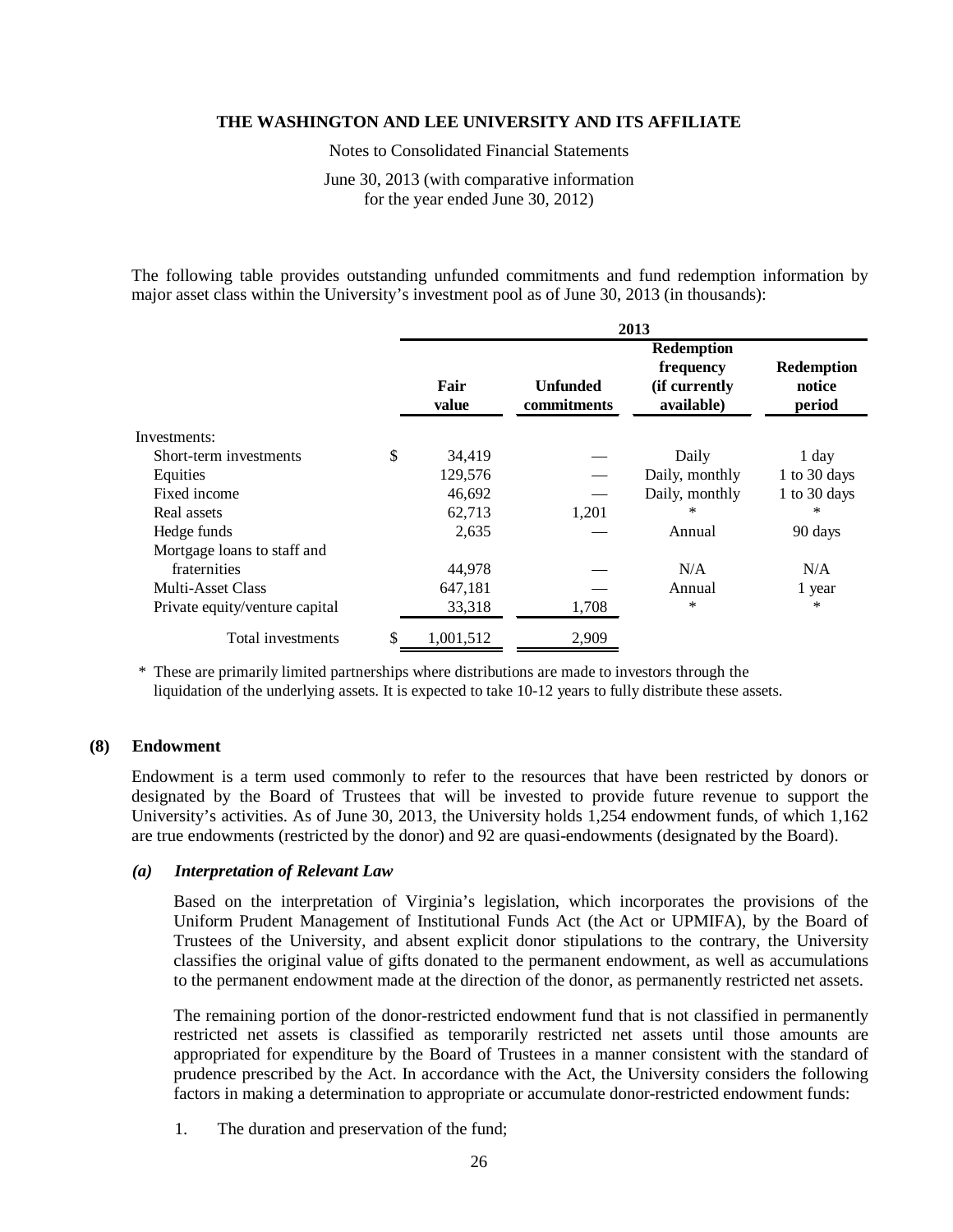Notes to Consolidated Financial Statements

June 30, 2013 (with comparative information for the year ended June 30, 2012)

- 2. The purposes of the University and the donor-restricted endowment fund;
- 3. General economic conditions;
- 4. The possible effect of inflation or deflation;
- 5. The expected total return from income and the appreciation of investments;
- 6. Other resources of the University; and
- 7. The investment policies of the University.

Endowment net assets consist of the following at June 30, 2013 (in thousands):

|                                     |   | <b>Unrestricted</b> | <b>Temporarily</b><br>restricted | <b>Permanently</b><br>restricted | <b>Total</b> |
|-------------------------------------|---|---------------------|----------------------------------|----------------------------------|--------------|
| Donor-restricted endowment<br>funds | S | (442)               | 277,511                          | 423,726                          | 700,795      |
| Board-designated endowment<br>funds |   | 214,975             |                                  |                                  | 214,975      |
| Total endowed net<br>assets         |   | 214,533             | 277.511                          | 423.726                          | 915,770      |

Included in temporarily restricted net assets at June 30, 2013 is \$274,986,000, which will be released from restriction when appropriated by the Board of Trustees.

Endowment net assets consist of the following at June 30, 2012 (in thousands):

|                                     |    | <b>Unrestricted</b> | <b>Temporarily</b><br>restricted | <b>Permanently</b><br>restricted | <b>Total</b> |
|-------------------------------------|----|---------------------|----------------------------------|----------------------------------|--------------|
| Donor-restricted endowment<br>funds | \$ | (1,658)             | 246,747                          | 393,602                          | 638,691      |
| Board-designated endowment<br>funds |    | 198,685             |                                  |                                  | 198,685      |
| Total endowed net<br>assets         | S  | 197,027             | 246,747                          | 393,602                          | 837,376      |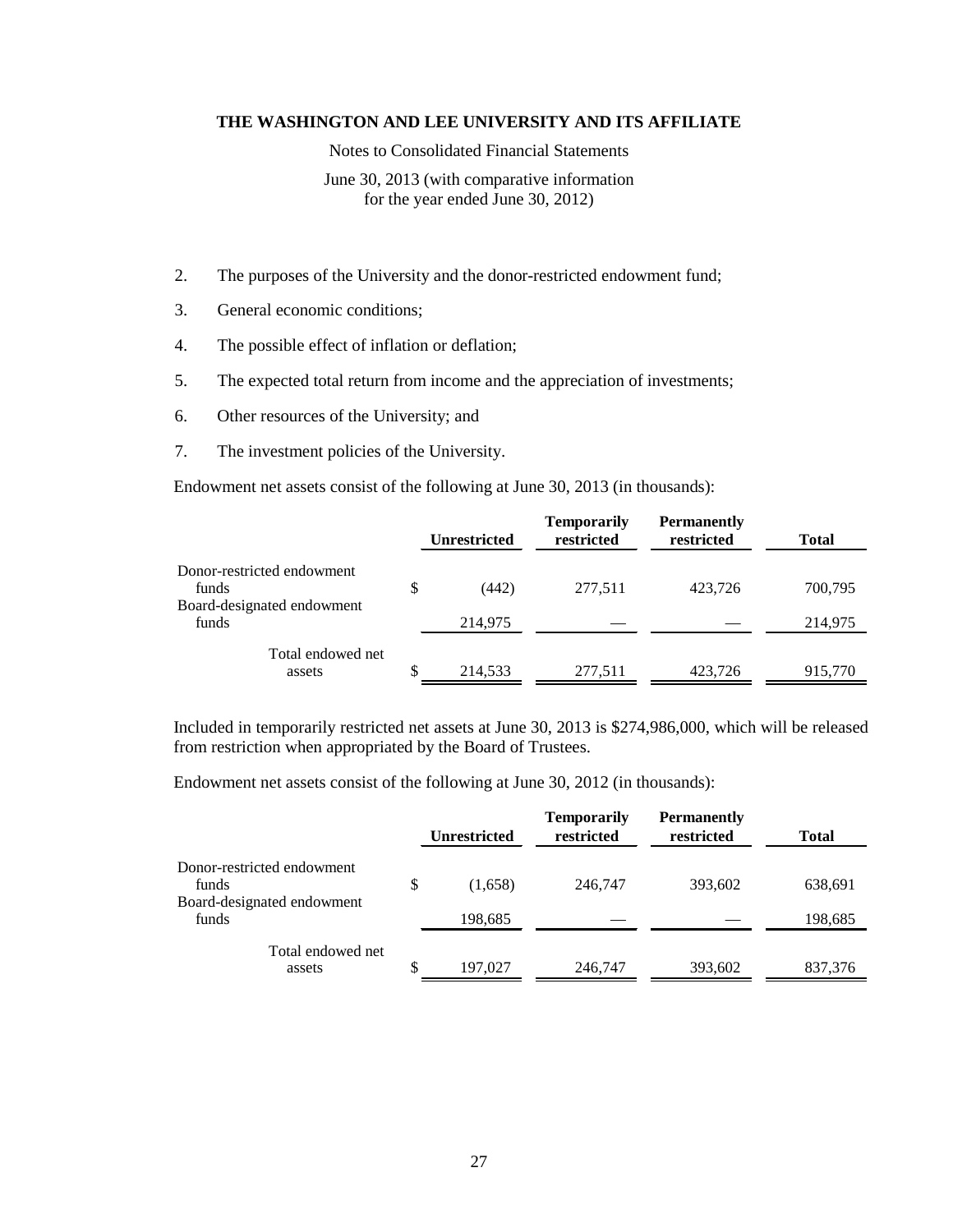Notes to Consolidated Financial Statements

June 30, 2013 (with comparative information for the year ended June 30, 2012)

Changes in endowment net assets for the year ended June 30, 2013 are as follows (in thousands):

|                                     | <b>Unrestricted</b> | <b>Temporarily</b><br>restricted | <b>Permanently</b><br>restricted | <b>Total</b> |
|-------------------------------------|---------------------|----------------------------------|----------------------------------|--------------|
| Endowment net assets.               |                     |                                  |                                  |              |
| June 30, 2012<br>Investment return: | \$<br>197.027       | 246,747                          | 393.602                          | 837.376      |
| Investment income                   | 3.391               | 10,145                           |                                  | 13,536       |
| Net appreciation                    | 16,769              | 50,423                           |                                  | 67,192       |
| Contributions and pledge            |                     |                                  |                                  |              |
| payments                            | 6.422               | 70                               | 30.124                           | 36,616       |
| Appropriation for expenditure       | (9,076)             | (29,874)                         |                                  | (38,950)     |
| Endowment net assets.               |                     |                                  |                                  |              |
| June 30, 2013                       | \$<br>214.533       | 277,511                          | 423,726                          | 915,770      |

Changes in endowment net assets for the year ended June 30, 2012 are as follows (in thousands):

|                               | <b>Unrestricted</b> | <b>Temporarily</b><br>restricted | <b>Permanently</b><br>restricted | <b>Total</b> |
|-------------------------------|---------------------|----------------------------------|----------------------------------|--------------|
| Endowment net assets,         |                     |                                  |                                  |              |
| June 30, 2011                 | \$<br>203.719       | 266,743                          | 373,033                          | 843,495      |
| Investment return:            |                     |                                  |                                  |              |
| Investment income             | 6,567               | 19,594                           |                                  | 26,161       |
| Net depreciation              | (5,024)             | (11, 840)                        |                                  | (16, 864)    |
| Contributions and pledge      |                     |                                  |                                  |              |
| payments                      | 345                 | 89                               | 20,569                           | 21,003       |
| Appropriation for expenditure | (8,580)             | (27, 839)                        |                                  | (36, 419)    |
| Endowment net assets.         |                     |                                  |                                  |              |
| June 30, 2012                 | \$<br>197,027       | 246.747                          | 393,602                          | 837,376      |

#### *(b) Funds with Deficiencies*

From time to time, the fair value of assets associated with an individual donor-restricted endowment fund may fall below the original value of the fund. Deficiencies of this nature that are reported in unrestricted net assets were \$442,000 and \$1,658,000 as of June 30, 2013 and 2012, respectively. Subsequent gains that restore the fair value of the assets of the endowment fund to the required level will be classified as an increase in unrestricted net assets.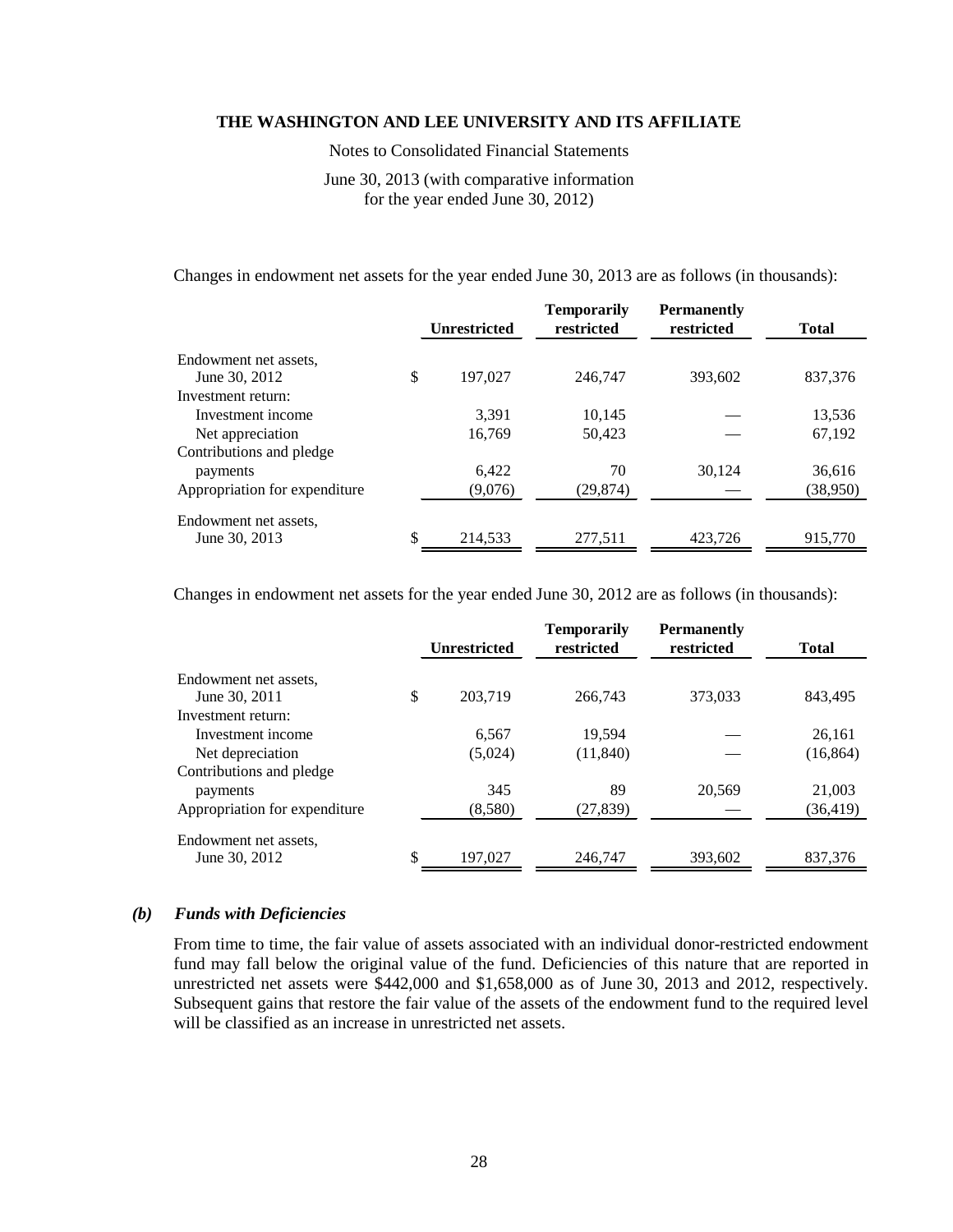Notes to Consolidated Financial Statements

June 30, 2013 (with comparative information for the year ended June 30, 2012)

## *(c) Return Objectives and Risk Parameters*

The University has adopted investment and spending policies for endowment assets that attempt to provide a predictable stream of funding to programs supported by its endowment while seeking to maintain the purchasing power of the endowment assets.

## *(d) Strategies Employed for Achieving Objectives*

To satisfy its long-term rate-of-return objectives, the University relies on a total return strategy in which investment returns are achieved through both capital appreciation (realized and unrealized) and current yield (interest and dividends). The University targets a diversified asset allocation that places emphasis on investments in equities, bonds and absolute return strategies to achieve its long-term return objectives within prudent risk constraints.

## *(e) Spending Policy and How the Investment Objectives Relate to Spending Policy*

The Board-approved spending formula for the endowment provides for spending the lesser of the prior year allocation incremented by a Consumer Price Index-based inflator, 6% of the three-year average of fair values at June 30, or a 5% ceiling related to the June 30 fair value. This model is often referred to as a constant growth spending formula.

## **(9) Funds Held in Trust by Others**

The majority of the funds held in trust by others (FHTBO) comes from the bequest of Letitia P. Evans of 15% of the annual net income of the Lettie Pate Evans Foundation, Inc. Restricted Fund. At June 30, 2013 and 2012, the fair value of the University's interest was reported by the trustees as \$386,245,000 and \$376,531,000, respectively. During the years ended June 30, 2013 and 2012, the University received distributions of \$9,893,000 and \$9,157,000, respectively, from the Lettie Pate Evans Foundation, Inc. Restricted Fund.

At June 30, 2013 and 2012, the University maintained an interest in 41 and 45, respectively, other trusts with fair values reported by the trustees of \$43,341,000 and \$47,646,000, respectively, and received distributions for the years ended June 30, 2013 and 2012 of \$974,000 and \$1,100,000, respectively.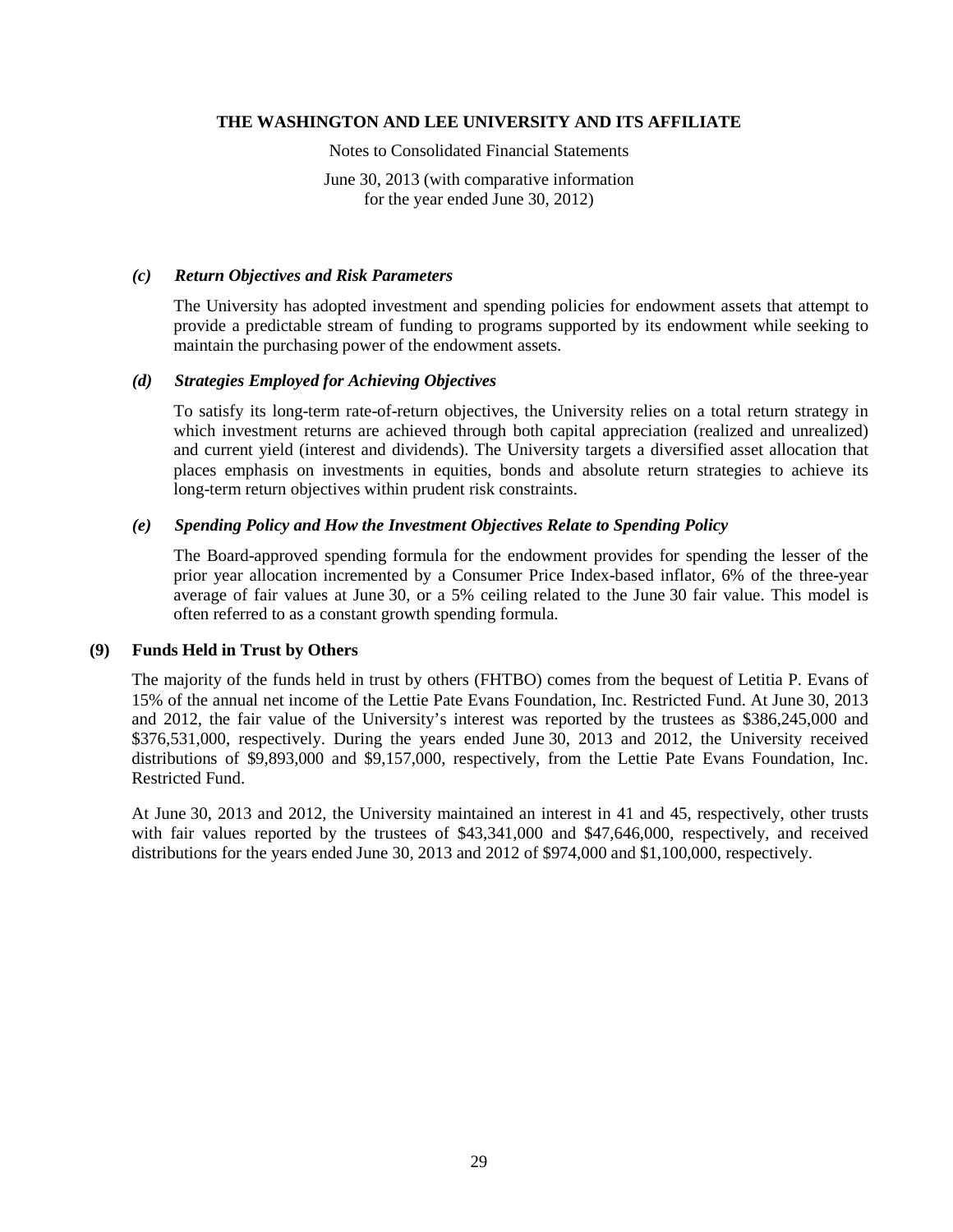Notes to Consolidated Financial Statements

June 30, 2013 (with comparative information for the year ended June 30, 2012)

#### **(10) Long-Term Debt and Derivative Instruments**

Long-term debt consists of the following obligations at June 30, 2013 and 2012 (in thousands):

|                                          | Final         | <b>Interest</b>      |         |         |
|------------------------------------------|---------------|----------------------|---------|---------|
|                                          | maturity      | rates                | 2013    | 2012    |
| Virginia College Building Authority:     |               |                      |         |         |
| 1998 Note, includes premium of           |               |                      |         |         |
| \$1,066 and \$1,122,                     |               |                      |         |         |
| respectively                             | January 2031  | $5.03\% - 5.05\%$ \$ | 53,271  | 53,327  |
| 2001 Note, includes premium of           |               |                      |         |         |
| \$2,009 and \$2,110.                     |               |                      |         |         |
| respectively                             | January 2034  | $5.00\% - 5.75\%$    | 45,009  | 45,110  |
| 2006 Note, includes premium of           |               |                      |         |         |
| \$261 and \$281,                         |               |                      |         |         |
| respectively                             | January 2016  | $4.00\% - 5.00\%$    | 10,231  | 11,561  |
| <b>Industrial Development Authority:</b> |               |                      |         |         |
| 1997 Note                                | December 2012 | Variable             |         | 387     |
| 2003 Note                                | April 2018    | Variable             | 1,251   | 1,514   |
| $2010$ Note                              | January 2035  | Variable             | 14,595  | 14,740  |
| Bank of America                          |               |                      |         |         |
| 2008 Commercial Note                     | January 2014  | 2.76%                | 350     | 950     |
|                                          |               | \$                   | 124,707 | 127,589 |

Aggregate principal payments due for the next five fiscal years are: 2014 – \$2,138,000; 2015 – \$1,868,000; 2016 – \$4,148,000; 2017 – \$3,924,000; 2018 – \$4,058,000; and thereafter – \$105,235,000.

In December 1997, the Industrial Development Authority of the City of Lexington, Virginia (the Lexington Authority) issued bonds in the amount of \$8,500,000. The proceeds derived from the sale were loaned to the University in exchange for its note payable. Such proceeds were used primarily to finance the renovation, furnishing and equipping of various buildings; to construct and renovate various entrances and parking areas; and to acquire campus-based motor vehicles. Semi-annual principal and interest payments continued until maturity in December 2012. Interest on the note was payable semi-annually at variable rates equal to 67% of the LIBOR plus 0.20% (the Variable Rate). Concurrently with the issuance, the University entered into an interest rate swap agreement (Swap 1) on all \$8,500,000 of its variable rate debt under the note payable to the Lexington Authority, at a fixed rate of 4.56%. Swap 1 was used to minimize cash flow fluctuations of interest payments caused by the volatility of LIBOR. The balance of this debt obligation was paid in full as of December 31, 2012.

In April 1998, the Virginia College Building Authority (VCBA) issued \$52,205,000 in Educational Facilities Revenue Bonds, Series of 1998 (the 1998 Bonds). The proceeds derived from the sale of the 1998 Bonds were loaned to the University in exchange for its Note. Such proceeds were used primarily to finance the construction of a new parking facility and to complete the extinguishment of \$7,870,000 of the Series 1992 Note and \$36,030,000 of the Series 1994 Note.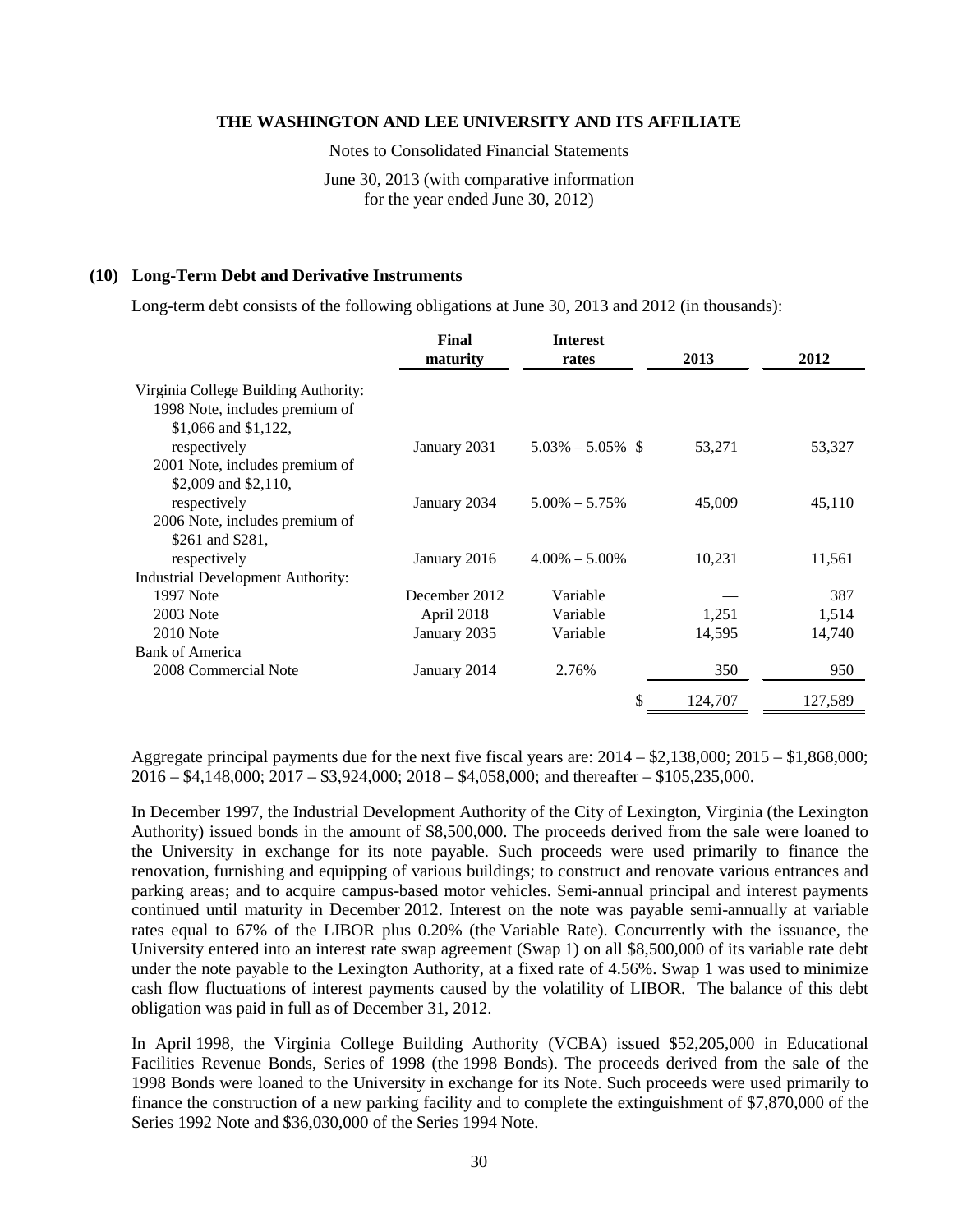Notes to Consolidated Financial Statements

June 30, 2013 (with comparative information for the year ended June 30, 2012)

In June 2001, the VCBA issued bonds in the amount of \$43,000,000. The proceeds derived from the sale were loaned to the University in exchange for its unsecured note payable. Such proceeds were used to assist in the financing of the construction of a University Commons, renovation of Reid Hall, renovation of a portion of Doremus Gymnasium, renovation of Law rooms, the construction of an Arts and Music building, renovation of the University Co-op Building, relocation of utilities necessary for the construction of the aforementioned projects, and upgrades and improvements to the University central heating and cooling plant. Semi-annual interest payments began January 1, 2002 with annual principal payments commencing January 1, 2016 and continuing until maturity in January 2034. Interest on the note is at a per annum rate of 5.375% through January 2021, 5.00% through January 2025, and 5.75% through January 2034.

In March 2003, the Rockbridge IDA issued bonds in the amount of \$3,950,000. The proceeds derived from the sale were loaned to the University in exchange for its Note and such proceeds were used to extinguish the Series 2000 Note. Principal payments on this note are due in installments of \$65,833 on each January 1, April 1, July 1 and October 1, beginning July 1, 2003 and continuing until April 1, 2018. Interest on the unpaid principal is payable on these same dates at a variable annual rate equal to the sum of (a) 65% of the LIBOR and (b) 0.59%. Concurrently with the issuance, the University entered into an interest rate swap agreement (Swap 2) on all \$3,950,000 of its variable rate debt under the note payable to the Lexington Authority, at a fixed rate of 3.48%. Swap 2 is used to minimize cash flow fluctuations of interest payments caused by the volatility of LIBOR.

In August 2006, the VCBA issued Educational Facilities Revenue Bonds for \$20,045,000 (2006 Bonds), the proceeds of which were loaned to the University in exchange for a promissory note and such proceeds were used to refund the 1994 Note and will be used to pay for certain campus projects consisting of (a) the remodeling of the Co-op building to provide additional faculty offices, administrative assistant stations, student meeting rooms, and small lounge areas; (b) capital improvements pursuant to the University's Three Year Capital Plan, including the renovation and improvement of buildings, mechanical system replacements and improvements, computing system replacements and enhancements, and the maintenance and upgrade of health and safety systems; (c) capital improvement projects in connection with the creation of an energy performance program, including water conservation, lighting system improvements, various boiler enhancements, and a cover for the pool in the Warner Center; and (d) to pay costs of issuance of the 2006 Bonds. Annual principal and semi-annual interest payments on this note began January 1, 2007. The 2006 Bonds may not be called for redemption at the option of the Authority before January 1, 2016. 2006 Bonds maturing on or after January 1, 2017, may be redeemed at the option of the Authority with direction of the University prior to their respective maturities in whole or in part at any time, on or after July 1, 2016.

In December 2008, the University entered into a refinancing of its 2003 commercial taxable loan for the principal balance of \$3,000,000. The 2008 Commercial Note is payable in monthly installments of \$50,000 plus interest based on a fixed annual rate of 2.76%.

In September 2010, the Lexington Authority issued bonds in the amount of \$15,000,000. These bonds have been structured as variable rate demand bonds with a weekly reset. The proceeds derived from the sale were loaned to the University in exchange for its note payable. Such proceeds were used primarily to finance a series of energy performance projects; facility renovations, updates, and repairs; general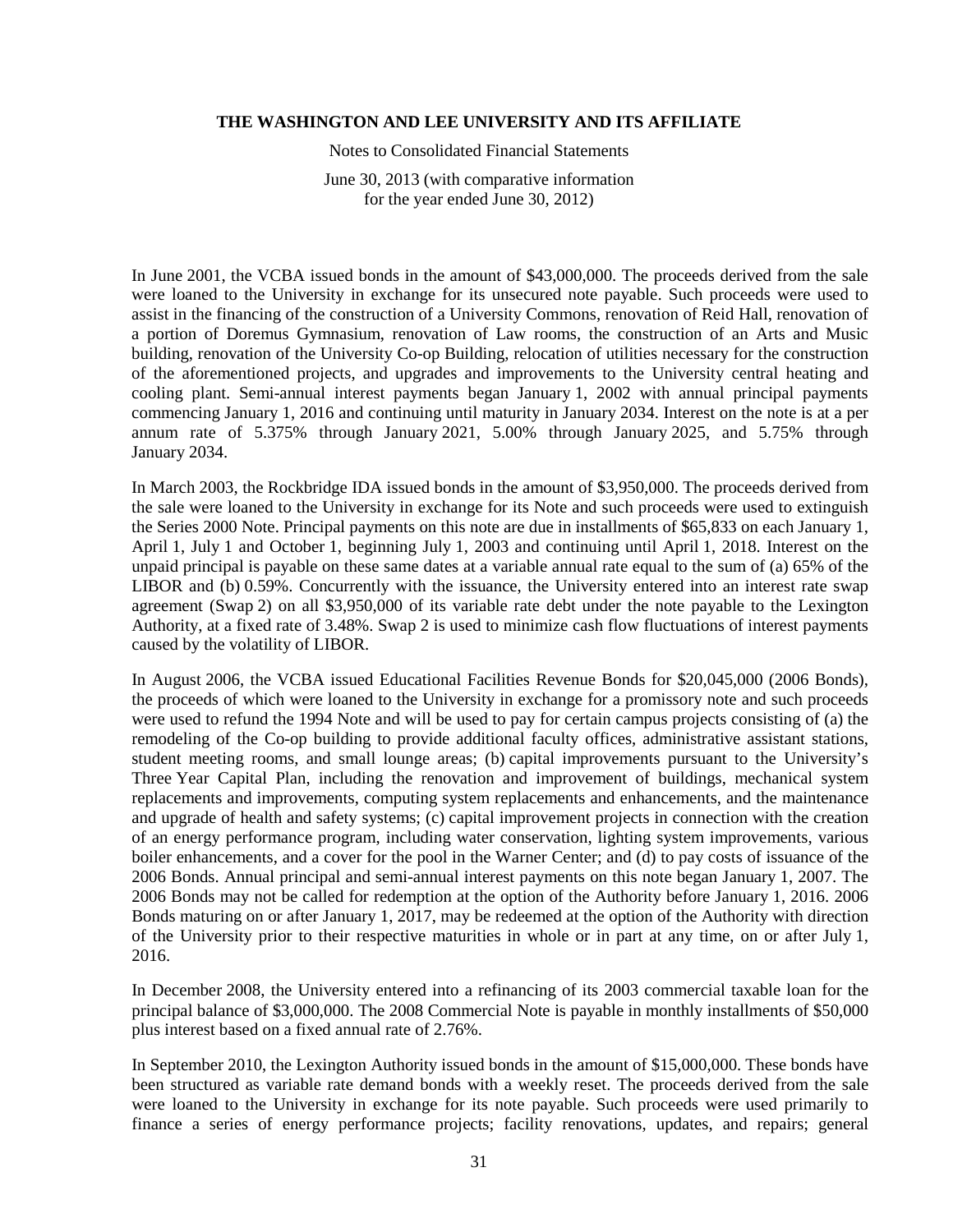Notes to Consolidated Financial Statements

June 30, 2013 (with comparative information for the year ended June 30, 2012)

furniture, fixture, and equipment replacement; information technology upgrades; and, infrastructure and midlevel renovations such as modifications for classroom space, replace air handling system and waterproofing. Annual principal and semi-annual interest payments on this note began January 1, 2012 and will mature January 1, 2035. The 2010 Bonds may be called for redemption upon notification by the University to the Lexington Authority. The interest rates for the year ended June 30, 2013 ranged from 0.07% to 0.23%.

In December 2009, the University entered into a Revolving Credit agreement with Branch Banking and Trust Company that permits the University to borrow through December 2013 up to \$15,000,000, bearing interest at an adjusted LIBOR rate by adding 30-day LIBOR plus one and one-quarter of one percent (1.25%) per annum; however, the interest rate shall not be less than two and one-quarter of one percent (2.25%). The University paid an origination fee of \$5,000 for access to this liquidity. At June 30, 2013, the University had \$15,000,000 available under this facility.

In April 2011, the University entered into a Revolving Credit agreement with Branch Banking and Trust Company as a dedicated line of credit covering the variable rate debt Series 2010 bonds in the event of a remarketing failure. In March 2013, the Revolving Credit agreement was modified to reflect the reduction of outstanding principal. This agreement permits the University to borrow from April 2012, with automatic extensions at each anniversary until April 2014, up to \$14,595,000, bearing interest at an adjusted LIBOR rate by adding 30-day LIBOR plus one and one-quarter of one percent (1.25%) per annum; however, the interest rate shall not be less than two and one-quarter of one percent (2.25%). At June 30, 2013, the University had \$14,595,000 available under this facility.

The following table summarizes the fair values of the University's interest rate swaps at June 30, 2013 and 2012 (liabilities in both years) and changes in the fair values of those swaps for the years ended June 30, 2013 and 2012 (in thousands):

|                                       | 2013 | 2012 |
|---------------------------------------|------|------|
| Fair values:                          |      |      |
| Swap 1                                | \$   | 8    |
| Swap 2                                | 75   | 123  |
| Total                                 | 75   | 131  |
| Changes in fair values (loss (gain)): |      |      |
| Swap 1                                | (8)  | (40) |
| Swap 2                                | (48) |      |
| Total                                 | (56) | (39) |
|                                       |      |      |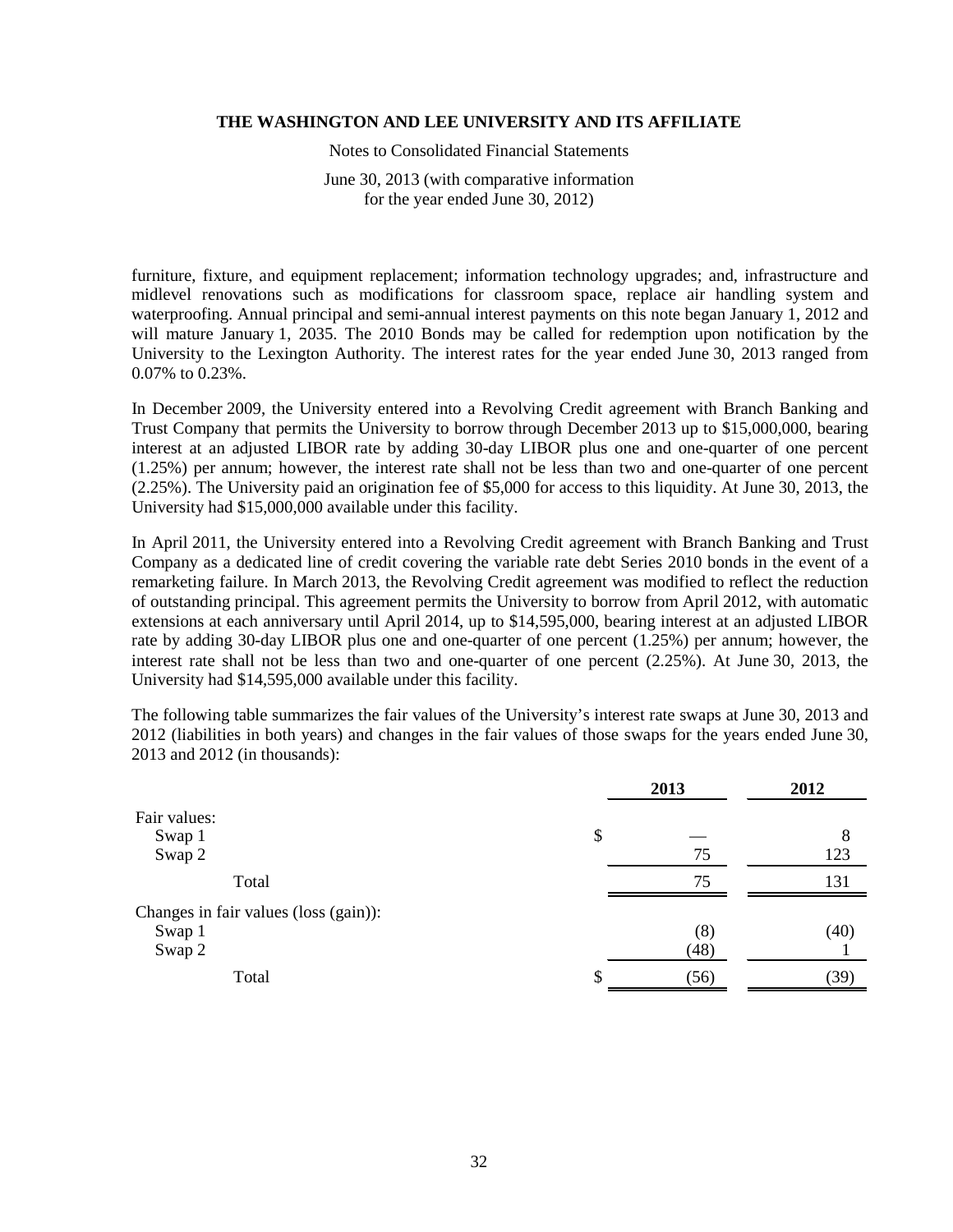Notes to Consolidated Financial Statements

June 30, 2013 (with comparative information for the year ended June 30, 2012)

#### **(11) Net Assets Released from Restrictions**

Net assets are released from donor restrictions when expenses are incurred to satisfy the restricted purposes or by occurrence of other events as specified by donors. Purpose restrictions accomplished during the year ended June 30, 2013 were as follows (in thousands):

| Financial aid           | \$<br>1,469  |
|-------------------------|--------------|
| Program support         | 2,405        |
| Other                   | 3,619        |
|                         | 7,493        |
| Buildings and equipment | 8,208        |
| Total                   | \$<br>15,701 |

#### **(12) Expenses**

Expenses for the years ended June 30, 2013 and 2012 were incurred for the following (in thousands):

|                                       | 2013         | 2012    |
|---------------------------------------|--------------|---------|
| Salaries, wages and benefits          | \$<br>84,800 | 81,897  |
| Supplies and services                 | 34,347       | 32,204  |
| Depreciation                          | 11,274       | 10,576  |
| Costs of sales, auxiliary enterprises | 5,038        | 4,661   |
| Interest                              | 5,315        | 5,291   |
| Total                                 | 140,774      | 134,629 |

#### **(13) Lead Annuity Trust Agreements**

The University has entered into certain lead annuity trust agreements (the Trusts) with donors whereby the University will receive a percentage of the Trusts' fair values each year. Upon termination of the Trusts, the remaining assets will be remitted to the beneficiaries named by the donors. As of June 30, 2013, the fair value of the Trusts' assets and the related income for the year then ended were \$23,045,000 and \$475,000, respectively. As of June 30, 2012, the fair value of the Trusts' assets and the related income for the year then ended were \$17,775,000 and \$455,000, respectively. The fair value of the charitable lead annuity trusts agreements is included in investments and the associated liabilities to beneficiaries are included in split interest agreement obligations in the consolidated statement of financial position.

#### **(14) Retirement Plans**

Academic and nonacademic personnel of the University are included in the 403(b) contributory retirement plan of the Teachers Insurance and Annuity Association and College Retirement Equities Fund (TIAA-CREF) and Fidelity Management Trust Company (Fidelity). The University matches optional employee contributions up to 5% of their annual salary. In addition, the University makes a mandatory contribution of 5% of the employee's annual salary. Contributions are paid currently to TIAA-CREF or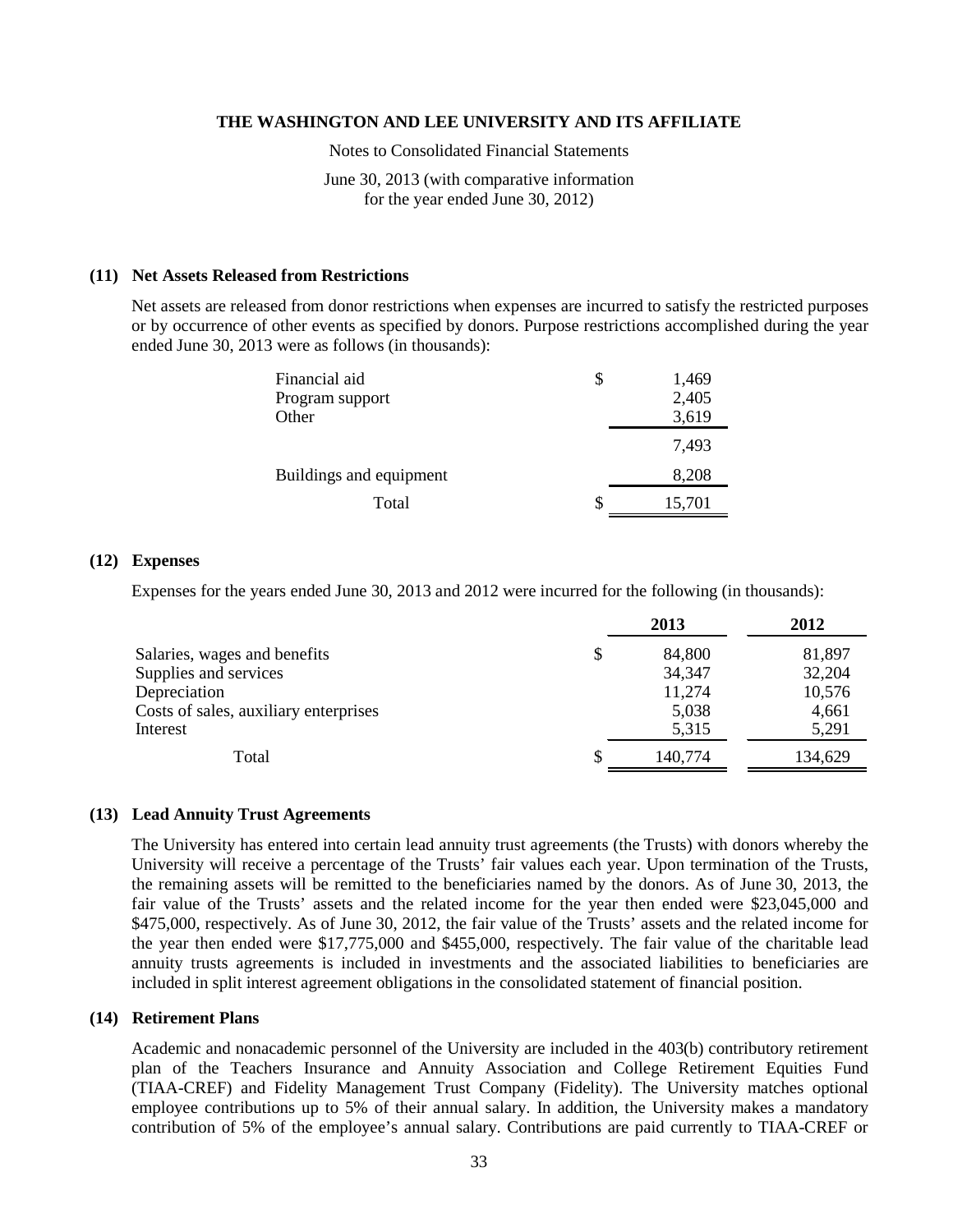Notes to Consolidated Financial Statements

June 30, 2013 (with comparative information for the year ended June 30, 2012)

Fidelity. The University's cost under this plan amounted to approximately \$5,404,000 and \$5,315,000 for the years ended June 30, 2013 and 2012, respectively.

The University also maintains a discretionary defined contribution retirement plan through TIAA-CREF. The Washington and Lee Retiree Health Plan (the Plan) exists for the purpose of providing postretirement medical benefits to eligible academic and nonacademic personnel of the University. Employer contributions for the years ended June 30, 2013 and 2012 totaled \$108,000 and \$183,000, respectively.

#### **(15) Postretirement Benefits**

The University currently provides health insurance in the form of a retiree medical benefit (the Plan) to certain retired employees and their dependents. The costs of postretirement benefits are accrued during the service lives of employees. Employees of record prior to April 1, 2003 are eligible to qualify for this benefit. Those hired on or after April 1, 2003 cannot participate in the Plan. The Plan is unfunded.

The components of net periodic postretirement benefit cost for the years ended June 30, 2013 and 2012 were as follows (in thousands):

|                                                                | 2013  | 2012  |
|----------------------------------------------------------------|-------|-------|
| Service cost (benefits attributed to employee service during   |       |       |
| the year)                                                      | 379   | 411   |
| Interest cost on accumulated postretirement benefit obligation | 566   | 782   |
| Amortization of prior service cost                             | 155   | 155   |
| Net periodic postretirement benefit cost                       | 1.100 | 1,348 |

The amortized actuarial gain results from changes in certain assumptions and will be amortized over a period based on the average future service of participants expected to receive plan benefits.

The discount rates used in determining the accumulated postretirement benefit obligation (APBO) as of June 30, 2013 and 2012 were 4.50% and 3.75%, respectively. The assumed health care cost trend used in measuring the accumulated postretirement benefit obligation was 8% in 2013, decreasing to 5% over the next ten years. Effective July 1, 2008, the postretirement benefit plan changed from self-insured to fully insured. In conjunction with this change, 1) the retiree premium rate decreased from 34% of the plan costs to 32% of the Medicare Advantage premium rate, and 2) the lifetime benefit maximum changed from an accumulation of claims paid to an accumulation of employer premiums paid. The increase in APBO as a result of these changes is amortized in benefit costs using the straight-line method over ten years, which is the approximate average of future years of service to full eligibility for active participants. As a result of the change to a fully insured plan, the University no longer receives a prescription drug subsidy under Medicare Part D.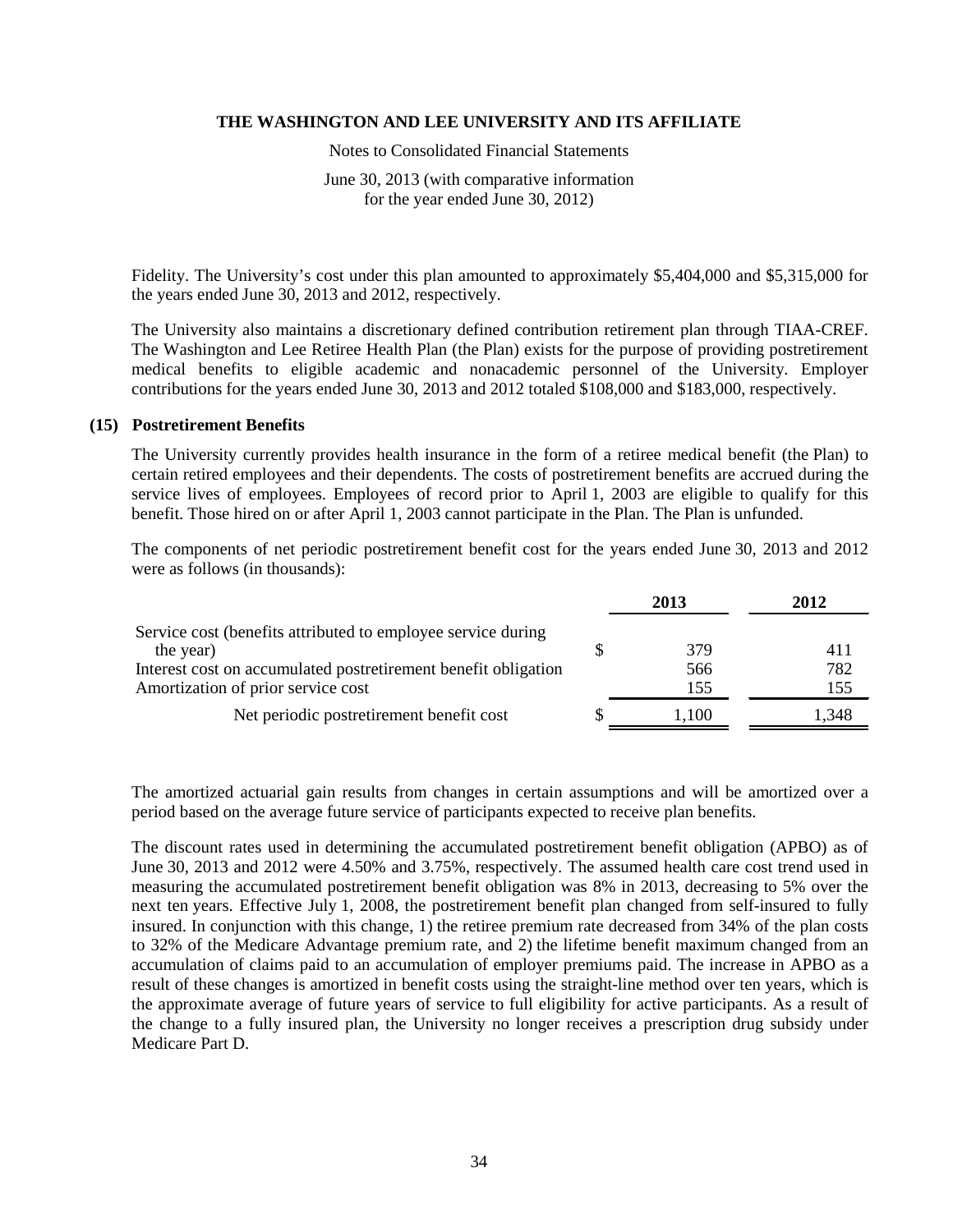Notes to Consolidated Financial Statements

June 30, 2013 (with comparative information for the year ended June 30, 2012)

The following information summarizes activity in the unfunded postretirement benefit plan for the years ended June 30, 2013 and 2012(in thousands):

|                                                                                                    | 2013          | 2012    |
|----------------------------------------------------------------------------------------------------|---------------|---------|
| Change in benefit obligation:                                                                      |               |         |
| Accumulated benefit obligation, beginning of year                                                  | \$<br>15,054  | 14,742  |
| Service cost                                                                                       | 379           | 411     |
| Interest cost                                                                                      | 566           | 782     |
| Actuarial gain                                                                                     | (769)         | (351)   |
| Net benefits paid                                                                                  | (669)         | (530)   |
| Accumulated benefit obligation, end of year                                                        | 14,561        | 15,054  |
| Amount not yet recognized in net periodic benefit cost and<br>included in unrestricted net assets: |               |         |
| Net actuarial gain                                                                                 | \$<br>(2,007) | (1,238) |
| Prior service cost                                                                                 | 773           | 928     |
|                                                                                                    | (1,234)       | (310)   |
|                                                                                                    |               |         |

Projected postretirement health benefits expected to be paid in each of the next five fiscal years are: 2014 –  $$621,000; 2015 - $752,000; 2016 - $869,000; 2017 - $977,000;$  and  $2018 - $1,057,000$ . An additional \$6,694,000 is expected to be paid for the fiscal years 2019 through 2023.

Total employer and participant contributions are \$669,000 and \$121,000, respectively, for the year ended June 30, 2013. Total benefits paid for the year ended June 30, 2013 are \$790,000. The employer and participant contributions for the year ending June 30, 2014 are expected to be \$505,000 and \$116,000, respectively, for a total of \$621,000 in benefits paid. The expense discount rates as of June 30, 2013 and 2012 were 4.50% and 3.75%, respectively. The measurement date was June 30, 2013.

#### **(16) Commitments**

The University's contractual commitments for capital expenditures totaled approximately \$24,817,000 at June 30, 2013, and were comprised of the following (in thousands):

| <b>Colonnade Renovation</b><br>Residence halls, sorority, and | 3,817         |
|---------------------------------------------------------------|---------------|
| fraternity upgrades<br>Various other projects                 | 20,352<br>648 |
|                                                               | 24.817        |

The renovation of The Colonnade is designed to occur over three distinct project phases: Newcomb Hall (Project 1); Payne, Washington and Robinson Halls (Project 2); and Tucker Hall (Project 3). The Newcomb Hall Project 1 was completed in fiscal year 2012. Renovations of the Payne Hall portion of Project 2 were complete in fiscal year 2012. Renovations of the Washington Hall portion of Project 2 were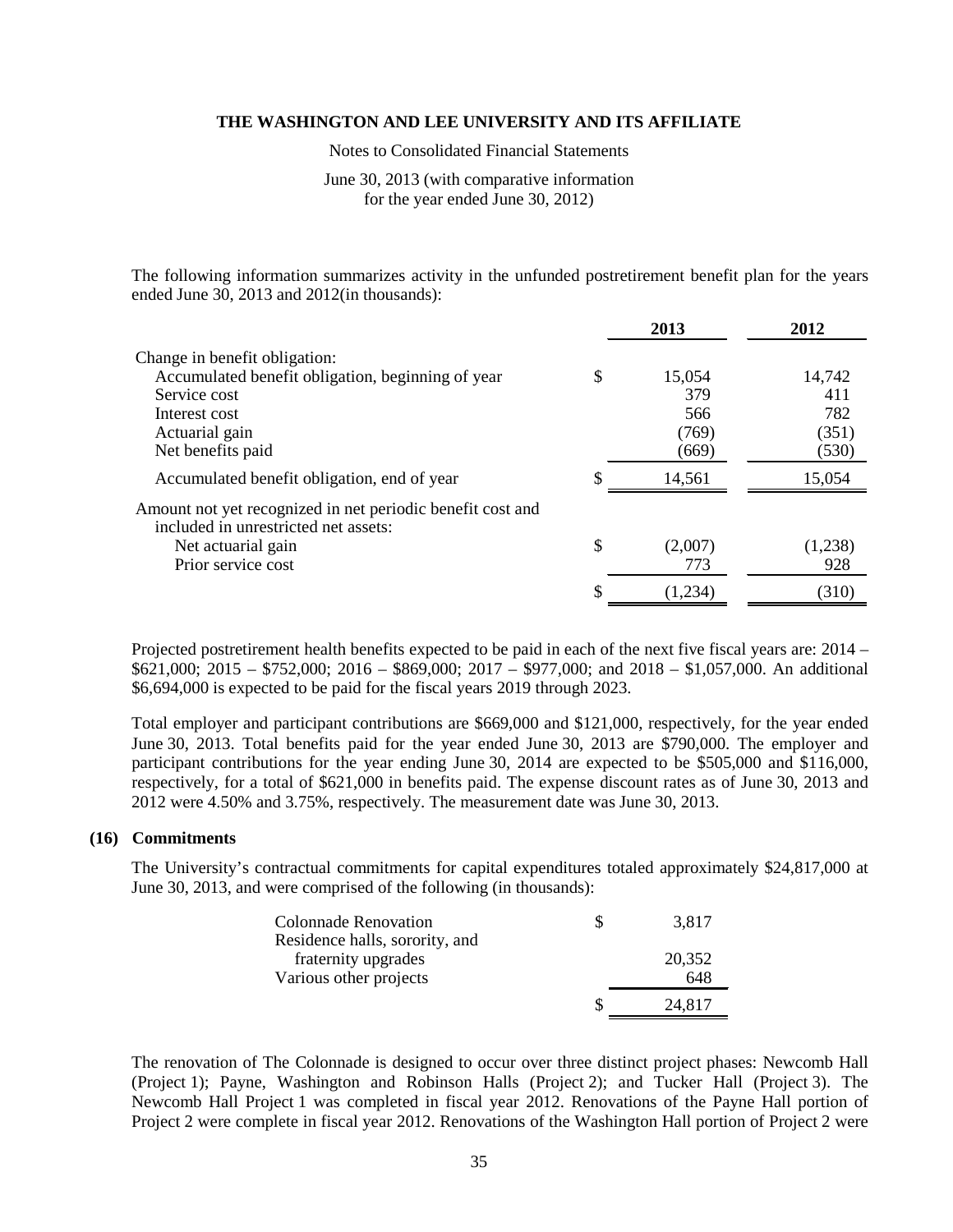Notes to Consolidated Financial Statements

June 30, 2013 (with comparative information for the year ended June 30, 2012)

completed during fiscal year 2013. Renovations of the Robinson Hall portion of Project 2 were in progress as of June 30, 2013 and approximately \$3.8 million relating to this project is included in the contractual commitments for the Colonnade Renovation above. As of June 30, 2013, formal action by the Board of Trustees has not been taken to authorize the renovation of the proposed Tucker Hall Project 3.

## **(17) Concentration Risk**

Financial instruments that potentially subject the University to concentration of risk consist primarily of an equity investment in a large U.S. company. This investment comprised 86% and 85% of total funds held in trust by others as of June 30, 2013 and 2012, respectively.

At times during the year, the University maintains cash balances at financial institutions in excess of Federal Deposit Insurance Corporation (FDIC) limits.

## **(18) Contingencies**

The University receives revenues under U.S. Government grants and contracts. The ultimate determination of amounts received under these programs generally is based upon allowable costs, which are subject to audit, and are reported to the U.S. Government. Recovery of indirect costs is based on predetermined rates negotiated with the government. The University is of the opinion that adjustments, if any, arising from such audits will not have a material effect on the consolidated financial statements.

From time to time, the University is involved in various legal proceedings which are in the normal course of operations. In management's opinion, the University is not currently involved in any legal proceedings which individually or in the aggregate could have a material effect on the financial condition, change in net assets and/or liquidity of the University.

## **(19) Fair Value Measurements**

## *(a) Fair Value of Financial Instruments*

The following methods and assumptions were used to estimate the fair value of each class of the University's financial instruments.

- **Cash and cash equivalents, student accounts receivables, other receivables, accounts payable, other payables, and accrued liabilities:** The carrying amounts approximate fair value because of the short maturity of these financial instruments.
- **Notes receivable:** The University has estimated the net realizable value of notes receivable, evaluated collection history, and has concluded the carrying amount approximates fair value.
- **Contributions receivable and split interest agreement obligations:** The University has estimated the net realizable value of contributions receivable and split interest agreement obligations, and has concluded the carrying amounts approximate fair value. The discount rates used in calculation of split interest agreement obligations ranged from 1.2% to 10.6% at June 30, 2013 and from 1.6% to 10.6% at June 30, 2012.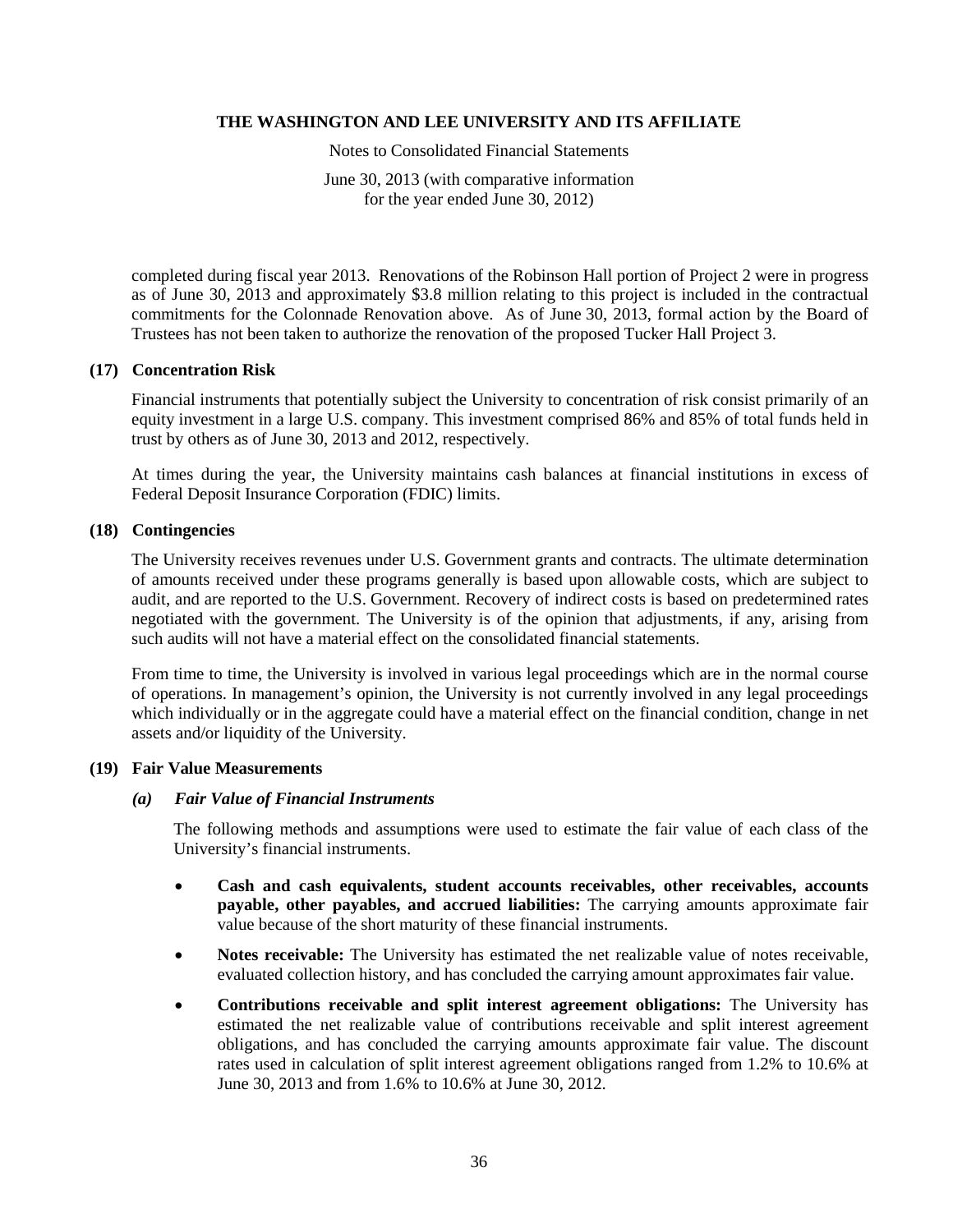Notes to Consolidated Financial Statements

June 30, 2013 (with comparative information for the year ended June 30, 2012)

• **Investments and funds held in trust by others:** The fair values of marketable equity and debt securities are determined using quoted market prices at the reporting date multiplied by the quantity held. The fair value of mortgage loans to exempt employees is determined as the present value of future contractual cash flows discounted at an interest rate that reflects the risks inherent in those cash flows. The discount rate approximates rates currently offered by local lending institutions for loans of similar terms with comparable credit risk. The fair values of other investments without a readily determinable fair value, such as hedge fund investments, private equity and venture capital, natural resource and real estate investments, are estimated based on the investment's net asset value of shares or units held by the University at the reporting date as a practical expedient. The various net asset values are based on valuations provided by external investment managers, which are reviewed by the University for reasonableness. Short-term investments are comprised of short-term fixed income securities. Because of the nature of these assets, carrying amounts approximate fair values, which have been determined from public quotations, when available.

Although the fair values of the assets of funds held in trust by others are based upon quoted prices at year-end, funds held in trust by others are categorized as Level 3 assets in the fair value hierarchy due to the University's lack of control over the trusts.

- **Interest rate swaps:** The fair value of interest rate swaps is determined using pricing models developed based on the LIBOR swap rate and other observable market data, adjusted to reflect nonperformance risk of both the counterparty and the University.
- **Long-term debt:** The estimated fair value of the University's long-term debt was \$137,821,000 and \$151,475,000 as of June 30, 2013 and 2012, respectively. Fair values for 2013 and 2012 were estimated based on an average interest rate of 2.96% and 2.54%, respectively, the bond buyer municipal index rate for June 30, 2013 and 2012. Using the remaining principal amortization structure of each series of bonds and interest rates, a calculation was performed to get a bond yield and then a discount rate for each existing series of bonds. Each discount rate was then used to calculate the present value of debt service, reflecting average interest rates that are slightly above current rates for similar indebtedness. These inputs are considered Level 2 in the fair value hierarchy.

The methods described above may produce a fair value calculation that may not be indicative of net realizable value or reflective of future fair values. Furthermore, while the University believes its valuation methods are appropriate and consistent with other market participants, the use of different methodologies or assumptions to determine the fair value of certain financial instruments could result in a different fair value measurement at the reporting date.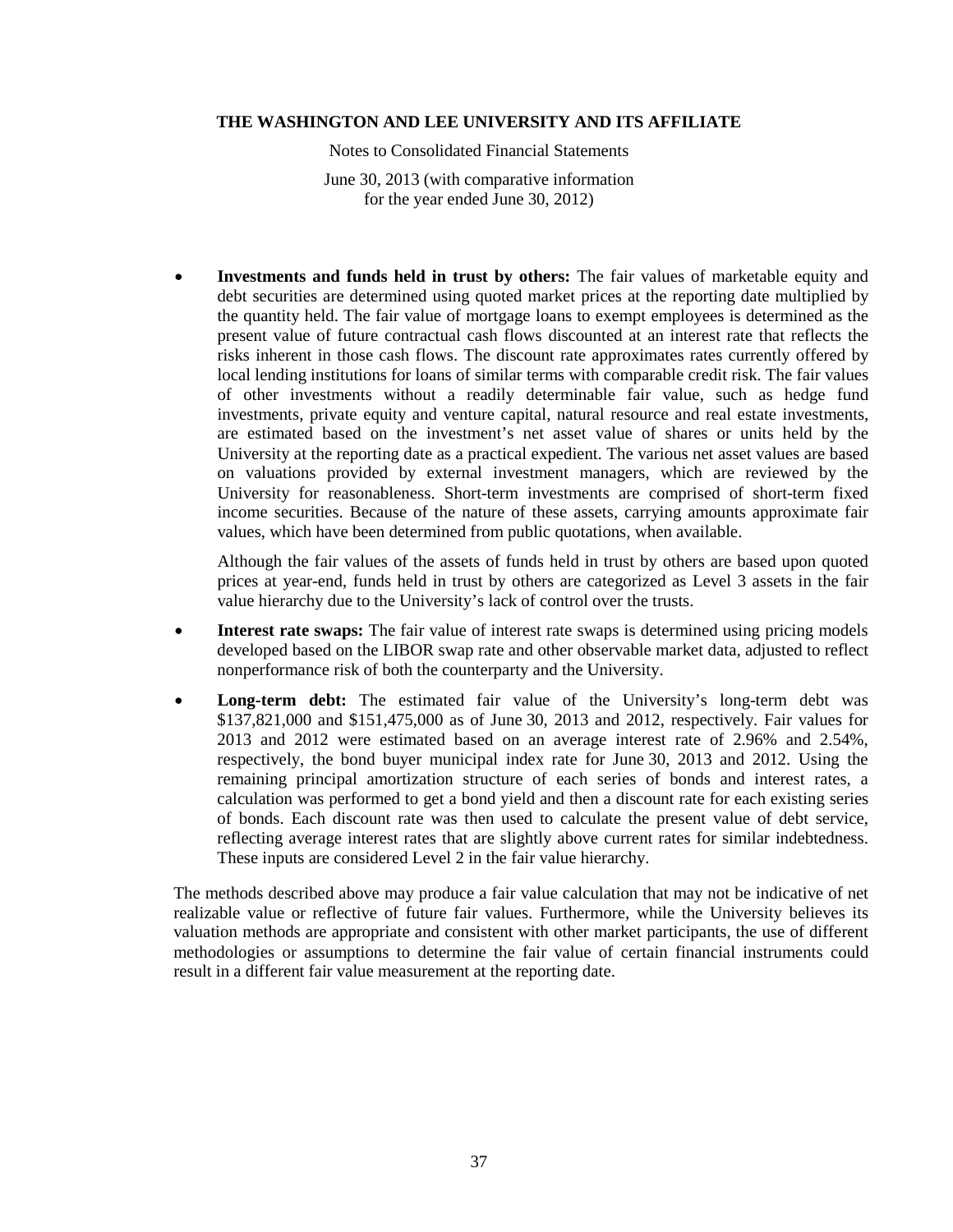Notes to Consolidated Financial Statements

June 30, 2013 (with comparative information for the year ended June 30, 2012)

#### *(b) Fair Value Hierarchy*

The inputs to valuation techniques used to measure fair value are delineated within a fair value hierarchy. The hierarchy gives the highest priority to unadjusted quoted prices in active markets for identical assets or liabilities (Level 1 measurements) and the lowest priority to measurements involving significant unobservable inputs (Level 3 measurements). The three levels of the fair value hierarchy are as follows:

- Level 1 inputs are quoted prices (unadjusted) in active markets for identical assets or liabilities that the University has the ability to access at the measurement date.
- Level 2 inputs are inputs other than quoted prices included within Level 1 that are observable for the asset or liability, either directly or indirectly.
- Level 3 inputs are unobservable inputs for the asset or liability.

The level in the fair value hierarchy within which a fair measurement in its entirety falls is based on the lowest level input that is significant to the fair value measurement in its entirety.

The following table presents assets and liabilities that are measured at fair value on a recurring basis at June 30, 2013 (in thousands):

|                               | <b>Total</b><br><b>June 30,</b> |                | Fair value measurements at<br>reporting date using |           |  |
|-------------------------------|---------------------------------|----------------|----------------------------------------------------|-----------|--|
|                               | 2013                            | <b>Level 1</b> | Level 2                                            | Level 3   |  |
| Assets:                       |                                 |                |                                                    |           |  |
| Investments:                  |                                 |                |                                                    |           |  |
| Short-term investments        | \$<br>34,419                    | 34,127         | 292                                                |           |  |
| Equities                      | 129,576                         | 129,558        |                                                    | 18        |  |
| Fixed income                  | 46,692                          | 46,598         | 19                                                 | 75        |  |
| Real assets                   | 62,713                          |                | 4,411                                              | 58,302    |  |
| Hedge funds                   | 2,635                           | 2,635          |                                                    |           |  |
| Mortgage loans to staff       |                                 |                |                                                    |           |  |
| and fraternities              | 44,978                          |                | 44,978                                             |           |  |
| <b>Multi-Asset Class</b>      | 647,181                         |                |                                                    | 647,181   |  |
| Private equity/venture        |                                 |                |                                                    |           |  |
| capital                       | 33,318                          |                |                                                    | 33,318    |  |
| Total investments             | 1,001,512                       | 212,918        | 49,700                                             | 738,894   |  |
| Funds held in trust by others | 429,586                         |                |                                                    | 429,586   |  |
| Total assets                  | \$<br>1,431,098                 | 212,918        | 49,700                                             | 1,168,480 |  |
| Liabilities:                  |                                 |                |                                                    |           |  |
| Interest rate swaps           | \$<br>75                        |                | 75                                                 |           |  |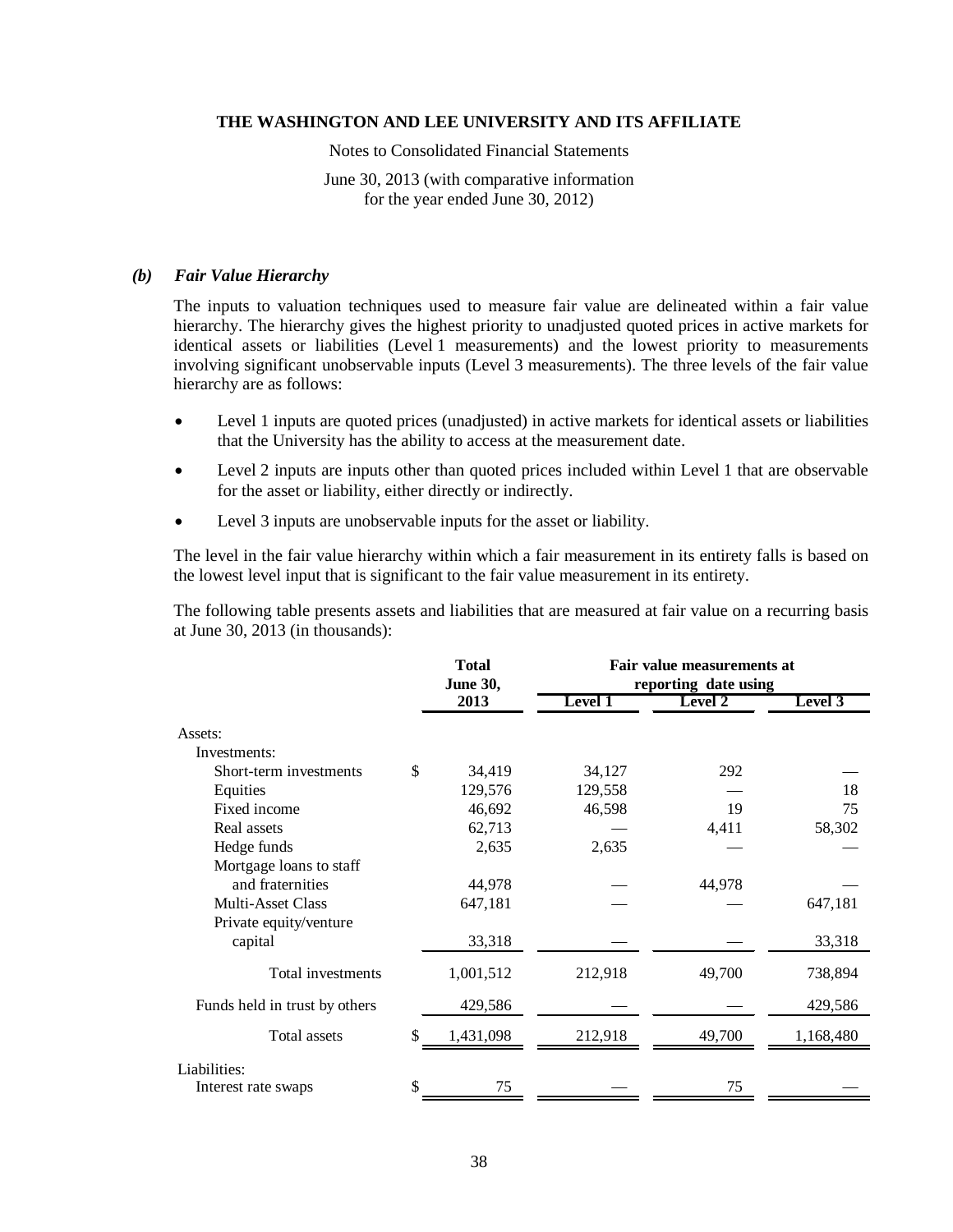Notes to Consolidated Financial Statements

June 30, 2013 (with comparative information for the year ended June 30, 2012)

The University's investment with Multi-Asset Class manager (Makena Capital Management) is reported as a Level 3 investment; however, it is estimated that the underlying portfolio is structured such that the assets as they would report would be allocated with 13% in Level 1, 10% in Level 2 and 77% in Level 3 as of June 30, 2013.

There were no significant transfers between Level 1 and Level 2 investments for the year ended June 30, 2013.

The following table presents assets and liabilities that are measured at fair value on a recurring basis at June 30, 2012 (in thousands):

|                               | <b>Total</b><br><b>June 30,</b> |                | Fair value measurements at<br>reporting date using |           |  |
|-------------------------------|---------------------------------|----------------|----------------------------------------------------|-----------|--|
|                               | 2012                            | <b>Level 1</b> | Level 2                                            | Level 3   |  |
| Assets:                       |                                 |                |                                                    |           |  |
| Investments:                  |                                 |                |                                                    |           |  |
| Short-term investments        | \$<br>47,289                    | 46,984         | 305                                                |           |  |
| Equities                      | 94,571                          | 94,457         |                                                    | 114       |  |
| Fixed income                  | 36,378                          | 36,283         | 20                                                 | 75        |  |
| Real assets                   | 44,891                          |                | 4,658                                              | 40,233    |  |
| Hedge funds                   | 1,455                           |                | 1,455                                              |           |  |
| Mortgage loans to staff       |                                 |                |                                                    |           |  |
| and fraternities              | 53,537                          |                | 53,537                                             |           |  |
| <b>Multi-Asset Class</b>      | 594,986                         |                |                                                    | 594,986   |  |
| Private equity/venture        |                                 |                |                                                    |           |  |
| capital                       | 38,715                          |                |                                                    | 38,715    |  |
| Total investments             | 911,822                         | 177,724        | 59,975                                             | 674,123   |  |
| Funds held in trust by others | 424,177                         |                |                                                    | 424,177   |  |
| Total assets                  | \$<br>1,335,999                 | 177,724        | 59,975                                             | 1,098,300 |  |
| Liabilities:                  |                                 |                |                                                    |           |  |
| Interest rate swaps           | \$<br>131                       |                | 131                                                |           |  |

The University's investment with Multi-Asset Class manager (Makena Capital Management) is reported as a Level 3 investment; however, it is estimated that the underlying portfolio is structured such that the assets as they would report would be allocated with 13% in Level 1, 9% in Level 2 and 78% in Level 3 as of June 30, 2012.

There were no significant transfers between Level 1 and Level 2 investments for the year ended June 30, 2012.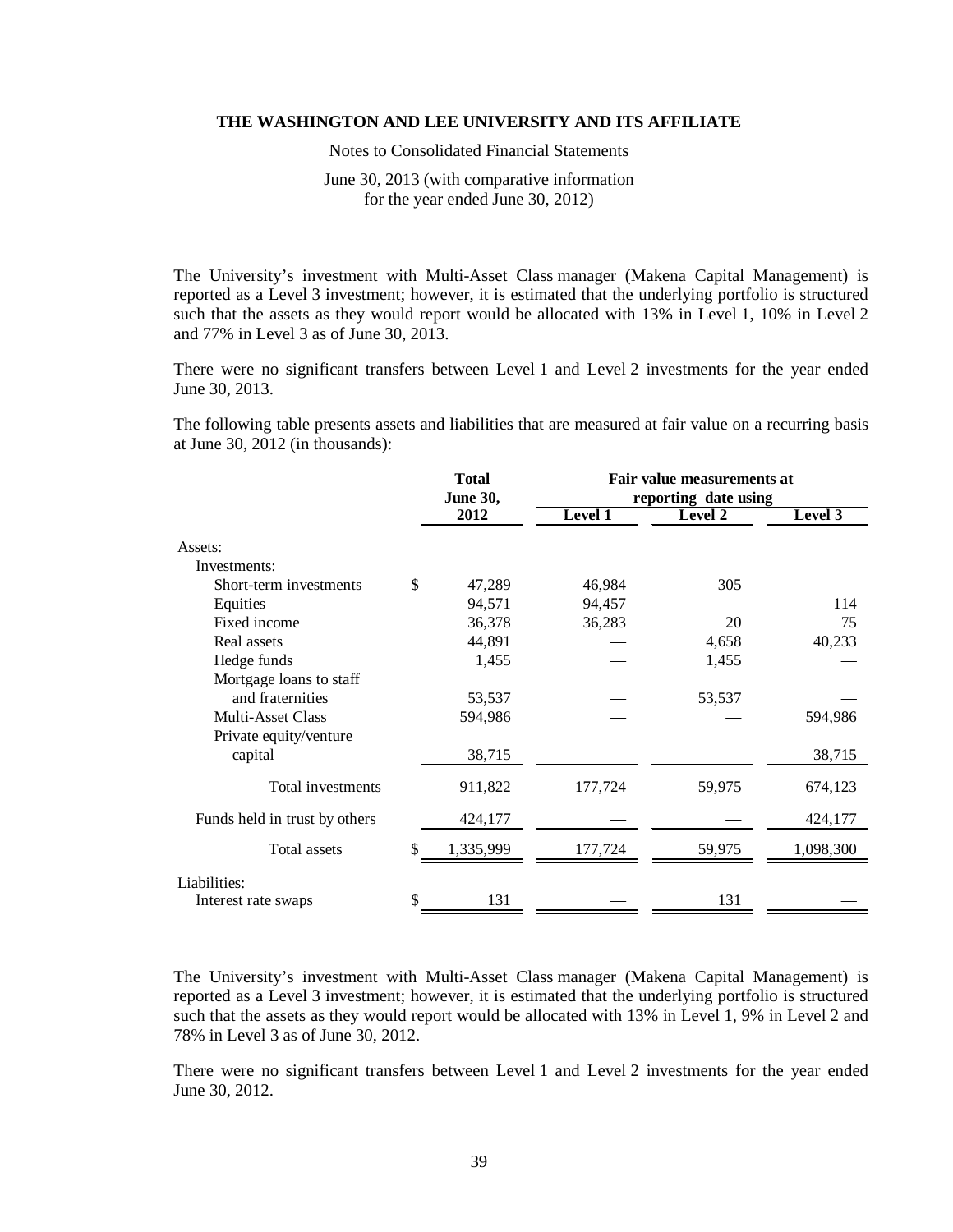Notes to Consolidated Financial Statements

June 30, 2013 (with comparative information for the year ended June 30, 2012)

The University owns interests in alternative investment funds rather than in the securities underlying each fund, and therefore it is generally required to consider such investments as Level 2 or 3, even though the underlying securities may not be difficult to value or may be readily marketable. Because net asset value is used as a practical expedient to estimate fair value, the level in the fair value hierarchy in which each fund's fair value measurement is classified is based primarily on the University's ability to redeem all or a portion of its interest in each fund at or near the date of the consolidated statement of financial position. Accordingly, the inputs or methodology used for valuing or classifying investments for financial reporting purposes are not necessarily an indication of the risk associated with investing in those investments or a reflection on the liquidity of each fund's underlying assets and liabilities.

The following table presents the University's activity for assets measured at fair value on a recurring basis using significant unobservable inputs (Level 3) for the year ended June 30, 2013 (in thousands):

|                                                                                                                  |    | Investments                         | <b>Funds held in</b><br>trust by<br>others | <b>Total</b>                            |
|------------------------------------------------------------------------------------------------------------------|----|-------------------------------------|--------------------------------------------|-----------------------------------------|
| Beginning balance at June 30, 2012<br>Net realized and unrealized gains<br>Net purchases<br><b>Distributions</b> | \$ | 674,122<br>67,132<br>895<br>(3,255) | 424,177<br>16,276<br>(10, 867)             | 1,098,299<br>83,408<br>895<br>(14, 122) |
| Ending balance at June 30, 2013                                                                                  | S  | 738,894                             | 429,586                                    | 1,168,480                               |

For the year ended June 30, 2013, there was approximately \$88,965,000 of unrealized gains included in the change in net assets that were attributable to Level 3 assets still held at June 30, 2013.

The following table presents the University's activity for assets measured at fair value on a recurring basis using significant unobservable inputs (Level 3) for the year ended June 30, 2012 (in thousands):

|                                               | <b>Investments</b> | <b>Funds held in</b><br>trust by<br>others | <b>Total</b> |
|-----------------------------------------------|--------------------|--------------------------------------------|--------------|
| Beginning balance at June 30, 2011            | \$<br>680,361      | 374,637                                    | 1,054,998    |
| Net realized and unrealized (losses)<br>gains | (3,881)            | 58,866                                     | 54,985       |
| Net purchases                                 | 1,544              |                                            | 1,544        |
| Contributions                                 |                    | 931                                        | 931          |
| <b>Distributions</b>                          | (3,902)            | (10, 257)                                  | (14, 159)    |
| Ending balance at June 30, 2012               | \$<br>674,122      | 424,177                                    | 1,098,299    |